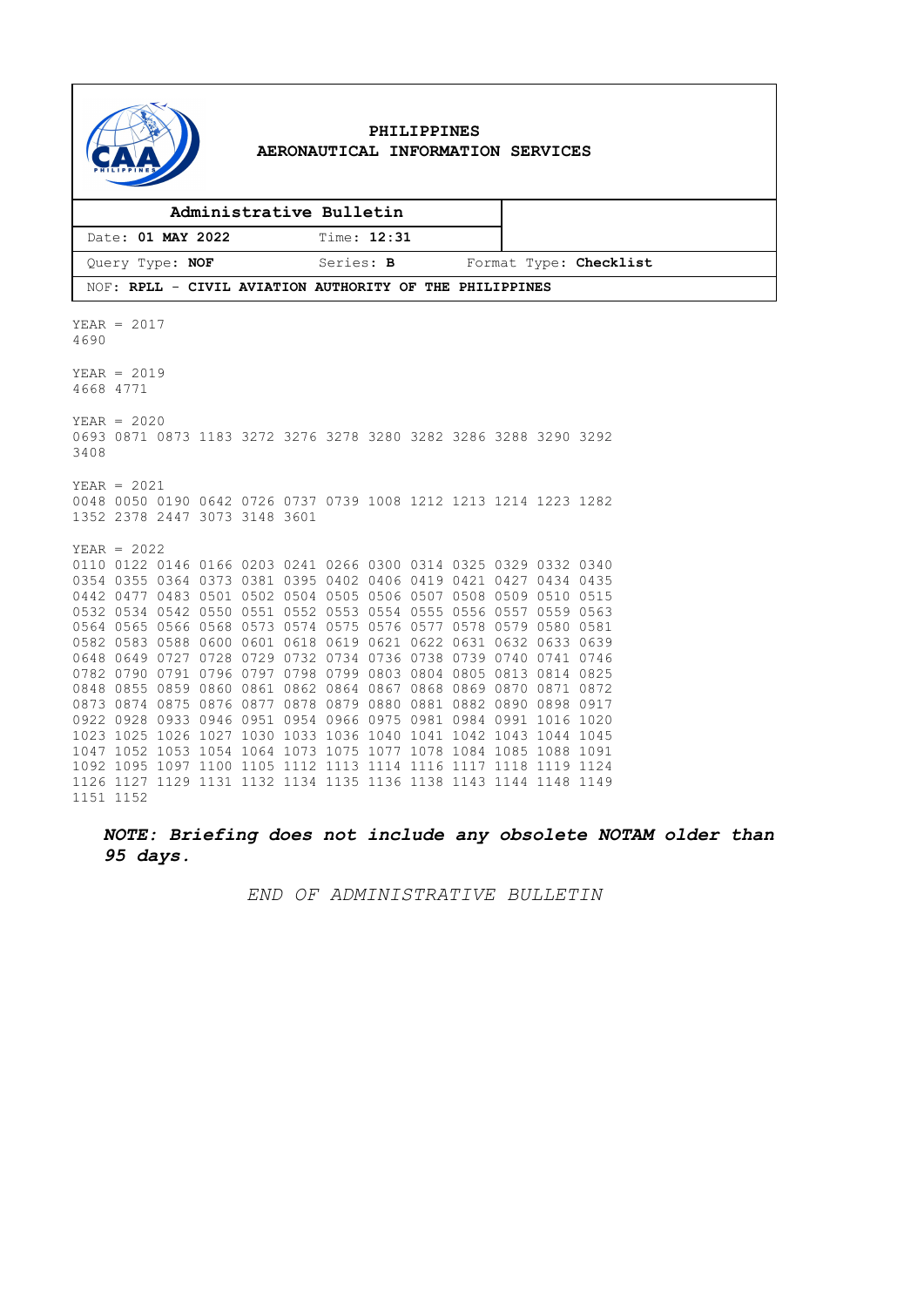# **PHILIPPINES**

**Tel:** (632) 672-7785 **AFS:** RPLLYNYX **Fax:** NIL **E-mail:** phil.aisops@gmail.com

#### **CAAP AISS**

**International NOTAM Office, AIS Operations G/F Air Traffic Management Center, CAAP Compound, Old MIA Road, Pasay City 1300 Metro Manila, Philippines**

**01 MAY 2022**

**THE FOLLOWING NOTAM SERIES B WERE STILL VALID AT 12:32 ON 01 MAY 2022 NOTAM NOT INCLUDED HAVE EITHER BEEN CANCELLED, TIME EXPIRED, SUPERSEDED BY AIP SUPPLEMENT OR INCORPORATED IN THE AIP PHILIPPINES**

**B0873/20** NOTAMN **REPORTING POINT**

# **FIR**

# **RPHI - MANILA FIR**

**Q)** RPHI/QAPCH/IV/BO/E/000/999/1216N12435E001 **A)** RPHI **B)** 2007160000 **C)** PERM **E)** WPT NAME CAGAYAN DE ORO VOR/DME (CGO) CHANGED TO LUMVI. REF AIP PAGE ENR 3.1-8 ENR 3.1-10, ENR 3.1-11, ENR 3.1-27 ENR 3.3-13, ENR 6.1-1 AND AIRAC AIP SUP A021/19 PAGES 8,9,10,19,20 AND 29. **B3272/20** NOTAMN **ACC Q)** RPHI/QSCXX/IV/BO/E/000/999/1216N12435E999 **A)** RPHI **B)** 2101280000 **C)** PERM **E)** NEW MANILA ACC SECTORING WITH FLW PARTICULARS: 1. NAME: NORTHWEST SECT LATERAL LIMITS: 18 35 48N 115 32 06E- 21 00 00N 117 30 00E- 21 00 00N 120 17 06E- 21 00 00N 124 34 53E- 17 24 38N 122 35 36E- 18 03 33N 120 01 26E- 14 59 42N 116 27 29E- 18 35 48N 115 32 06E VER LIMITS: UNL/APPLICABLE MEA CLASS OF AIRSPACE: A/D/B UNIT PROVIDING SER: MANILA ACC CS: MANILA CTL LANGUAGE: ENGLISH HR OF OPS: H24 FREQ/PURPOSE: 119.3MHZ VHF PRI FREQ 128.7MHZ VHF SRY FREQ 8942KHZ HF PRI FREQ REF AIP PAGE ENR 2.1-1 TO 2.1-2, ENR 2.1-4, ENR 2.1-6 TO 2.1-8, ENR 2.1-10 TO 2.1-11, ENR 2.1-13, ENR 6.1-1, RPLL AD 2-10, RPLL AD 2-55, RPLL AD 2-57 AND RPLL AD 2-97. **B3276/20** NOTAMN **ACC Q)** RPHI/QSCXX/IV/BO/E/000/999/1216N12435E999 **A)** RPHI **B)** 2101280000 **C)** PERM **E)** NEW MANILA ACC SECTORING WITH FLW PARTICULARS: 3. NAME: NORTHEAST SECT LATERAL LIMITS: 21 00 00N 124 34 53E- 21 00 00N 130 00 00E- 12 51 31N 130 00 00E- 13 51 46N 124 41 19E- 16 44 38N 125 21 11E- 17 24 38N 122 35 36E- 21 00 00N 124 34 53E VER LIMITS: UNL/APPLICABLE MEA CLASS OF AIRSPACE: A/D/B UNIT PROVIDING SER: MANILA ACC CS: MANILA CTL LANGUAGE: ENGLISH

**NOTAM LIST**

Series: B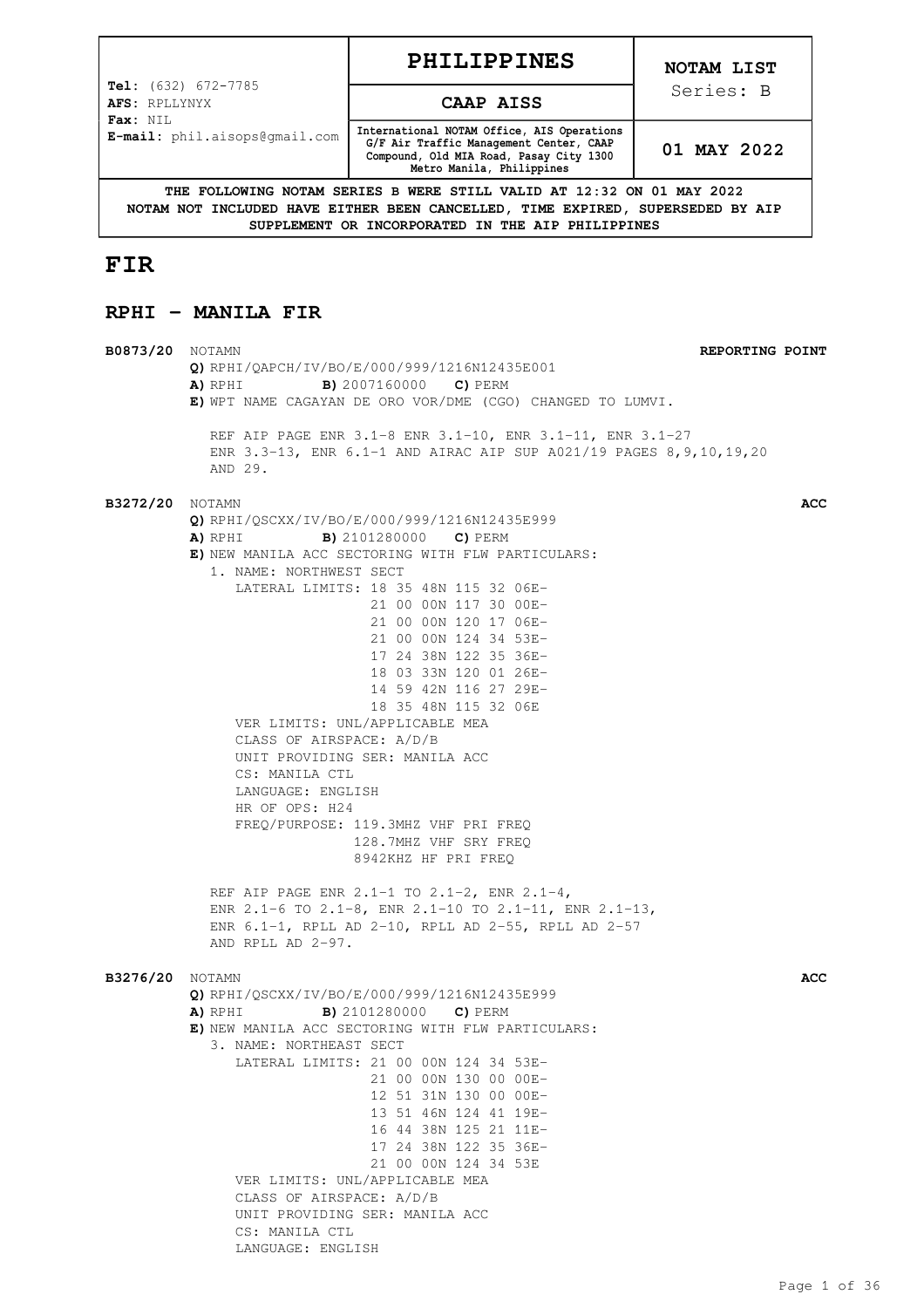HR OF OPS: H24 FREQ/PURPOSE: 128.7MHZ VHF PRI FREQ 119.3MHZ VHF SRY FREQ 8903KHZ HF PRI FREQ RMK: ORD OF COM 1. VHF FREQ 2. CPDLC: RPHI 3. HF FREQ REF AIP PAGE ENR 2.1-1 TO 2.1-2, ENR 2.1-4, ENR 2.1-6 TO 2.1-8, ENR 2.1-10 TO 2.1-11, ENR 2.1-13, ENR 6.1-1, RPLL AD 2-10, RPLL AD 2-55, RPLL AD 2-57 AND RPLL AD 2-97. **B3278/20** NOTAMN **ACC Q)** RPHI/QSCXX/IV/BO/E/000/999/1216N12435E999 **A)** RPHI **B)** 2101280000 **C)** PERM **E)** NEW MANILA ACC SECTORING WITH FLW PARTICULARS: 4. NAME: CENTRAL EAST SECT LATERAL LIMITS: 17 24 38N 122 35 36E- 16 44 38N 125 21 11E- 13 51 46N 124 41 19E- 14 28 04N 121 21 46E- THENCE ALONG AN ARC 20NM RADIUS CENTERED ON 14 30 29N 121 01 18E COUNTERCLOCKWISE- 14 47 33N 121 12 10E- 17 24 38N 122 35 36E VER LIMITS: UNL/APPLICABLE MEA CLASS OF AIRSPACE: A/D/B UNIT PROVIDING SER: MANILA ACC CS: MANILA CTL LANGUAGE: ENGLISH HR OF OPS: H24 FREQ/PURPOSE: 128.7MHZ VHF PRI FREQ 125.7MHZ VHF SRY FREQ REF AIP PAGE ENR 2.1-1 TO 2.1-2, ENR 2.1-4, ENR 2.1-6 TO 2.1-8, ENR 2.1-10 TO 2.1-11, ENR 2.1-13, ENR 6.1-1, RPLL AD 2-10, RPLL AD 2-55, RPLL AD 2-57 AND RPLL AD 2-97. **B3280/20** NOTAMN **ACC Q)** RPHI/QSCXX/IV/BO/E/000/999/1216N12435E999 **A)** RPHI **B)** 2101280000 **C)** PERM **E)** NEW MANILA ACC SECTORING WITH FLW PARTICULARS: 5. NAME: SOUTHWEST SECT LATERAL LIMITS: 10 30 00N 114 00 00E - 13 43 31N 116 45 28E - 11 42 17N 117 15 17E - 10 40 50N 119 11 48E - 10 30 26N 120 16 32E - 06 50 33N 117 58 22E - 07 30 00N 117 30 00E - 10 30 00N 114 00 00E VER LIMITS: UNL/APPLICABLE MEA CLASS OF AIRSPACE: A/D/B UNIT PROVIDING SER: MANILA ACC CS · MANILA CTL LANGUAGE: ENGLISH HR OF OPS: H24 FREQ/PURPOSE: 118.9MHZ VHF PRI FREQ 8942KHZ HF PRI FREQ RMK: ORD OF COM 1. VHF FREQ 2. CPDLC: RPHI 3. HF FREQ REF AIP PAGE ENR 2.1-1 TO 2.1-2, ENR 2.1-4, ENR 2.1-6 TO 2.1-8, ENR 2.1-10 TO 2.1-11, ENR 2.1-13, ENR 6.1-1, RPLL AD 2-10, RPLL AD 2-55, RPLL AD 2-57 AND RPLL AD 2-97.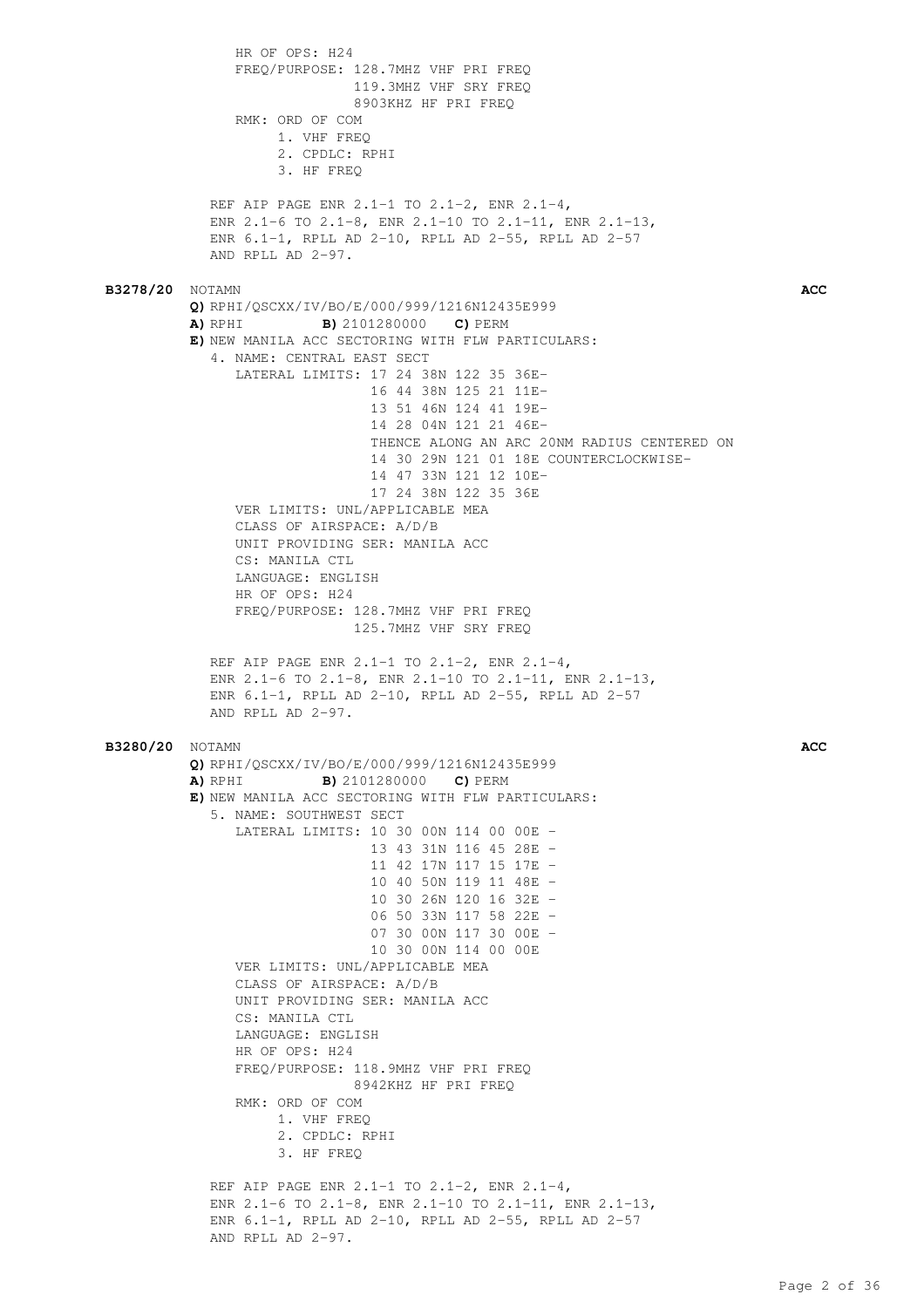**B3282/20** NOTAMN **ACC Q)** RPHI/QSCXX/IV/BO/E/000/999/1216N12435E999 **A)** RPHI **B)** 2101280000 **C)** PERM **E)** NEW MANILA ACC SECTORING WITH FLW PARTICULARS: 6. NAME: CENTRAL WEST SECT LATERAL LIMITS: 16 20 24N 117 59 18E- 14 44 06N 119 50 45E- 14 36 37N 120 41 40E- THENCE ALONG AN ARC 20NM RADIUS CENTERED ON 14 30 29N 121 01 18E COUNTERCLOCKWISE- 14 10 46N 120 57 21E- 13 31 11N 120 50 11E- 12 21 02N 120 41 49E- 11 10 46N 120 32 20E- 10 30 26N 120 16 32E- 10 40 50N 119 11 48E- 11 42 17N 117 15 17E- 15 00 37N 116 27 16E- 16 20 24N 117 59 18E VER LIMITS: UNL/APPLICABLE MEA CLASS OF AIRSPACE: A/D/B UNIT PROVIDING SER: MANILA ACC CS: MANILA CTL LANGUAGE: ENGLISH HR OF OPS: H24 FREQ/PURPOSE: 132.7MHZ VHF PRI FREQ 118.9MHZ VHF SRY FREQ REF AIP PAGE ENR 2.1-1 TO 2.1-2, ENR 2.1-4, ENR 2.1-6 TO 2.1-8, ENR 2.1-10 TO 2.1-11, ENR 2.1-13, ENR 6.1-1, RPLL AD 2-10, RPLL AD 2-55, RPLL AD 2-57 AND RPLL AD 2-97. **B3286/20** NOTAMN **ACC Q)** RPHI/QSCXX/IV/BO/E/000/999/1216N12435E999 **A)** RPHI **B)** 2101280000 **C)** PERM **E)** NEW MANILA ACC SECTORING WITH FLW PARTICULARS: 7. NAME: SOUTHEAST SECT LATERAL LIMITS: 12 21 55N 122 44 33E- 12 21 21N 124 15 28E- 13 51 46N 124 41 19E- 12 51 31N 130 00 00E- 07 00 00N 130 00 00E- 04 00 00N 132 32 00E- 04 00 00N 124 38 42E- 07 10 16N 124 16 59E- 07 57 48N 124 04 11E- 09 01 42N 123 59 41E- 09 17 36N 123 38 27E- 09 28 35N 123 59 44E- 10 18 49N 123 59 18E- 11 04 27N 123 38 56E- 12 21 55N 122 44 33E VER LIMITS: UNL/APPLICABLE MEA CLASS OF AIRSPACE: A/D/B UNIT PROVIDING SER: MANILA ACC CS · MANILA CTL LANGUAGE: ENGLISH HR OF OPS: H24 FREQ/PURPOSE: 132.5MHZ VHF PRI FREQ 125.7MHZ VHF SRY FREQ 8942KHZ HF PRI FREQ RMK: ORD OF COM 1. VHF FREQ 2. CPDLC: RPHI 3. HF FREQ REF AIP PAGE ENR 2.1-1 TO 2.1-2, ENR 2.1-4, ENR 2.1-6 TO 2.1-8, ENR 2.1-10 TO 2.1-11, ENR 2.1-13, ENR 6.1-1, RPLL AD 2-10, RPLL AD 2-55, RPLL AD 2-57 AND RPLL AD 2-97.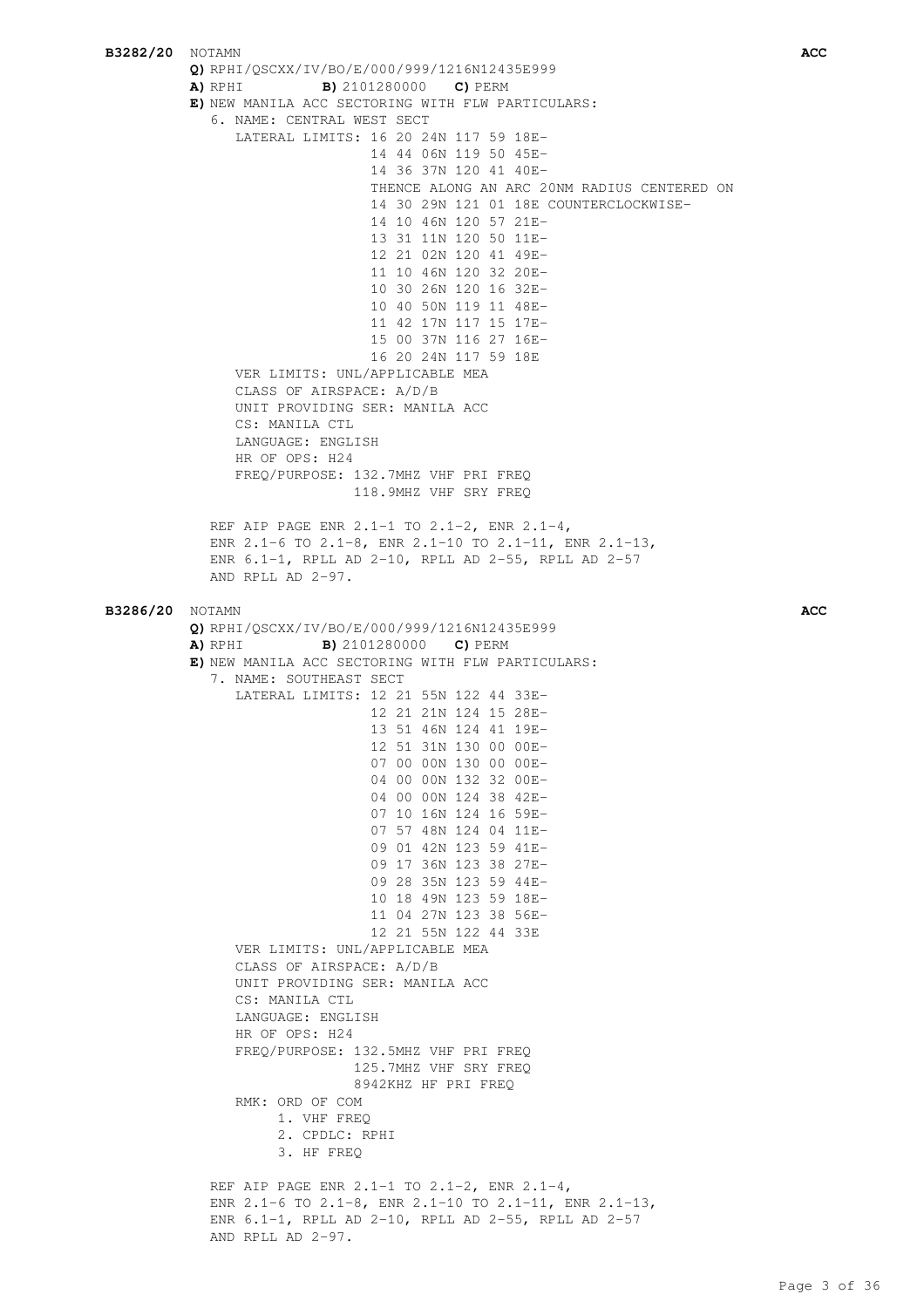**B3288/20** NOTAMN **ACC Q)** RPHI/QSCXX/IV/BO/E/000/999/1216N12435E999 **A)** RPHI **B)** 2101280000 **C)** PERM **E)** NEW MANILA ACC SECTORING WITH FLW PARTICULARS: 8. NAME: CENTRAL SOUTH SECT LATERAL LIMITS: 14 28 04N 121 21 46E- 13 51 46N 124 41 19E- 12 21 21N 124 15 28E- 12 21 02N 120 41 49E- 13 31 11N 120 50 11E- 14 10 46N 120 57 21E- THENCE ALONG AN ARC 20NM RADIUS CENTERED ON 14 30 29N 121 01 18E COUNTERCLOCKWISE- 14 28 04N 121 21 46E VER LIMITS: UNL/APPLICABLE MEA CLASS OF AIRSPACE: A/D/B UNIT PROVIDING SER: MANILA ACC CS: MANILA CTL LANGUAGE: ENGLISH HR OF OPS: H24 FREQ/PURPOSE: 125.7MHZ VHF PRI FREQ 128.7MHZ VHF SRY FREQ REF AIP PAGE ENR 2.1-1 TO 2.1-2, ENR 2.1-4, ENR 2.1-6 TO 2.1-8, ENR 2.1-10 TO 2.1-11, ENR 2.1-13, ENR 6.1-1, RPLL AD 2-10, RPLL AD 2-55, RPLL AD 2-57 AND RPLL AD 2-97. **B3290/20** NOTAMN **ACC Q)** RPHI/QSCXX/IV/BO/E/000/999/1216N12435E999 **A)** RPHI **B)** 2101280000 **C)** PERM **E)** NEW MANILA ACC SECTORING WITH FLW PARTICULARS: 9. NAME: SOUTH SECT LATERAL LIMITS: 12 21 55N 122 44 33E- 11 04 27N 123 38 56E- 10 18 49N 123 59 18E- 09 28 35N 123 59 44E- 09 17 36N 123 38 27E- 09 01 42N 123 59 41E- 07 57 48N 124 04 11E- 07 10 16N 124 16 59E- 04 00 00N 124 38 42E- 04 00 00N 120 00 00E- 06 50 33N 117 58 40E- 10 30 26N 120 16 32E- 11 10 46N 120 32 20E- 12 21 02N 120 41 49E- 12 21 55N 122 44 33E VER LIMITS: UNL/APPLICABLE MEA CLASS OF AIRSPACE: A/D/B UNIT PROVIDING SER: MANILA ACC CS: MANILA CTL LANGUAGE: ENGLISH HR OF OPS: H24 FREQ/PURPOSE: 124.9MHZ VHF PRI FREQ 125.7MHZ VHF SRY FREQ 8942KHZ HF PRI FREQ RMK: ORD OF COM 1. VHF FREQ 2. CPDLC: RPHI 3. HF FREQ REF AIP PAGE ENR 2.1-1 TO 2.1-2, ENR 2.1-4, ENR 2.1-6 TO 2.1-8, ENR 2.1-10 TO 2.1-11, ENR 2.1-13, ENR 6.1-1, RPLL AD 2-10, RPLL AD 2-55, RPLL AD 2-57 AND RPLL AD  $2-97$ . **B3292/20** NOTAMN **ACC Q)** RPHI/QSCXX/IV/BO/E/000/999/1216N12435E999 **A)** RPHI **B)** 2101280000 **C)** PERM **E)** NEW MANILA ACC SECTORING WITH FLW PARTICULARS: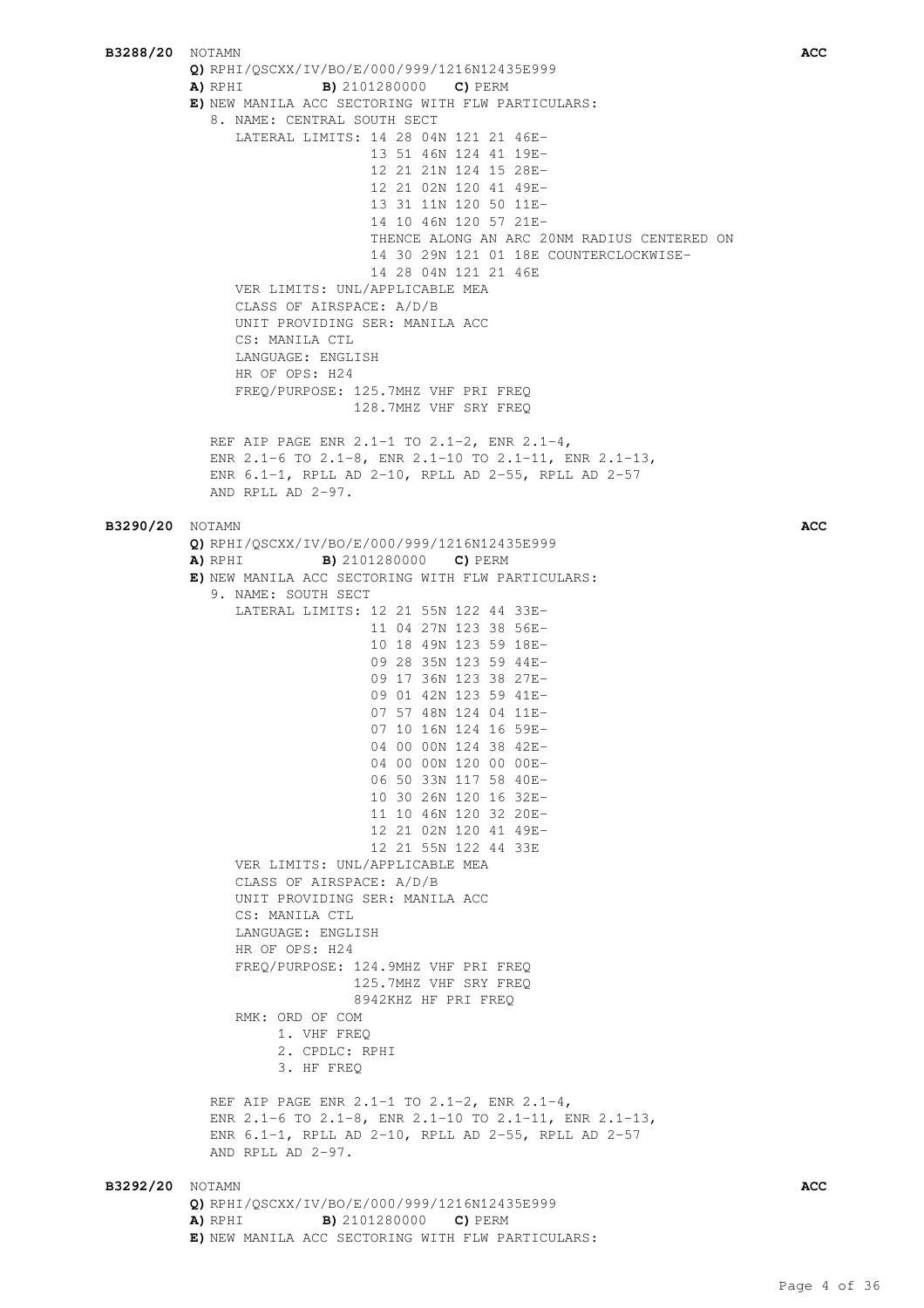10. NAME: WEST SECT LATERAL LIMITS: 18 35 48N 115 32 06E- 14 59 42N 116 27 29E- 13 43 31N 116 45 28E- 10 30 00N 114 00 00E- 16 40 00N 114 00 00E- 18 35 48N 115 32 06E VER LIMITS: UNL/APPLICABLE MEA CLASS OF AIRSPACE: A/D/B UNIT PROVIDING SER: MANILA ACC CS: MANILA CTL LANGUAGE: ENGLISH HR OF OPS: H24 FREQ/PURPOSE: 8942KHZ HF PRI FREQ RMK: ORD OF COM 1. CPDLC: RPHI 2. HF FREQ 3. VHF FREQ REF AIP PAGE ENR 2.1-1 TO 2.1-2, ENR 2.1-4, ENR 2.1-6 TO 2.1-8, ENR 2.1-10 TO 2.1-11, ENR 2.1-13, ENR 6.1-1, RPLL AD 2-10, RPLL AD 2-55, RPLL AD 2-57 AND RPLL AD  $2-97$ . **B0190/21** NOTAMN **ACC Q)** RPHI/QSCXX/IV/BO/E/000/999/1216N12435E999 **A)** RPHI **B)** 2102250000 **C)** PERM **E)** NEW MANILA ACC SECTORING WITH FLW PARTICULARS: 2. NAME: CENTRAL NORTH SECT LATERAL LIMITS: 16 20 24N 117 59 18E- 18 03 33N 120 01 26E- 17 24 38N 122 35 36E- 14 47 33N 121 12 10E- THENCE ALONG AN ARC 20NM RADIUS CENTERED ON 14 30 29N 121 01 18E COUNTERCLOCKWISE- 14 36 37N 120 41 40E- 14 44 06N 119 50 45E- 16 20 24N 117 59 18E VER LIMITS: UNL/APPLICABLE MEA CLASS OF AIRSPACE: A/D/B UNIT PROVIDING SER: MANILA ACC CS: MANILA CTL LANGUAGE: ENGLISH HR OF OPS: H24 FREQ/PURPOSE: 127.5MHZ VHF PRI FREQ 119.3MHZ VHF SRY FREQ REF AIP PAGE ENR 2.1-1 TO 2.1-2, ENR 2.1-4, ENR 2.1-6 TO 2.1-8, ENR 2.1-10 TO 2.1-11, ENR 2.1-13, ENR 6.1-1, RPLL AD 2-10, RPLL AD 2-55, RPLL AD 2-57 AND RPLL AD 2-97. **B0266/22** NOTAMN **AIRSPACE RESERVATION Q)** RPHI/QRALW/IV/NBO/W/000/030/1458N12004E003 **A)** RPHI **B)** 2202122200 **C)** 2205121000 **D)** 2200-1000 **E)** SPECIAL OPS (MIL ACT) WILL TAKE PLACE WI: 3NM RADIUS CENTERED ON 14 57 46.25N 120 04 04.58E (SAN ANTONIO, ZAMBALES). **F)** SFC **G)** 3000FT AMSL **B0354/22** NOTAMN **AIRSPACE RESERVATION Q)** RPHI/QRALW/IV/NBO/W/000/010/0821N12532E004 **A)** RPHI **B)** 2202210000 **C)** 2205210900 **D)** 0000-0900 **E)** SPECIAL OPS (UNMANNED AERIAL VEHICLE (UAV) AERIAL PHOTOGRAPHY) WILL. TAKE PLACE WI: 08 23 48.03N 125 32 54.72E - 08 20 55.40N 125 31 14.47E - 08 20 10.95N 125 28 50.58E -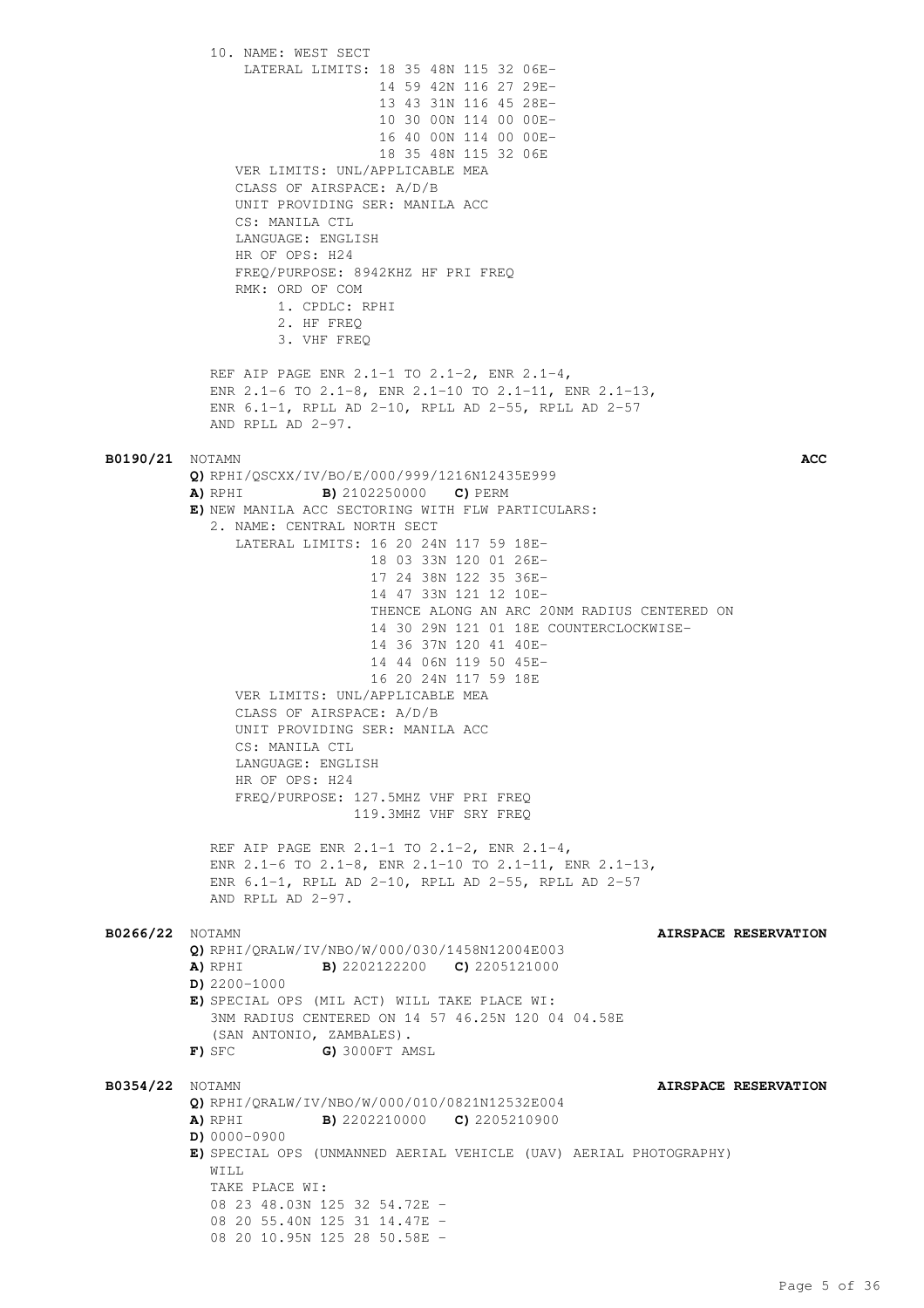08 19 23.76N 125 29 14.72E - 08 19 48.59N 125 32 00.21E - 08 23 15.72N 125 33 59.78E - 08 23 48.03N 125 32 54.72E (AGUSAN DEL SUR) **F)** SFC **G)** 1000FT AMSL **B0355/22** NOTAMN **AIRSPACE RESERVATION Q)** RPHI/QRALW/IV/NBO/W/000/010/0504N11956E003 **A)** RPHI **B)** 2202210000 **C)** 2205210900 **D)** 0000-0900 **E)** SPECIAL OPS (UNMANNED AERIAL VEHICLE (UAV) AERIAL PHOTOGRAPHY) WILL TAKE PLACE WI: 05 05 06.96N 119 57 46.12E-05 04 18.97N 119 53 28.69E-05 03 40.61N 119 53 44.49E-05 04 34.49N 119 58 10.14E-05 05 06.96N 119 57 46.12E (TAWI-TAWI). **F)** SFC **G)** 1000FT AMSL **B0434/22** NOTAMN **FIR Q)** RPHI/QAFTT/IV/BO/E/000/999/1202N12434E686 **A)** RPHI **B)** 2204210000 **C)** 2205042359 **E)** TRIGGER NOTAM - PERM AIRAC AIP AMDT NR 080/22 WEF 21 APR 2022. EDITORIAL CHANGES TO THE FLW PAGES: 1. REVISION TO GEN RULES AND PROC (REF ENR 1.1-6 AND 1.1-10) 2. REVISION TO REGIONAL SUP PROC (DOC 7030) (REF ENR 1.8-6 TO 1.8-35) 3. REVISION TO AIR TFC INCIDENTS (REF ENR 1.14-1 TO 1.14-7) 4. REVISION TO NAME CODE DESIGNATORS FOR SIG POINTS (REF ENR 4.4-7 TO  $4.4-13$ ) 5. REVISION TO STATUS OF CERTIFICATION OF AD (REF AD 1.5-1). **B0435/22** NOTAMN **FIR Q)** RPHI/QAFTT/IV/BO/E/000/999/1202N12434E686 **A)** RPHI **B)** 2204210000 **C)** 2205042359 **E)** TRIGGER NOTAM - PERM AIRAC AIP AMDT NR 080/22 WEF 21 APR 2022. CHANGES TO THE FLW PAGES: 1. REVISION TO ATS RTE (REF ENR 3.1-7 TO 3.1-12 AND ENR 3.1-21 TO  $3.1 - 28$ 2. REVISION TO RNAV RTE (REF ENR 3.3-21 TO ENR 3.3-28) 3. REVISION TO RNAV RTE IN MANILA FIR (REF ENR 6.1-6). **B0566/22** NOTAMN **DANGER AREA Q)** RPHI/QRDCH/IV/BO/W/000/100/1521N12024E015 **A)** RPHI **B)** 2205012200 **C)** 2206301600 **E)** RP-D30 HR OF OPS CHANGED TO: 2200-1600 **F)** SFC **G)** 10000FT AMSL **B0573/22** NOTAMN **AIRSPACE RESERVATION Q)** RPHI/QRALW/IV/NBO/W/000/070/0650N11835E097 **A)** RPHI **B)** 2204010000 **C)** 2206302359 **E)** SPECIAL ACT WILL TAKE PLACE WI: 05 31 43.20N 119 28 27.60E - 07 30 09.60N 117 46 17.40E - 07 49 16.20N 117 24 19.20E -08 07 52.20N 117 41 40.80E - 07 45 11.40N 118 08 32.40E -05 52 00.60N 119 46 52.20E - 05 31 43.80N 119 28 27.60E - 05 31 43.20N 119 28 27.60E (BALABAK). **F)** SFC **G)** 7000FT AMSL **B0574/22** NOTAMN **AIRSPACE RESERVATION Q)** RPHI/QRALW/IV/NBO/W/000/070/0709N11959E102 **A)** RPHI **B)** 2204010000 **C)** 2206302359 **E)** SPECIAL ACT WILL TAKE PLACE WI: 06 50 48.60N 121 38 04.20E - 07 14 46.20N 118 19 46.80E - 07 27 18.60N 118 19 46.80E -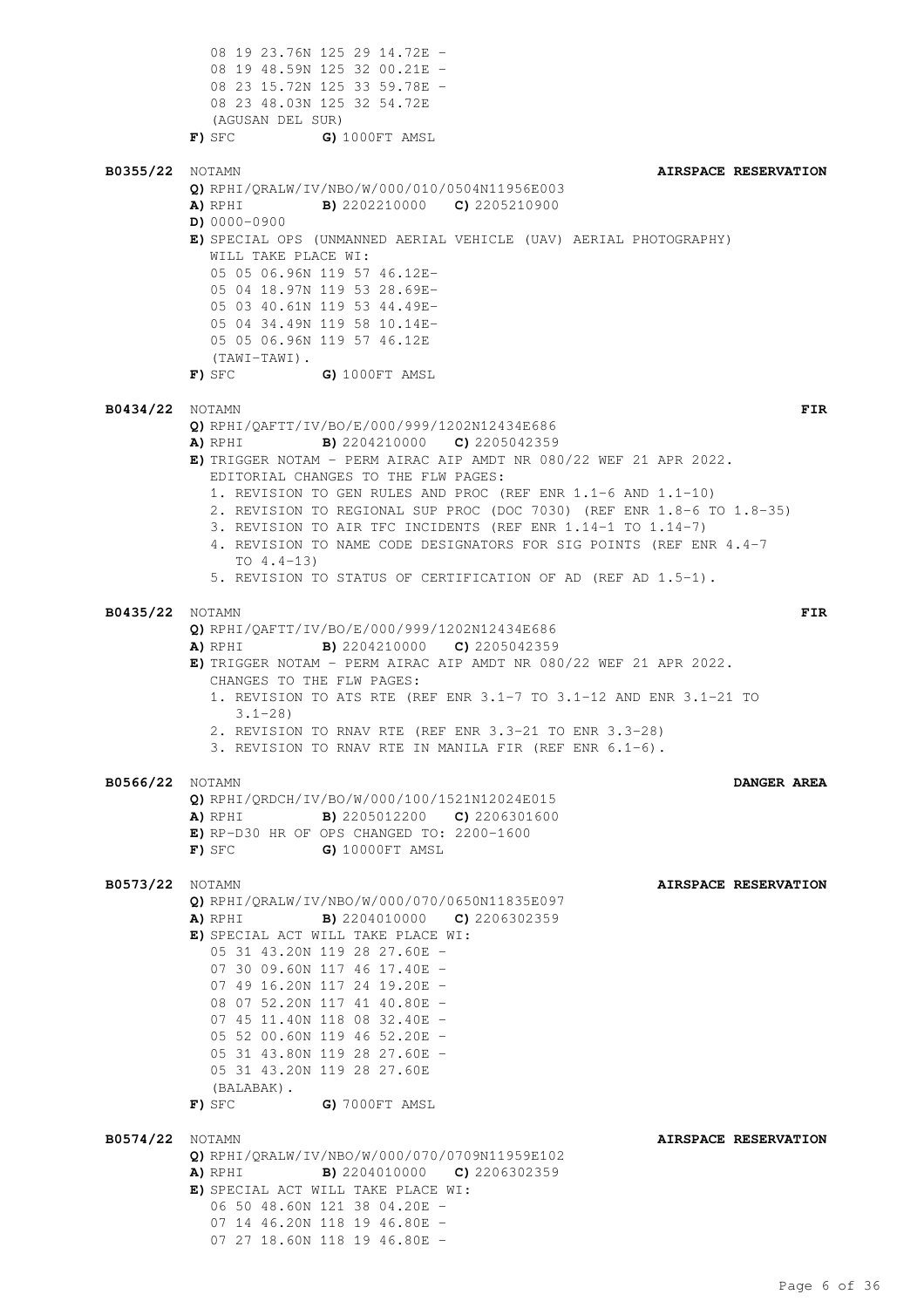07 02 08.40N 121 38 09.00E -06 50 48.60N 121 38 04.20E (ZAMBOANGA/BALABAK) **F)** SFC **G)** 7000FT AMSL **B0579/22** NOTAMN **AIRSPACE RESERVATION Q)** RPHI/QRALW/IV/NBO/W/000/070/0625N12437E068 **A)** RPHI **B)** 2204010000 **C)** 2206302359 **E)** SPECIAL ACT WILL TAKE PLACE WI: 07 17 11.46N 123 56 51.06E 07 17 33.60N 125 09 45.12E 05 33 54.30N 125 18 24.18E 05 33 07.02N 123 55 35.10E 07 17 11.46N 123 56 51.06E (COTABATO) **F)** SFC **G)** 7000FT AMSL **B0581/22** NOTAMN **AIRSPACE RESERVATION Q)** RPHI/QRALW/IV/NBO/W/000/070/0710N12251E034 **A)** RPHI **B)** 2204010000 **C)** 2206302359 **E)** SPECIAL ACT WILL TAKE PLACE WI: 07 00 34.98N 122 19 10.08E - 06 55 33.06N 122 21 05.28E - 07 18 20.34N 123 23 31.98E - 07 23 54.72N 123 21 04.26E - 07 00 34.98N 122 19 10.08E (ZAMBOANGA TO LAKE LANAO CORRIDOR). **F)** SFC **G)** 7000FT AMSL **B0582/22** NOTAMN **AIRSPACE RESERVATION Q)** RPHI/QRALW/IV/NBO/W/000/070/0758N12252E087 **A)** RPHI **B)** 2204010000 **C)** 2206302359 **E)** SPECIAL ACT WILL TAKE PLACE WI: 07 07 45.00N 121 42 23.40E - 07 07 13.80N 122 25 07.20E -07 31 51.60N 123 18 04.80E -08 15 23.40N 123 18 44.40E - 08 15 10.20N 124 01 09.00E - 08 48 56.40N 124 00 59.40E -08 40 37.80N 121 59 51.60E -07 07 45.00N 121 42 23.40E (ZAMBOANGA PENINSULA). **F)** SFC **G)** 7000FT AMSL **B0583/22** NOTAMN **AIRSPACE RESERVATION Q)** RPHI/QRALW/IV/NBO/W/000/070/0749N12548E145 **A)** RPHI **B)** 2204010000 **C)** 2206302359 **E)** SPECIAL ACT WILL TAKE PLACE WI: 08 15 10.20N 124 01 09.00E - 08 48 56.40N 124 00 59.40E - 10 06 34.20N 125 22 43.80E - 10 06 50.93N 126 19 28.30E - 05 37 49.90N 126 15 39.09E - 05 30 10.40N 125 17 31.94E - 07 17 25.20N 125 09 06.60E - 07 17 44.40N 124 29 53.40E -08 15 13.20N 124 29 24.00E - 08 15 03.00N 124 01 03.00E - 08 15 10.20N 124 01 09.00E (EASTERN MINDANAO). RMK: LOST LINK TRANSITION POINT EASTERN MINDANAO 1NM RADIUS OF 07 03 37.80N 124 22 40.80E. **F)** SFC **G)** 7000FT AMSL **B0600/22** NOTAMR B3706/21 **REPORTING POINT Q)** RPHI/QAPXX/IV/BO/E/000/999/0922N12403E001 **A)** RPHI **B)** 2203111022 **C)** 2206102359EST **E)** AIRAC AIP SUP A014/19 EXTD. FORTA CHANGED TO COMPULSORY REP.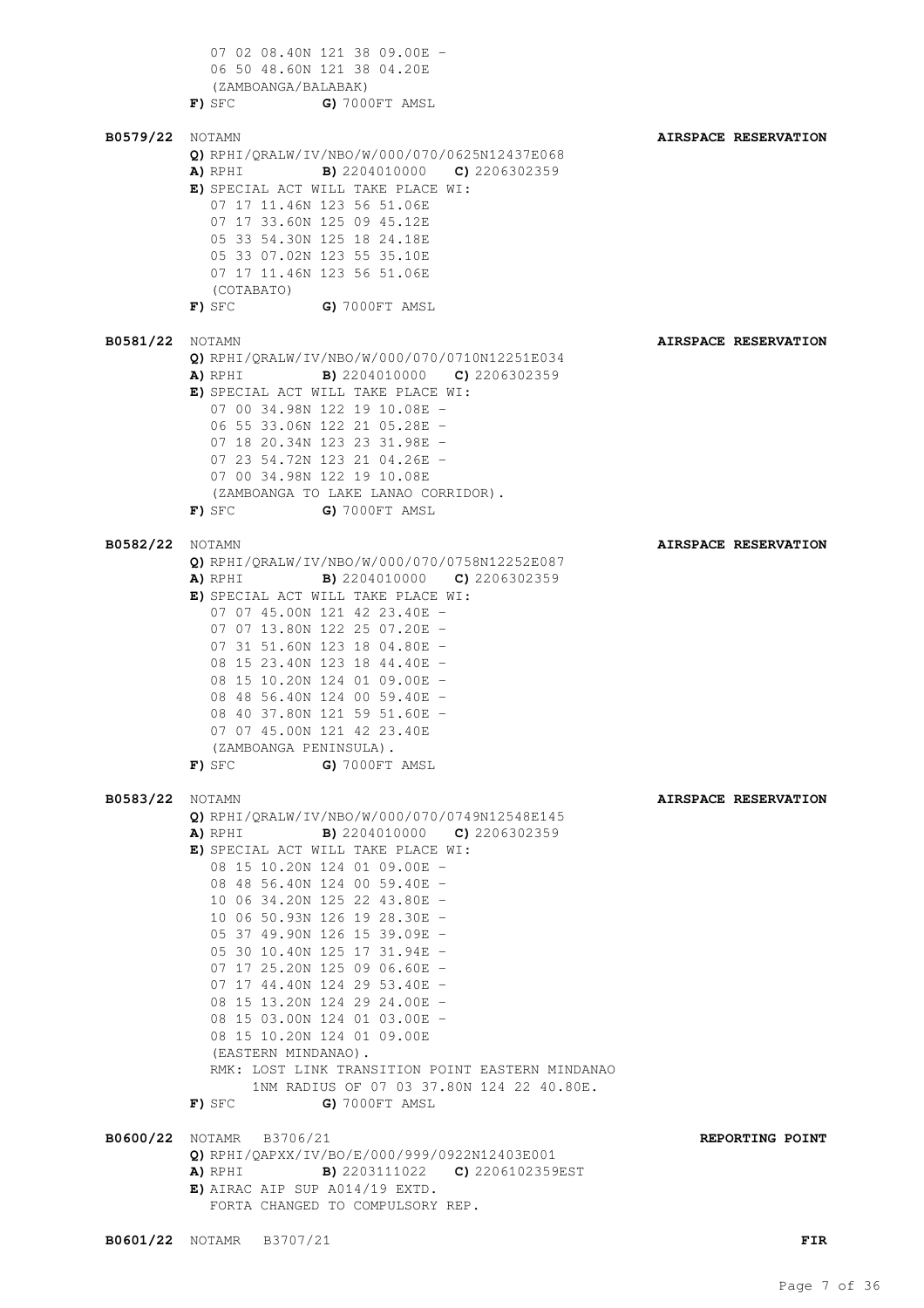**Q)** RPHI/QAFXX/IV/BO/E/000/999/1216N12435E999 **A)** RPHI **B)** 2203111024 **C)** 2206102359EST **E)** AIRAC AIP SUP A002/20 EXTD. ATM CONTINGENCY PLAN FOR EARTHQUAKE (BIG ONE) WI MANILA FIR. **B0631/22** NOTAMN **AIRSPACE RESERVATION Q)** RPHI/QRACA/IV/NBO/W/060/280/1028N12449E027 **A)** RPHI **B)** 2203152300 **C)** 2206151600 **D)** MAR 15-MAR 31 2300-0100 0500-0600 0800-0900, APR 01-MAY 18 2300-0300 0500-0900 1100-1600, MAY 19-JUN 15 0100-0300 0600-0800 1100-1600 **E)** RP-T16 ACT WITH UPPER LIMIT CHANGED TO FL240. **F)** 6000FT AMSL **G)** FL280 **B0727/22** NOTAMN **UNMANNED AIRCRAFT Q)** RPHI/QWULW/IV/BO/W/000/050/1525N12028E005 **A)** RPHI **B)** 2204090000 **C)** 2206141300 **D)** 0000-1300 **E)** UAS FLT OPS WILL TAKE PLACE WI: 5NM RADIUS CENTERED ON 15 24 45.23N 120 28 07.03E (CAMP O'DONELL, BARANGAY STA LUCIA, CAPAS CITY, TARLAC) EXCLUDING RP-D30 AND RP-D34. **F)** SFC **G)** 5000FT AMSL **B0729/22** NOTAMN **AIRSPACE RESERVATION Q)** RPHI/QRALW/IV/NBO/W/000/035/1424N12123E005 **A)** RPHI **B)** 2203240400 **C)** 2205300800 **D)** 0400-0800 **E)** SPECIAL OPS (AERIAL LIDAR SURVEY) WILL TAKE PLACE WI: 14 27 37.80N 121 21 05.12E - 14 24 57.76N 121 24 20.43E - 14 21 10.04N 121 24 17.85E - 14 21 14.06N 121 20 55.16E - 14 27 37.80N 121 21 05.12E **F)** SFC **G)** 3500FT AMSL **B0741/22** NOTAMN **MIL OPR AREA Q)** RPHI/QRMCA/IV/BO/W/000/140/1538N11958E030 **A)** RPHI **B)** 2204092230 **C)** 2206301600 **D)** 2230-0900 1000-1600 **E)** IMTA 2 ACT. **F)** SFC **G)** FL140 **B0746/22** NOTAMN **MIL OPR AREA Q)** RPHI/QRMCH/IV/BO/W/000/280/1520N11931E042 **A)** RPHI **B)** 2204092230 **C)** 2206301600 **E)** IMTA 1 HR OF OPS CHANGED TO: SR TO 1600. **F)** SFC **G)** FL280 **B0867/22** NOTAMN **AIRSPACE RESERVATION Q)** RPHI/QRALW/IV/NBO/W/000/020/1444N12109E005 **A)** RPHI **B)** 2204182200 **C)** 2207182100 **D)** 2200-0900 1030-2100 **E)** AIRSPACE RESERVATION WILL TAKE PLACE WI: 5NM RADIUS CENTERED ON 14 43 57N 121 08 42E (MONTALBAN, RIZAL). **F)** SFC **G)** 2000FT AMSL **B0868/22** NOTAMN **DANGER AREA Q)** RPHI/QRDCH/IV/BO/W/000/100/1521N12024E015 **A)** RPHI **B)** 2207010000 **C)** 2207182359 **E)** RP-D30 HR OF OPS CHANGED TO: H24. **F)** SFC **G)** 10000FT AMSL **B0871/22** NOTAMN **AIRSPACE RESERVATION Q)** RPHI/QRALW/IV/NBO/W/000/015/1002N12336E002 **A)** RPHI **B)** 2204180000 **C)** 2207182359 **E)** AIRSPACE RESERVATION WILL TAKE PLACE WI: 1.5NM RADIUS CENTERED ON 10 02 03.60N 123 35 42.06E (SIBONGA, CEBU). **F)** SFC **G)** 1500FT AMSL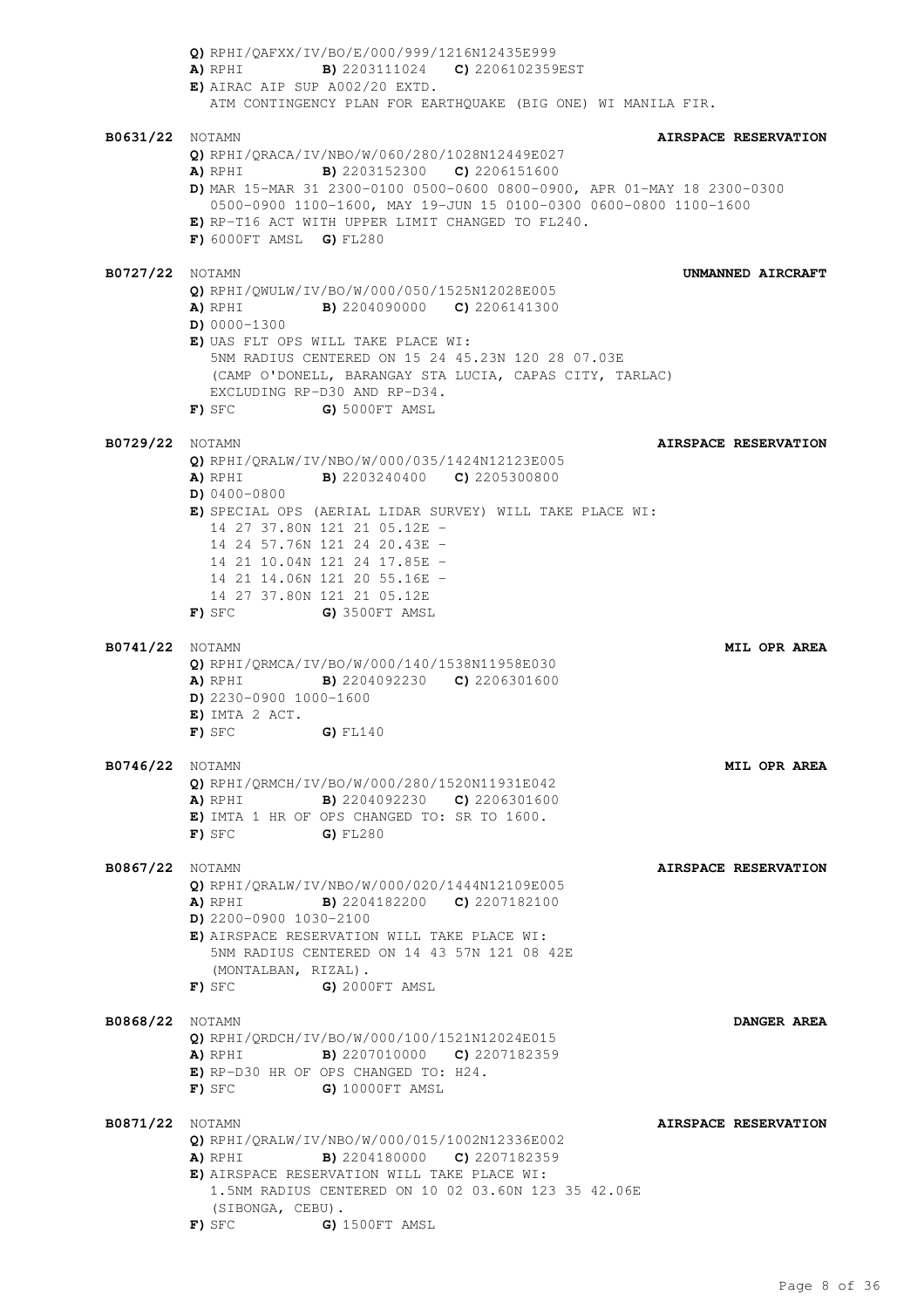| <b>B0872/22</b> NOTAMN |                                                                                                          | AIRSPACE RESERVATION |
|------------------------|----------------------------------------------------------------------------------------------------------|----------------------|
|                        | Q) RPHI/QRALW/IV/NBO/W/000/015/1024N12357E002                                                            |                      |
|                        | <b>A)</b> RPHI <b>B)</b> 2204180000 <b>C)</b> 2207182359<br>E) AIRSPACE RESERVATION WILL TAKE PLACE WI:  |                      |
|                        | 1.5NM RADIUS CENTERED ON 10 23 55N 123 56 30E                                                            |                      |
|                        | (CONSOLACION, CEBU).                                                                                     |                      |
|                        | G) 1500FT AMSL<br>$\mathbf F$ ) sfc                                                                      |                      |
|                        |                                                                                                          |                      |
| B0880/22               | NOTAMN<br>$Q)$ RPHI/QRALW/IV/NBO/W/000/020/0658N12546E005                                                | AIRSPACE RESERVATION |
|                        | <b>B)</b> 2204190000 <b>C)</b> 2207182359<br>A) RPHI                                                     |                      |
|                        | E) AIRSPACE RESERVATION WILL TAKE PLACE WI:                                                              |                      |
|                        | 5NM RADIUS CENTERED ON 06 57 51.78N 125 45 30.36E                                                        |                      |
|                        | (SAMAL SOUTH).<br>$F)$ SFC $G)$ 2000FT AMSL                                                              |                      |
|                        |                                                                                                          |                      |
| <b>B0881/22</b> NOTAMN |                                                                                                          | AIRSPACE RESERVATION |
|                        | Q) RPHI/QRALW/IV/NBO/W/000/020/0707N12546E005                                                            |                      |
|                        | <b>A)</b> RPHI <b>B)</b> 2204190000 <b>C)</b> 2207182359<br>E) AIRSPACE RESERVATION WILL TAKE PLACE WI:  |                      |
|                        | 5NM RADIUS CENTERED ON 07 07 04.38N 125 46 19.02E                                                        |                      |
|                        | (SAMAL NORTH).                                                                                           |                      |
|                        | $F)$ SFC $G)$ 2000FT AMSL                                                                                |                      |
| <b>B0882/22</b> NOTAMN |                                                                                                          | AIRSPACE RESERVATION |
|                        | Q) RPHI/QRALW/IV/NBO/W/000/030/1358N12108E002                                                            |                      |
|                        | <b>A)</b> RPHI <b>B)</b> 2204182200 <b>C)</b> 2207182100                                                 |                      |
|                        | $D)$ 2200-0900 1030-2100                                                                                 |                      |
|                        | E) AIRSPACE RESERVATION WILL TAKE PLACE WI:<br>2NM RADIUS CENTERED ON 13 57 30N 121 07 50E               |                      |
|                        | (FERNANDO AIR BASE, LIPA CITY).                                                                          |                      |
|                        | G) 3000FT AMSL<br>F) sfc                                                                                 |                      |
| B1020/22               | NOTAMR B0757/22                                                                                          | AIRSPACE RESERVATION |
|                        | Q) RPHI/QRALW/IV/NBO/W/000/200/1635N11949E046                                                            |                      |
|                        | <b>A)</b> RPHI <b>B)</b> 2204190904 <b>C)</b> 2206301500                                                 |                      |
|                        | D) APR 19 1100-1500, APR 20-30 0100-0300 0600-0800 1100-1500, APR 30-JUN 29                              |                      |
|                        | 2200-2359, MAY 01-JUN 30 0000-0400 0500-0900 1100-1500<br>E) SPECIAL ACT WILL TAKE PLACE WI:             |                      |
|                        | 17 10 50N 119 20 00E -                                                                                   |                      |
|                        | 17 10 50N 120 17 00E -                                                                                   |                      |
|                        | 15 59 54N 120 17 05E -                                                                                   |                      |
|                        | 15 59 54N 119 20 05E -<br>17 10 50N 119 20 00E                                                           |                      |
|                        | (IMTA 1 NORTH EXTENSION).                                                                                |                      |
|                        | $F)$ sfc<br>$G)$ FL200                                                                                   |                      |
|                        |                                                                                                          |                      |
|                        | <b>B1027/22</b> NOTAMR B0187/21<br>Q) RPHI/QPLXX/IV/M/E/000/999/1216N12435E999                           | FPL PROC. FILING     |
|                        | <b>B)</b> 2204200832 <b>C)</b> PERM<br>A) RPHI                                                           |                      |
|                        | E) ALL INTL NON-SKED FLT SHOULD FILE THEIR FPL AT THE AD OF DEP.                                         |                      |
|                        | REF AIP ENR 1.10-1, SECN 2.1 ADDN INFO.                                                                  |                      |
| <b>B1054/22</b> NOTAMN |                                                                                                          | FIR                  |
|                        | Q) RPHI/OAFTT/IV/BO/E/000/999/1202N12434E686                                                             |                      |
|                        | <b>A)</b> RPHI <b>B)</b> 2206160000 <b>C)</b> 2206292359                                                 |                      |
|                        | E) TRIGGER NOTAM - PERM AIRAC AIP AMDT NR 081/22 WEF 16 JUN 2022.<br>EDITORIAL CHANGES:                  |                      |
|                        | 1. REVISION TO AERONAUTICAL CHARTS (REF GEN 3.2-5, 3.2-7, 3.2-11,                                        |                      |
|                        | $3.2 - 13$                                                                                               |                      |
|                        | 2. REVISION TO SAR (REF GEN 3.6-1 TO 3.6-18)                                                             |                      |
|                        | 3. REVISION TO AIR TFC INCIDENTS (REF ENR 1.14-7)<br>4. NEW INFO TO OTHER ACTIVITIES OF A DNG NATURE AND |                      |
|                        | OTHER POTENTIAL HAZARDS (REF ENR 5.3-1).                                                                 |                      |
|                        |                                                                                                          |                      |
| <b>B1092/22</b> NOTAMN | Q) RPHI/QRALW/IV/NBO/W/000/999/1434N11658E088                                                            | AIRSPACE RESERVATION |
|                        | <b>A)</b> RPHI <b>B)</b> 2205091700 <b>C)</b> 2205132100                                                 |                      |
|                        | $D)$ 1700-2100                                                                                           |                      |
|                        | E) SPECIAL OPS (AEROSPACE FLT ACT) WILL TAKE PLACE WI:                                                   |                      |
|                        | 15 44 00N 116 08 00E -                                                                                   |                      |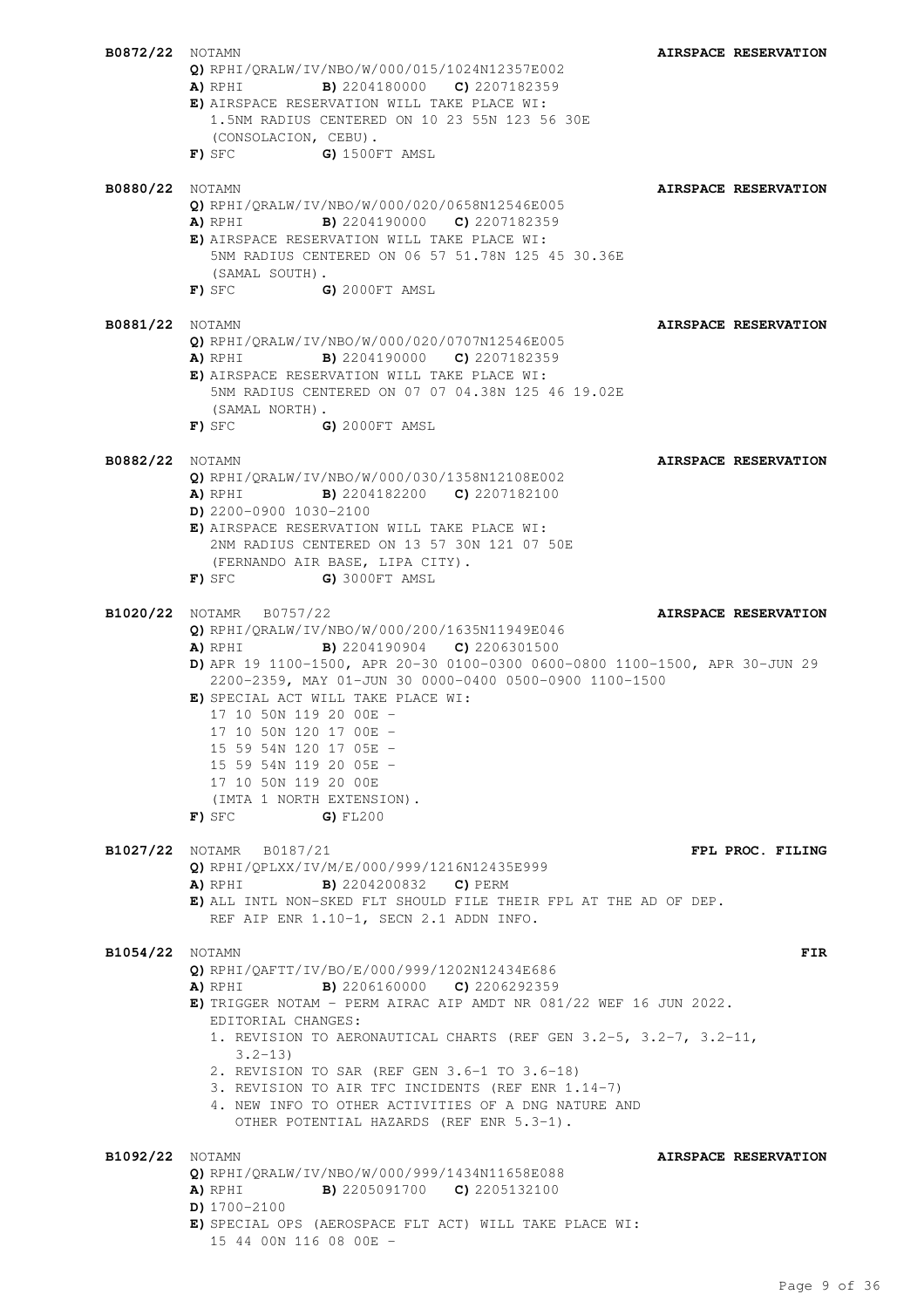15 16 00N 115 40 00E - 13 20 00N 117 44 00E - 14 00 00N 118 20 00E - 15 44 00N 116 08 00E. **F)** SFC **G)** UNL **B1112/22** NOTAMN **AIRSPACE RESERVATION Q)** RPHI/QRALW/IV/NBO/W/000/030/1458N12004E003 **A)** RPHI **B)** 2205122200 **C)** 2208121000 **D)** 2200-1000 **E)** AIRSPACE RESERVATION WILL TAKE PLACE WI: 3NM RADIUS CENTERED ON 14 57 46.25N 120 04 04.58E (SAN ANTONIO, ZAMBALES). **F)** SFC **G)** 3000FT AMSL **B1127/22** NOTAMN **DANGER AREA Q)** RPHI/QRDCH/IV/BO/W/000/060/1526N12105E005 **A)** RPHI **B)** 2205030000 **C)** 2205100800 **D)** 0000-0800 **E)** RP-D28 UPPER LIMIT CHANGED TO 6000 FT AMSL. **F)** SFC **G)** 6000FT AMSL **B1148/22** NOTAMR B1139/22 **VOLCANIC ACTIVITY Q)** RPHI/QWWLW/IV/NBO/W/000/100/1024N12308E999 **A)** RPHI **B)** 2205010035 **C)** 2205020100EST **E)** DUE TO KANLAON VOLCANO (10 24N 123 08E) ON ALERT LVL 1 (ABNORMAL COND), FLT OPR ARE ADZ TO AVOID FLY CLOSE TO THE VOLCANO'S SUMMIT DUE TO POSSIBILITIES OF SUDDEN AND HAZARDOUS STEAM-DRIVEN OR PHREATIC ERUPTIONS THAT MAY POSE HAZARD TO ACFT. **F)** SFC **G)** FL100 **B1149/22** NOTAMR B1140/22 **VOLCANIC ACTIVITY Q)** RPHI/QWWLW/IV/NBO/W/000/100/1400N12059E999 **A)** RPHI **B)** 2205010036 **C)** 2205020100EST **E)** DUE TO TAAL VOLCANO (14 00N 120 59E) ON ALERT LVL 2 (DECREASED UNREST), SUDDEN STEAM-DRIVEN OR PHREATIC EXPLOSIONS, VOLCANIC EARTHQUAKES, ASHFALL AND LETHAL ACCUMULATIONS OR BURSTS OF VOLCANIC GAS CAN OCCUR. FLT OPS ARE ADZ TO AVOID FLY CLOSE TO THE VOLCANO AS AIRBORNE ASH AND BALLISTIC FRAGMENTS FM SUDDEN EXPLOSIONS AND WIND-REMOBILIZED ASH MAY POSE HAZARDS TO ACFT. **F)** SFC **G)** FL100 **B1151/22** NOTAMN **RNAV ROUTE Q)** RPHI/QANLT/I/NBO/E/000/999/1730N11707E266 **A)** RPHI **B)** 2205011114 **C)** 2205020100 **E)** RNAV RTE FL ALLOCATION LTD TO: N892 - (KABAM-MUMOT) - FL320, FL360, FL400 L625 - (ARESI-AKOTA) - FL310, FL350, FL390 DUE TO ACTIVATION OF LARGE SCALE WX DEV (LSWD) PROC. **B1152/22** NOTAMR B1147/22 **CHECKLIST Q)** RPHI/QKKKK/K/K/K/000/999/1202N12434E999 **A)** RPHI **B)** 2205011136 **C)** 2206011136EST **E)** CHECKLIST YEAR=2017 4690 YEAR=2018 NIL YEAR=2019 4668 4771 YEAR=2020 0693 0871 0873 1183 3272 3276 3278 3280 3282 3286 3288 3290 3292 3408 YEAR=2021 0048 0050 0190 0642 0726 0737 0739 1008 1212 1213 1214 1223 1282 1352 2378 2447 3073 3148 3601 YEAR=2022 0110 0122 0146 0166 0203 0241 0266 0300 0314 0325 0329 0332 0340 0354 0355 0364 0373 0381 0395 0402 0406 0419 0421 0427 0434 0435 0442 0477 0483 0501 0502 0504 0505 0506 0507 0508 0509 0510 0515 0532 0534 0542 0550 0551 0552 0553 0554 0555 0556 0557 0559 0563 0564 0565 0566 0568 0573 0574 0575 0576 0577 0578 0579 0580 0581 0582 0583 0588 0600 0601 0618 0619 0621 0622 0631 0632 0633 0639 0648 0649 0727 0728 0729 0732 0734 0736 0738 0739 0740 0741 0746 0782 0790 0791 0796 0797 0798 0799 0803 0804 0805 0813 0814 0825 0848 0855 0859 0860 0861 0862 0864 0867 0868 0869 0870 0871 0872 0873 0874 0875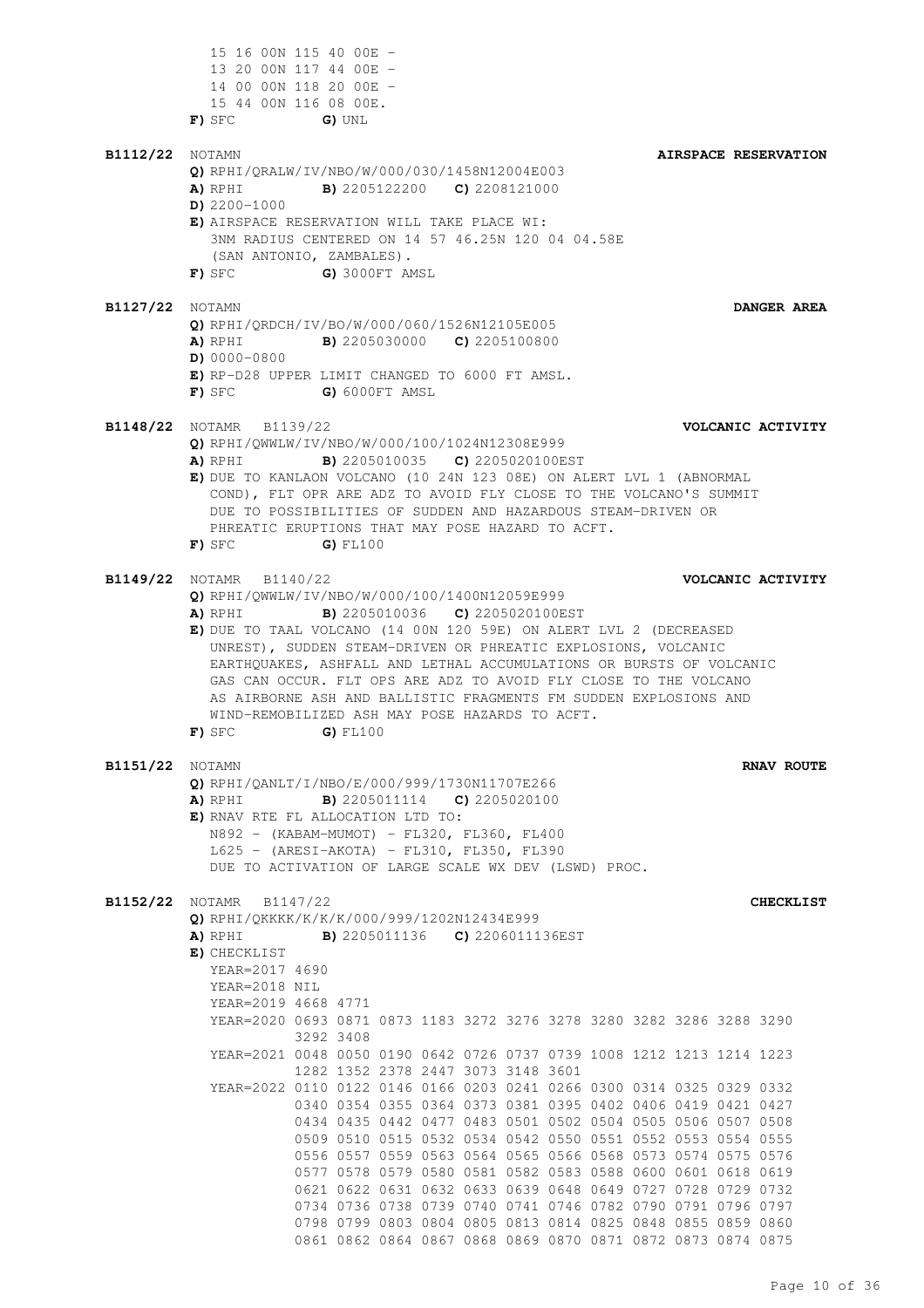0876 0877 0878 0879 0880 0881 0882 0890 0898 0917 0922 0928 0933 0946 0951 0954 0966 0975 0981 0984 0991 1016 1020 1023 1025 1026 1027 1030 1033 1036 1040 1041 1042 1043 1044 1045 1047 1052 1053 1054 1064 1073 1075 1077 1078 1084 1085 1088 1091 1092 1095 1097 1100 1105 1112 1113 1114 1116 1117 1118 1119 1124 1126 1127 1129 1131 1132 1134 1135 1136 1138 1143 1144 1148 1149 1151

LATEST PUBLICATIONS AIP AIRAC AMDT 081/2022 EFFECTIVE DATE 16 JUN 22 AIP AIRAC SUP 003/2022 EFFECTIVE DATE 16 JUN 22 AIP SUP 001/2022 EFFECTIVE DATE 25 FEB 22 AIC 006/2022 EFFECTIVE DATE 22 APR 22

AIC CHECKLIST 004/2007 007/2007 007/2008 006/2009 008/2009 004/2010 003/2011 005/2011 006/2011 008/2012 003/2013 004/2013 003/2014 005/2016 004/2017 003/2019 004/2019 008/2019 003/2021 004/2021 001/2022 002/2022 003/2022 004/2022 005/2022 006/2022

SUP CHECKLIST AIP AIRAC SUP 012/2019 013/2019 014/2019 019/2019 020/2019 021/2019 002/2020 002/2021 003/2021 004/2021 002/2022 003/2022 AIP SUP 012/1999 043/2000 001/2022.

# **AERODROMES**

## **RPLB - SUBIC BAY INTERNATIONAL AIRPORT**

**B0381/22** NOTAMN **APP Q)** RPHI/QSPXX/IV/BO/AE/000/999/1441N12008E042 **A)** RPLB **B)** 2202180825 **C)** 2205181000EST **E)** SUBIC APP WILL BE PROVIDED BY CLARK APP SECT FREQ 119.2MHZ.

### **RPLC - DIOSDADO MACAPAGAL INTERNATIONAL AIRPORT**

**B1223/21** NOTAMN **FIRE AND RESCUE Q)** RPHI/QFFXX/IV/NBO/A/000/999/1511N12034E005 **A)** RPLC **B)** 2106170000 **C)** PERM **E)** CAPABILITY FOR REMOVAL OF DISABLED ACFT CTC INFO CHANGE TO:

DISABLED ACFT REMOVAL COORDINATORS

EMERGENCY SERVICES MANAGER TEL NO: (045)598-5106/598-5108

THIRD PARTY CONTRACTOR FOR DISABLED ACFT RECOVERY SER: DICTO CONST MACHINERY AND EQPT RENTAL MANILA INTL AP AUTHORITY B777-300ER REF CODE-4E LARGEST ACFT REMOVAL BY AN ACFT OWNER/OPR.)

#### **B3073/21** NOTAMN **AERODROME**

**Q)** RPHI/QFAXX/IV/NBO/A/000/999/1511N12034E005

**A)** RPLC **B)** 2110150000 **C)** PERM

**E)** GEN AV, AIRLINES AND MIL TRG FLT WHO WISH TO CONDUCT TRG OR PROFICIENCY FLT, TEST FLT AND MAINT FLT MUST ONLY BE ALLOWED ONCE PERMISSION HAS BEEN GRANTED FM THE LIPAD CORPORATION AND CAA PHILIPPINES (CAAP).

REF AIP PAGE RPLC AD 2-11, ITEM 5.1.

| <b>B0329/22</b> NOTAMN |                                                          |                          |                                                   | OBST |
|------------------------|----------------------------------------------------------|--------------------------|---------------------------------------------------|------|
|                        | Q) RPHI/OOBCE/IV/M/A/000/999/1511N12034E005              |                          |                                                   |      |
|                        | <b>A)</b> RPLC <b>B)</b> 2202110128 <b>C)</b> 2205102359 |                          |                                                   |      |
|                        |                                                          |                          | E) OBST (MOBILE CRANE) ERECTED WITH THE FLW DATA: |      |
|                        | OBST                                                     | COORD                    | TOP ELEV (M AMSL)                                 |      |
|                        |                                                          | TS-001-22/MC 15 13 05.2N | 144                                               |      |
|                        |                                                          | 120 34 07.2E             |                                                   |      |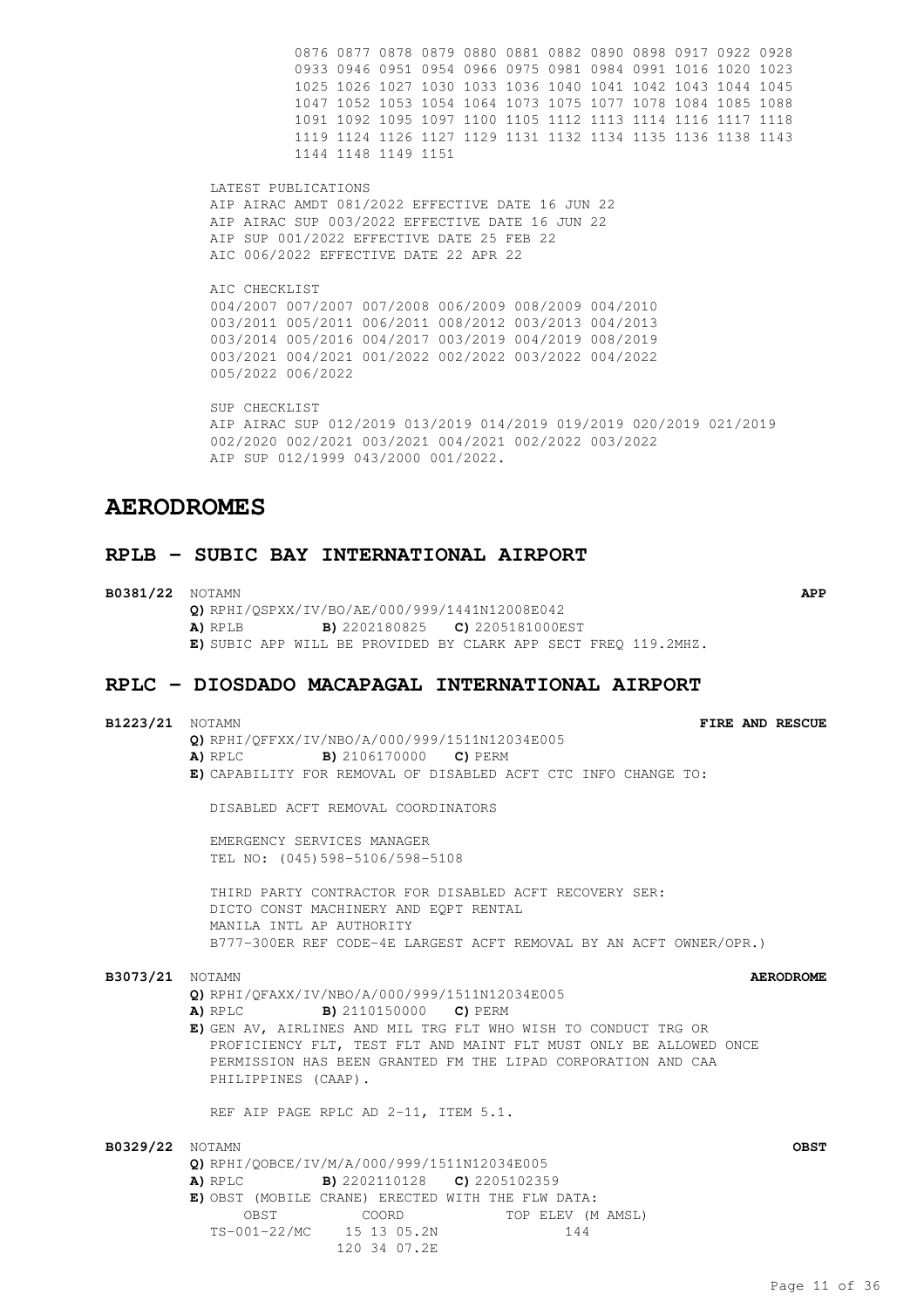RMK: EXER EXTREME CTN DRG LDG/TKOF RWY02/20. PRESENCE OF MOBILE CRANE WI NORTH-SOUTH COMMUTER RAILWAY (NSCR) CLARK DEPOT. **B0364/22** NOTAMN **IFR APCH PROC Q)** RPHI/QPIXX/I/NBO/AE/000/999/1511N12034E005 **A)** RPLC **B)** 2202200000 **C)** 2205170800EST **E)** TO OPTIMIZE THE EFFICIENT USE OF AIRSPACE ALL ACFT ARRIVING DIOSDADO MACAPAGAL INTL AP ARE ENJOINED TO UTILIZE RNP STAR AND THE ACCOMPANYING RNP APCH PROC. APPROVAL OF DIFFERENT TYPES OF APPROACHES SHALL BE SUBJ THE SOUND DISCRETION OF THE AIR TFC CONTROLLER. **B0402/22** NOTAMR B3481/21 **PARKING AREA Q)** RPHI/QMKXX/IV/BO/A/000/999/1511N12034E005 **A)** RPLC **B)** 2202220918 **C)** 2205232359EST **E)** PRKG STAND AT TWY B (BTN JULIET APN AND TWY F7) DESIGNATED AS ISOL ACFT PRKG AREA. **B0477/22** NOTAMR B3550/21 **TWY Q)** RPHI/QMXLC/IV/M/A/000/999/1511N12034E005 **A)** RPLC **B)** 2203011011 **C)** 2206022359EST **E)** TWY D (BTN NORTH RAMP AND F5) CLSD DUE WIP (CONST OF THE NEW CLARK TWR). **B0501/22** NOTAMR B3560/21 **TAR Q)** RPHI/QCTAS/I/B/AE/000/999/1511N12034E060 **A)** RPLC **B)** 2203030407 **C)** 2206030800EST **E)** CLARK PSR U/S. **B0509/22** NOTAMR B0079/22 **IFR APCH PROC Q)** RPHI/QPIAU/I/NBO/A/000/999/1511N12034E005 **A)** RPLC **B)** 2203030928 **C)** 2206032359EST **E)** IAP RNP RWY20 SUSPENDED. REF AIP PAGE RPLC AD 2-57 TO 2-58. **B0559/22** NOTAMN **AIRSPACE RESERVATION Q)** RPHI/QRALW/IV/NBO/AW/000/020/1511N12034E005 **A)** RPLC **B)** 2205012200 **C)** 2206301500 **D)** 2200-1500 **E)** SPECIAL ACT WILL TAKE PLACE WI: 5NM RADIUS CENTERED ON 15 10 40.80N 120 33 25.80E (CLARK AIRBASE, PAMPANGA) **F)** SFC **G)** 2000FT AMSL **B0639/22** NOTAMR B0315/22 **OBST Q)** RPHI/QOBCE/IV/M/A/000/999/1511N12034E005 **A)** RPLC **B)** 2203160216 **C)** 2206151000EST **E)** OBST (MOBILE CRANE) ERECTED WITH THE FLW DATA: OBST COORD TOP ELEV (M AMSL) MOBILE CRANE 15 11 07.0N 212 120 33 05.4E RMK: EXER CTN DRG LDG/TKOF TWY D HELIPAD. **B0739/22** NOTAMN **OBST Q)** RPHI/QOBCE/IV/M/A/000/999/1511N12034E005 **A)** RPLC **B)** 2203250000 **C)** 2206252359 **E)** OBST (MOBILE CRANE) ERECTED WITH THE FLW DATA: OBST COORD TOP ELEV (M AMSL) TS-002-22/MC-1 15 11 02.4N 146 120 34 44.1E TS-003-22/MC-2 15 11 07.6N 146 120 34 44.2E TS-004-22/MC-3 15 11 12.8N 145 120 34 44.4E TS-005-22/MC-4 15 11 16.7N 145 120 34 44.5E TS-006-22/MC-5 15 11 22.6N 144 120 34 44.6E TS-007-22/MC-6 15 11 27.7N 144 120 34 44.5E TS-008-22/MC-7 15 11 34.1N 144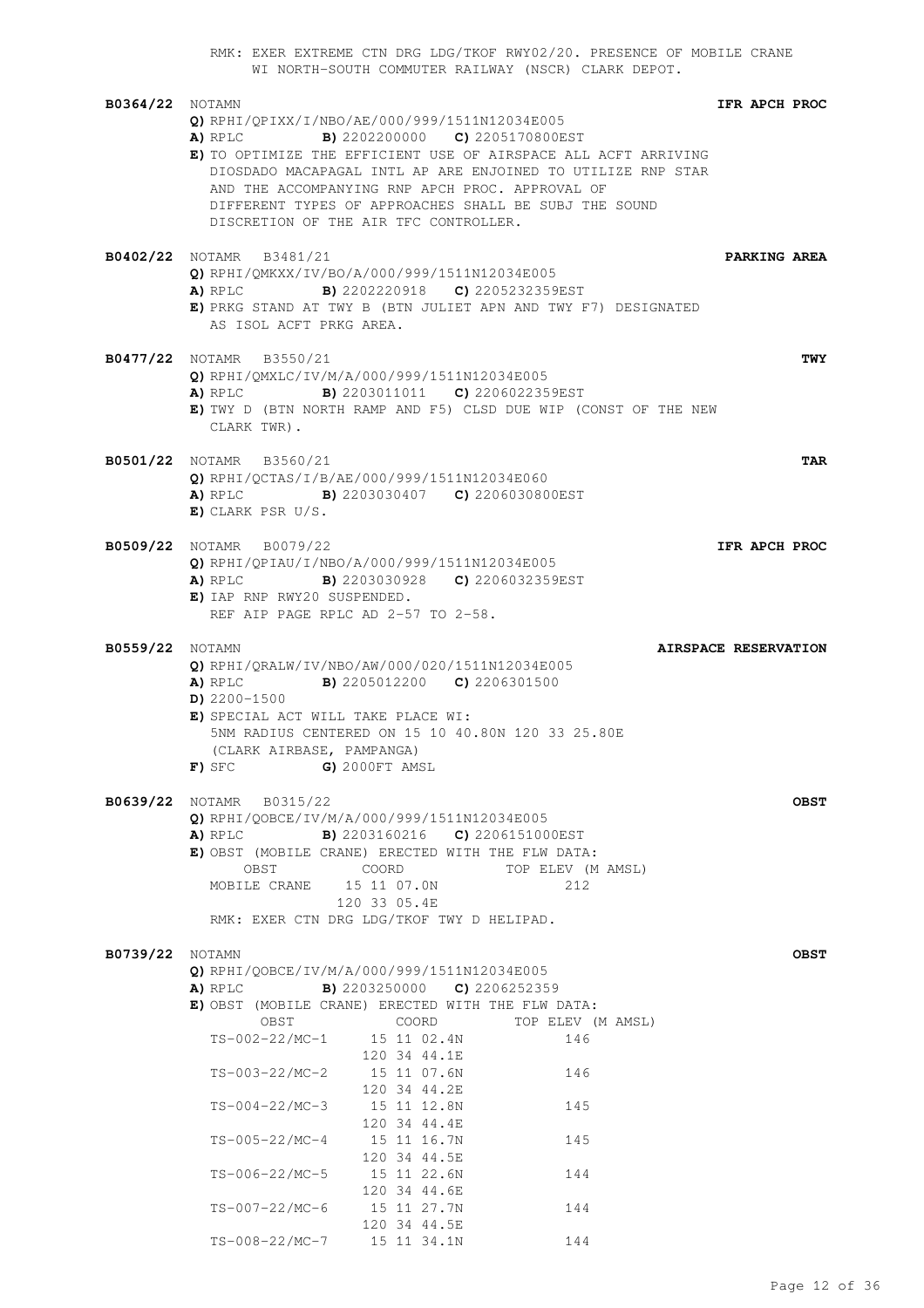|                        |                                                                                                          | 120 34 43.6E                                      |                                                                      |                      |
|------------------------|----------------------------------------------------------------------------------------------------------|---------------------------------------------------|----------------------------------------------------------------------|----------------------|
|                        | TS-009-22/MC-8 15 11 39.1N                                                                               |                                                   | 144                                                                  |                      |
|                        |                                                                                                          | 120 34 42.3E                                      |                                                                      |                      |
|                        | TS-010-22/MC-9                                                                                           | 15 11 42.8N                                       | 144                                                                  |                      |
|                        |                                                                                                          | 120 34 41.2E<br>TS-011-22/MC-10   15   11   47.3N | 144                                                                  |                      |
|                        |                                                                                                          | 120 34 39.9E                                      |                                                                      |                      |
|                        |                                                                                                          |                                                   | RMK: EXER EXTREME CTN DRG LDG/TKOF RWY02/20. CONST EQPT LCA ALONG    |                      |
|                        |                                                                                                          | NORTH-SOUTH COMMUTER RAILWAY STN.                 |                                                                      |                      |
|                        |                                                                                                          |                                                   |                                                                      |                      |
| <b>B0740/22</b> NOTAMN |                                                                                                          |                                                   |                                                                      | <b>OBST</b>          |
|                        | Q) RPHI/OOBCE/IV/M/A/000/999/1511N12034E005<br><b>A)</b> RPLC <b>B)</b> 2203250000 <b>C)</b> 2206252359  |                                                   |                                                                      |                      |
|                        | E) OBST (MOBILE CRANE) ERECTED WITH THE FLW DATA:                                                        |                                                   |                                                                      |                      |
|                        | OBST                                                                                                     |                                                   | COORD TOP ELEV (M AMSL)                                              |                      |
|                        |                                                                                                          | TS-012-22/MC-11 15 11 52.0N                       | 143                                                                  |                      |
|                        |                                                                                                          | 120 34 38.6E                                      |                                                                      |                      |
|                        | TS-013-22/MC-12 15 11 56.8N                                                                              |                                                   | 144                                                                  |                      |
|                        | TS-014-22/MC-17                                                                                          | 120 34 36.9E<br>15 12 16.1N                       | 144                                                                  |                      |
|                        |                                                                                                          | 120 34 28.5E                                      |                                                                      |                      |
|                        | TS-015-22/MC-18 15 12 19.8N                                                                              |                                                   | 144                                                                  |                      |
|                        |                                                                                                          | 120 34 27.5E                                      |                                                                      |                      |
|                        | TS-016-22/MC-20                                                                                          | 15 12 26.2N                                       | 144                                                                  |                      |
|                        |                                                                                                          | 120 34 25.9E                                      |                                                                      |                      |
|                        | TS-017-22/MC-21                                                                                          | 15 12 29.3N<br>120 34 25.1E                       | 141                                                                  |                      |
|                        | TS-018-22/MC-22 15 12 32.8N                                                                              |                                                   | 141                                                                  |                      |
|                        |                                                                                                          | 120 34 25.8E                                      |                                                                      |                      |
|                        | TS-019-22/MC-23 15 12 37.5N                                                                              |                                                   | 138                                                                  |                      |
|                        |                                                                                                          | 120 34 24.7E                                      |                                                                      |                      |
|                        | TS-020-22/MC-24 15 12 42.2N                                                                              |                                                   | 139                                                                  |                      |
|                        | TS-021-22/MC-25 15 12 44.3N                                                                              | 120 34 20.7E                                      | 136                                                                  |                      |
|                        |                                                                                                          | 120 34 19.3E                                      |                                                                      |                      |
|                        | TS-022-22/MC-26                                                                                          | 15 12 46.3N                                       | 141                                                                  |                      |
|                        |                                                                                                          | 120 34 17.6E                                      |                                                                      |                      |
|                        |                                                                                                          |                                                   | RMK: EXER EXTREME CTN DRG LDG/TKOF RWY02/20. CONST EQPT LCA ALONG    |                      |
|                        |                                                                                                          | NORTH-SOUTH COMMUTER RAILWAY STN.                 |                                                                      |                      |
|                        | <b>B0890/22</b> NOTAMR B0038/22                                                                          |                                                   |                                                                      | TWR                  |
|                        | Q) RPHI/QSTLT/IV/NBO/A/000/999/1511N12034E005                                                            |                                                   |                                                                      |                      |
|                        | <b>A)</b> RPLC <b>B)</b> 2204011006 <b>C)</b> 2206300800                                                 |                                                   |                                                                      |                      |
|                        | E) TWR VISUAL SIGNAL NOT AVBL. LGT GUN U/S.                                                              |                                                   |                                                                      |                      |
| B0928/22               | NOTAMN                                                                                                   |                                                   |                                                                      | AIRSPACE RESERVATION |
|                        | Q) RPHI/QRALW/IV/NBO/AW/000/020/1511N12034E005                                                           |                                                   |                                                                      |                      |
|                        | A) RPLC                                                                                                  | <b>B)</b> 2206302200 <b>C)</b> 2207182100         |                                                                      |                      |
|                        | $D)$ 2200-0900 1030-2100                                                                                 |                                                   |                                                                      |                      |
|                        | E) SPECIAL ACT WILL TAKE PLACE WI:                                                                       |                                                   |                                                                      |                      |
|                        | (CLARK AIRBASE, PAMPANGA)                                                                                | 5NM RADIUS CENTERED ON 15 10 40.80N 120 33 25.80E |                                                                      |                      |
|                        | $F)$ SFC                                                                                                 | G) 2000FT AMSL                                    |                                                                      |                      |
|                        |                                                                                                          |                                                   |                                                                      |                      |
|                        | B0966/22 NOTAMR B0049/22                                                                                 |                                                   |                                                                      | <b>RWY</b>           |
|                        | Q) RPHI/QMRXX/IV/NBO/A/000/999/1511N12034E005                                                            |                                                   |                                                                      |                      |
|                        | A) RPLC                                                                                                  | B) 2204090741 C) 2207091000EST                    | E) EXER CTN DRG LDG/TKOF RWY02/20 DUE PRESENCE OF EQPT (MOBILE CRANE |                      |
|                        |                                                                                                          |                                                   | AND RIG MACHINE) ALONG THE APCH SFC OF RWY20 APRX BTN 1100M TO 1300M |                      |
|                        |                                                                                                          |                                                   | FM THE RWY END STRIP. OBST DO NOT INFRINGE THE OBSTRUCTION           |                      |
|                        | LIMITATION SFC.                                                                                          |                                                   |                                                                      |                      |
|                        |                                                                                                          |                                                   |                                                                      |                      |
|                        | <b>B0975/22</b> NOTAMR B0806/22                                                                          |                                                   |                                                                      | ILS GP               |
|                        | Q) RPHI/QIGAS/I/NBO/A/000/999/1511N12034E005<br><b>A)</b> RPLC <b>B)</b> 2204100619 <b>C)</b> 2205100800 |                                                   |                                                                      |                      |
|                        | $E)$ ILS RWY02, GP 332.0MHZ PART U/S.                                                                    |                                                   |                                                                      |                      |
|                        |                                                                                                          |                                                   |                                                                      |                      |
| <b>B1016/22</b> NOTAMN |                                                                                                          |                                                   |                                                                      | TWY                  |
|                        | Q) RPHI/QMXLC/IV/M/A/000/999/1511N12034E005                                                              |                                                   |                                                                      |                      |
|                        | A) RPLC                                                                                                  | <b>B)</b> 2204200000 <b>C)</b> 2205311000EST      |                                                                      |                      |
|                        | E) PORTION OF TWY A (500M FM CORNER OF TWY F7 TO TWY F8)                                                 |                                                   |                                                                      |                      |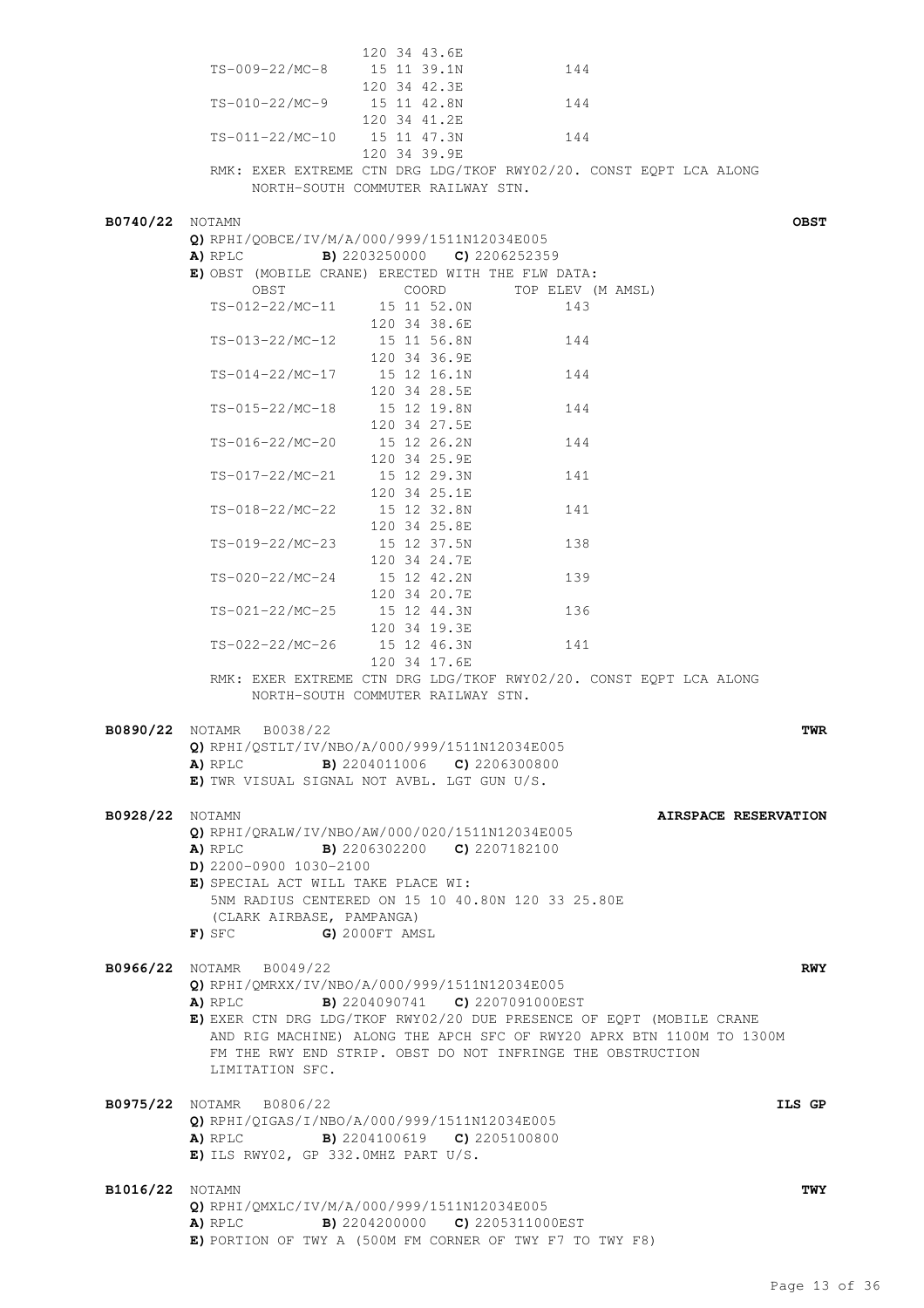|                        | CLSD DUE WIP (REPAIR OF ASPH PAVEMENT).<br>RMK: EXER CTN WHEN PSG DUE PRESENCE OF MEN AND EQPT.                                                                                                                                                                                                                                                                                                                                                                                                                                                                                                                                                                                                                                                                                                                                                                                                                                                         |
|------------------------|---------------------------------------------------------------------------------------------------------------------------------------------------------------------------------------------------------------------------------------------------------------------------------------------------------------------------------------------------------------------------------------------------------------------------------------------------------------------------------------------------------------------------------------------------------------------------------------------------------------------------------------------------------------------------------------------------------------------------------------------------------------------------------------------------------------------------------------------------------------------------------------------------------------------------------------------------------|
| <b>B1064/22</b> NOTAMN | <b>APRON</b><br>Q) RPHI/QMNLC/IV/NBO/A/000/999/1511N12034E005<br><b>A)</b> RPLC <b>B)</b> 2204270000 <b>C)</b> 2205311000<br>E) JULIET APN CLSD DUE WIP (REPAIR OF ASPH PAVEMENT).                                                                                                                                                                                                                                                                                                                                                                                                                                                                                                                                                                                                                                                                                                                                                                      |
| <b>B1077/22</b> NOTAMN | TWY<br>Q) RPHI/OMXXX/IV/M/A/000/999/1511N12034E005<br><b>A)</b> RPLC <b>B)</b> 2204251121 <b>C)</b> 2205032200<br>$E)$ TWY A RWY GUARD LGT FOR RWY20 U/S.                                                                                                                                                                                                                                                                                                                                                                                                                                                                                                                                                                                                                                                                                                                                                                                               |
| <b>B1078/22</b> NOTAMN | TWY EDGE LGTS<br>Q) RPHI/QLYAS/IV/M/A/000/999/1511N12034E005<br><b>A)</b> RPLC <b>B)</b> 2204251122 <b>C)</b> 2205032200<br>E) EDGE LGT TWY A (FM TWY F1 TO RWY 20) $U/S$ .                                                                                                                                                                                                                                                                                                                                                                                                                                                                                                                                                                                                                                                                                                                                                                             |
|                        | B1105/22 NOTAMR B1104/22<br>TWY<br>Q) RPHI/QMXLC/IV/M/A/000/999/1511N12034E005<br><b>A)</b> RPLC <b>B)</b> 2204270827 <b>C)</b> 2205011601<br>E) TWY A (BTN TWY F2 TO CORNER TWY F4), TWY F1 AND TWY F2 (FM<br>RWY02/20 TO CORNER TWY A) CLSD.                                                                                                                                                                                                                                                                                                                                                                                                                                                                                                                                                                                                                                                                                                          |
|                        | B1131/22 NOTAMR B0863/22<br><b>AERODROME</b><br>Q) RPHI/QFALT/IV/NBO/A/000/999/1511N12034E005<br><b>A)</b> RPLC <b>B)</b> 2204291305 <b>C)</b> 2205311000EST<br>E) COVID-19: FLT RESTRICTIONS<br>INTL AND DOM FLT WITH PAX ARE ALLOWED AT DIOSDADO MACAPAGAL INTL AP<br>WITH THE FLW RESTRICTIONS:<br>INTL AND DOM SKED COMMERCIAL FLT WITH PRIOR APPROVAL FM CIV<br>AERONAUTICS BOARD, LIPAD CORPORATION AND CAA OF THE PHILIPPINES<br>FOR THEIR SUMMER AND WINTER SKED.<br>INTL CHARTERED OR SPECIAL FLT WITH PRIOR CLR FM DEPARTMENT OF<br>FOREIGN AFFAIRS AND CAA OF THE PHILIPPINES.<br>NR OF PAX MAY BE REGULATED TO COMPLY WITH HEALTH AND SAFETY<br>PROTOCOLS.<br>FOR DOM FLT, PRIOR COOR WITH THE LCA GOV UNIT OF DEST AP REQUIRED.<br>THE FLW FLT NOT COVERED BY THIS NOTAM:<br>1. ENR FLT EXPERIENCING EMERG<br>2. CARGO FLT<br>3. AIR AMBULANCE AND MEDICAL SUPPLIES<br>4. GOV/MIL FLT<br>5. WX MITIGATION FLT<br>6. MAINT AND UTILITY FLT. |
|                        | B1132/22 NOTAMR B0916/22<br><b>RWY</b><br>Q) RPHI/QMRXX/IV/NBO/A/000/999/1511N12034E005<br>B) 2204291307 C) 2205311000EST<br>A) RPLC<br>$D)$ 2300-1000<br>E) EXER EXTREME CTN DRG LDG/TKOF RWY 02/20 DUE WIP<br>(ELECTRICAL WORKS NEAR EDGE OF RWY).                                                                                                                                                                                                                                                                                                                                                                                                                                                                                                                                                                                                                                                                                                    |
|                        | <b>B1143/22</b> NOTAMR B1142/22<br>TWY<br>Q) RPHI/QMXLT/IV/M/A/000/999/1511N12034E005<br>A) RPLC<br><b>B)</b> 2204300824 <b>C)</b> 2207301000EST<br>E) PORTION OF TWY F7 (FM CORNER OF TWY A 247.8M<br>TOWARDS RWY 02) CLSD TO WID BODIED ACFT WITH 4 ENG.                                                                                                                                                                                                                                                                                                                                                                                                                                                                                                                                                                                                                                                                                              |
|                        | <b>B1144/22</b> NOTAMR B0724/22<br><b>AERODROME</b><br>Q) RPHI/QFAXX/IV/NBO/A/000/999/1511N12034E005<br><b>B)</b> 2204300826 <b>C)</b> 2205311000EST<br>A) RPLC<br>E) CLEARING EQPT NOT AVBL.                                                                                                                                                                                                                                                                                                                                                                                                                                                                                                                                                                                                                                                                                                                                                           |
|                        | RPLI - LAOAG INTERNATIONAL AIRPORT                                                                                                                                                                                                                                                                                                                                                                                                                                                                                                                                                                                                                                                                                                                                                                                                                                                                                                                      |

**B0110/22** NOTAMN **RWY Q)** RPHI/QMRHW/IV/NBO/A/000/999/1811N12032E005 **A)** RPLI **B)** 2201152200 **C)** 2202051000EST **D)** 2200-1000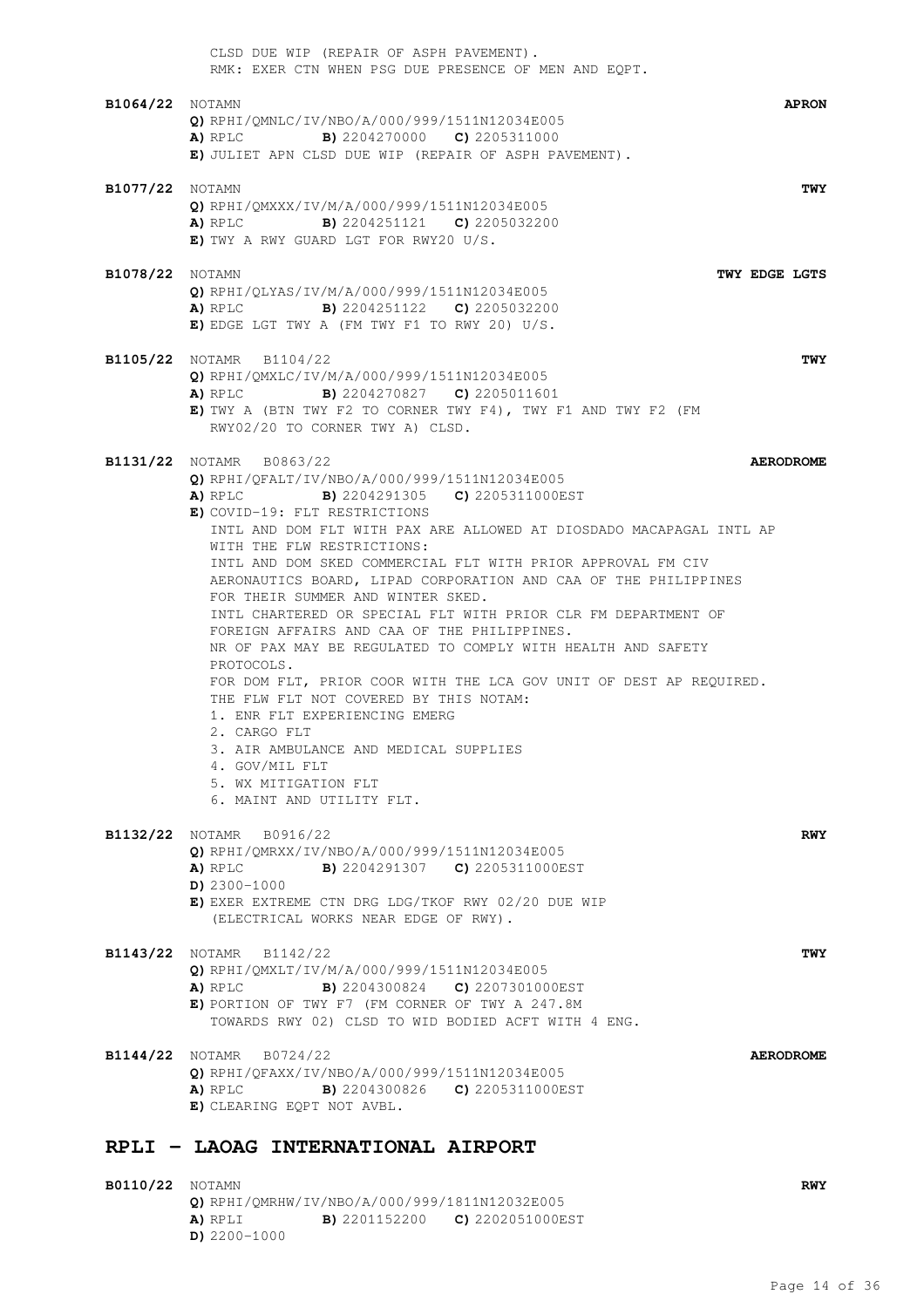|                        | E) EXER CTN DRG LDG/TKOF RWY01 DUE WIP (EXCAVATION AND REPAIR<br>OF RWY LGT AND PAPI CABLES) NEAR PAPI RWY01 STRUCTURE.                                                                                                                                                                                                                                                                                                                                                                                                                                                                                     |
|------------------------|-------------------------------------------------------------------------------------------------------------------------------------------------------------------------------------------------------------------------------------------------------------------------------------------------------------------------------------------------------------------------------------------------------------------------------------------------------------------------------------------------------------------------------------------------------------------------------------------------------------|
|                        | <b>B0508/22</b> NOTAMR B0076/22<br>IFR APCH PROC<br>$Q$ ) RPHI/QPIAU/I/NBO/A/000/999/1811N12032E005<br><b>A)</b> RPLI <b>B)</b> 2203030926 <b>C)</b> 2206032359EST<br>E) IAP VOR Z RWY01 SUSPENDED.<br>REF AIP PAGE RPLI AD 2-39.                                                                                                                                                                                                                                                                                                                                                                           |
| <b>B0734/22</b> NOTAMN | <b>AERODROME</b><br>Q) RPHI/QFAAH/IV/NBO/A/000/999/1811N12032E005<br><b>A)</b> RPLI <b>B)</b> 2203232200 <b>C)</b> 2206241400<br>E) AP TEMPO HR OF OPS: 1000-1400 MON WED SAT<br>0200-0800 TUE THU FRI SUN.                                                                                                                                                                                                                                                                                                                                                                                                 |
| <b>B0736/22</b> NOTAMN | TWR<br>Q) RPHI/QSTAH/IV/BO/A/000/999/1811N12032E005<br><b>A)</b> RPLI <b>B)</b> 2203232200 <b>C)</b> 2206241400<br>E) TWR TEMPO HR OF OPS: 0600-1400 MON WED SAT<br>0000-0800 TUE THU FRI SUN.                                                                                                                                                                                                                                                                                                                                                                                                              |
| <b>B0738/22</b> NOTAMN | APP<br>Q) RPHI/QSPAH/IV/BO/AE/000/999/1811N12032E005<br><b>A)</b> RPLI <b>B)</b> 2203232200 <b>C)</b> 2206241400<br>E) APP TEMPO HR OF OPS: 0600-1400 MON WED SAT<br>0000-0800 TUE THU FRI SUN.                                                                                                                                                                                                                                                                                                                                                                                                             |
| <b>B0917/22</b> NOTAMN | PAPI<br>Q) RPHI/QLPAS/IV/BO/A/000/999/1811N12032E005<br><b>A)</b> RPLI <b>B)</b> 2204070600 <b>C)</b> 2205070800EST<br>E) PAPI RWY19 PILOT SIDE U/S DUE TO ASPH OVERLAY, SHOULDER AND STRIP<br>GRADE CORRECTION.                                                                                                                                                                                                                                                                                                                                                                                            |
| <b>B0933/22</b> NOTAMN | <b>RWY</b><br>Q) RPHI/QMRXX/IV/NBO/A/000/999/1811N12032E005<br><b>B)</b> 2204090000 <b>C)</b> PERM<br>A) RPLI<br>E) AVOID TIGHT TURNING ON THE RWY. USE THE TURN-AROUND PAD AT THE<br>END OF EITHER RWY.                                                                                                                                                                                                                                                                                                                                                                                                    |
|                        | <b>B0991/22</b> NOTAMR B0351/22<br><b>AERODROME</b><br>Q) RPHI/QFALT/IV/NBO/A/000/999/1811N12032E005<br>A) RPLI B) 2204130744 C) 2206301400EST<br>E) COVID-19: FLT RESTRICTIONS<br>ALL FLT OPS TEMPO RESTRICTED, EXC THE FLW:<br>1. ENR FLT EXPERIENCING EMERG<br>2. CARGO FLT<br>3. AIR AMBULANCE AND MEDICAL SUPPLIES<br>4. GOV/MIL FLT<br>5. WX MITIGATION FLT<br>6. MAINT AND UTILITY FLT<br>RMK: INTL FLT WISHING TO LAND/DEP MUST REQ EXEMPTION<br>WITH CAA PHILIPPINES (CAAP) THRU OPS CENTER (OPCEN) AT LEAST<br>36HR BFR SKED DEP FM THEIR AD OF ORIGIN.<br>TO CTC OPCEN: (+632) 7-944-2030 TO 31. |
|                        | B1100/22 NOTAMR B0237/22<br><b>RWY</b><br>Q) RPHI/QMRHW/IV/NBO/A/000/999/1811N12032E005<br><b>B)</b> 2204270222 <b>C)</b> 2207271400<br>A) RPLI<br>E) RWY01/19 WIP (ASPH OVERLAY OF RWY, RWY SHOULDER GRADE CORRECTION,<br>AND STRIP GRADE CORRECTION).<br>RMK: EXER CTN DRG LDG/TKOF RWY01/19. GIVE AMPLE TIME FOR MEN AND<br>EQPT TO CLR THE RWY.                                                                                                                                                                                                                                                         |
|                        | RPLJ - JOMALIG COMMUNITY AIRPORT                                                                                                                                                                                                                                                                                                                                                                                                                                                                                                                                                                            |

**B0728/22** NOTAMR B3774/21 **VOR Q)** RPHI/QNVAS/IV/BO/AE/000/999/1442N12220E025 **A)** RPLJ **B)** 2203220736 **C)** 2206220800EST **E)** DVOR/DME JOM 116.7MHZ/CH114X, DVOR PART U/S.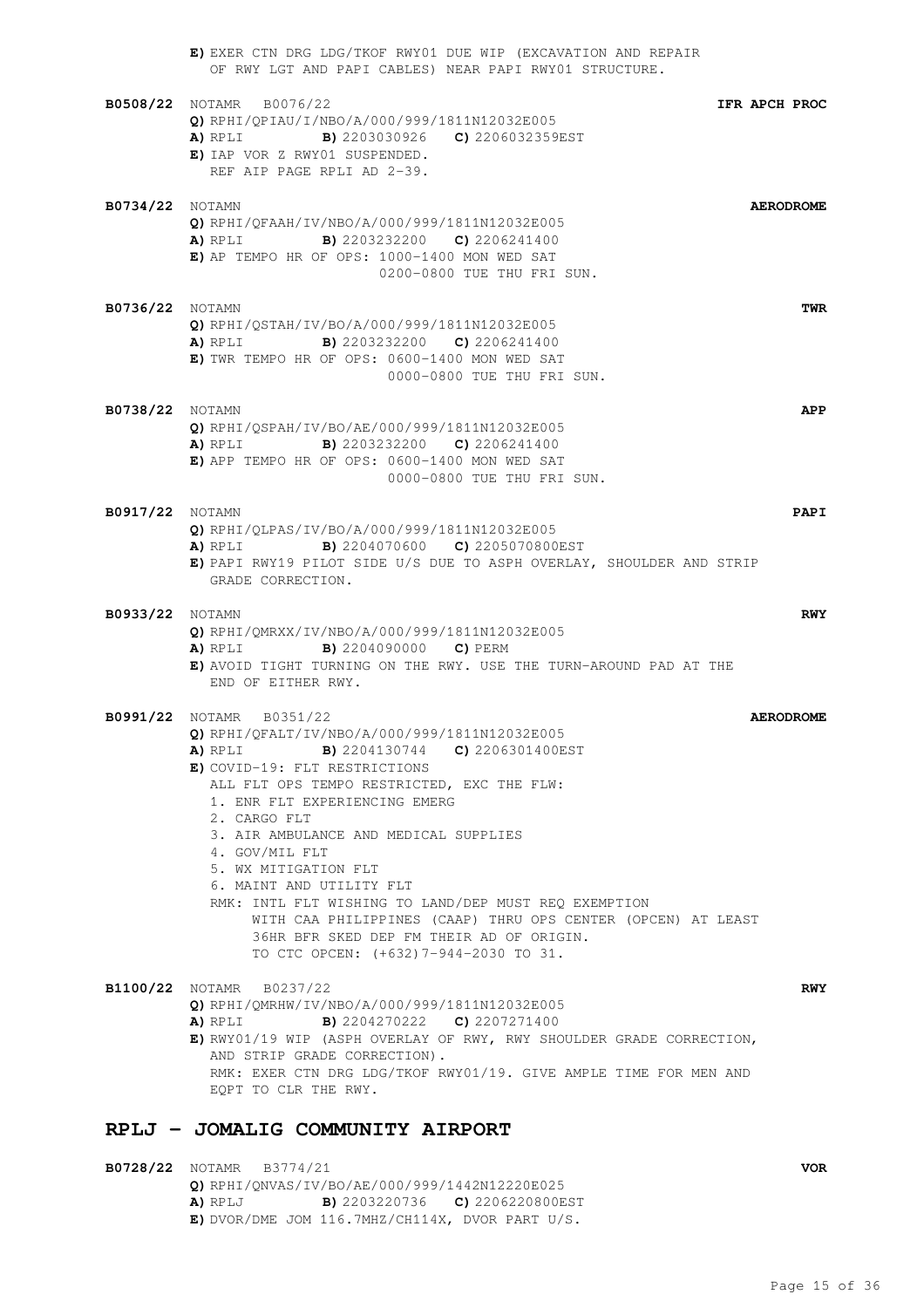## **RPLK - BICOL AP**

**B0419/22** NOTAMN **TWY Q)** RPHI/QMXXX/IV/M/A/000/999/1307N12341E005 **A)** RPLK **B)** 2202230228 **C)** 2204131300EST **E)** TWY C WID CHANGED TO 30M. REF AIRAC AIP SUP A003/21. **B0421/22** NOTAMN **MET Q)** RPHI/QFMAU/IV/BO/A/000/999/1307N12341E005 **A)** RPLK **B)** 2202230231 **C)** 2205040800EST **E)** AUTOMATED WX OBSERVATION SYSTEM (AWOS) RWY05/23 U/S. **B0427/22** NOTAMN **RWY Q)** RPHI/QMRHW/IV/NBO/A/000/999/1307N12341E005 **A)** RPLK **B)** 2202230239 **C)** 2205161000 **E)** RWY05/23 WIP (STRIP GRADE CORRECTION, EMBANKMENT, PROVISION OF SLOPE PROTECTION AND REINFORCED CONC PIPE CULVERT). RMK: EXER CTN DRG LDG/TKOF RWY05/23. GIVE AMPLE TIME FOR MEN AND EQPT TO CLR THE ACFT MOV AREA. **B0568/22** NOTAMN **AIRSPACE RESERVATION Q)** RPHI/QRALW/IV/NBO/AW/000/020/1307N12341E005 **A)** RPLK **B)** 2204012200 **C)** 2206301000 **D)** 2200-1000 **E)** SPECIAL ACT WILL TAKE PLACE WI: 5NM RADIUS CENTERED ON 13 06 50.05N 123 40 45.40E (BICOL AP). **F)** SFC **G)** 2000FT AMSL **B0861/22** NOTAMR B0469/22 **AERODROME Q)** RPHI/QFAAH/IV/NBO/A/000/999/1307N12341E005 **A)** RPLK **B)** 2203310803 **C)** 2206301300 **E)** AP TEMPO HR OF OPS: 2200-1000. **B1124/22** NOTAMN **RWY Q)** RPHI/QMRXX/IV/NBO/A/000/999/1307N12341E005 **A)** RPLK **B)** 2204302200 **C)** 2205311000 **E)** EXER CTN DRG LDG/TKOF AND TAX RWY 05/23 DUE UNLIGHTED PORTION AT THE END OF RWY 05 (400 M). **RPLL - NINOY AQUINO INTERNATIONAL AIRPORT B3408/20** NOTAMN **PARKING AREA Q)** RPHI/QMKXX/IV/BO/A/000/999/1431N12101E005 **A)** RPLL **B)** 2101280000 **C)** PERM **E)** NAIA (NINOY AQUINO INTL AP) CENTENNIAL TERMINAL 2 APN (NCT2) BAY NR REMOTE 40, ACFT TYPE CHANGED TO: Q400 AND LOWER CAT ACFT REF AIP PAGE RPLL AD 2-25 ITEM 3.2.7 **B0048/21** NOTAMN **AERODROME Q)** RPHI/QFAXX/IV/NBO/A/000/999/1431N12101E005 **A)** RPLL **B)** 2102250000 **C)** PERM **E)** SEASONAL AVBL - CLEARING TYPES OF CLEARING EQPT: SWEEPER TRUCK AVBL. H24. CLEARING PRIORITIES. 1-RWY, 2-TWY, 3-APN, 4-RWY STRIPS. RMK: NIL. REF AIP PAGE RPLL AD 2-2 SECN RPLL AD 2.7. **B0050/21** NOTAMN **FIRE AND RESCUE Q)** RPHI/QFFXX/IV/NBO/A/000/999/1431N12101E005 **A)** RPLL **B)** 2102250000 **C)** PERM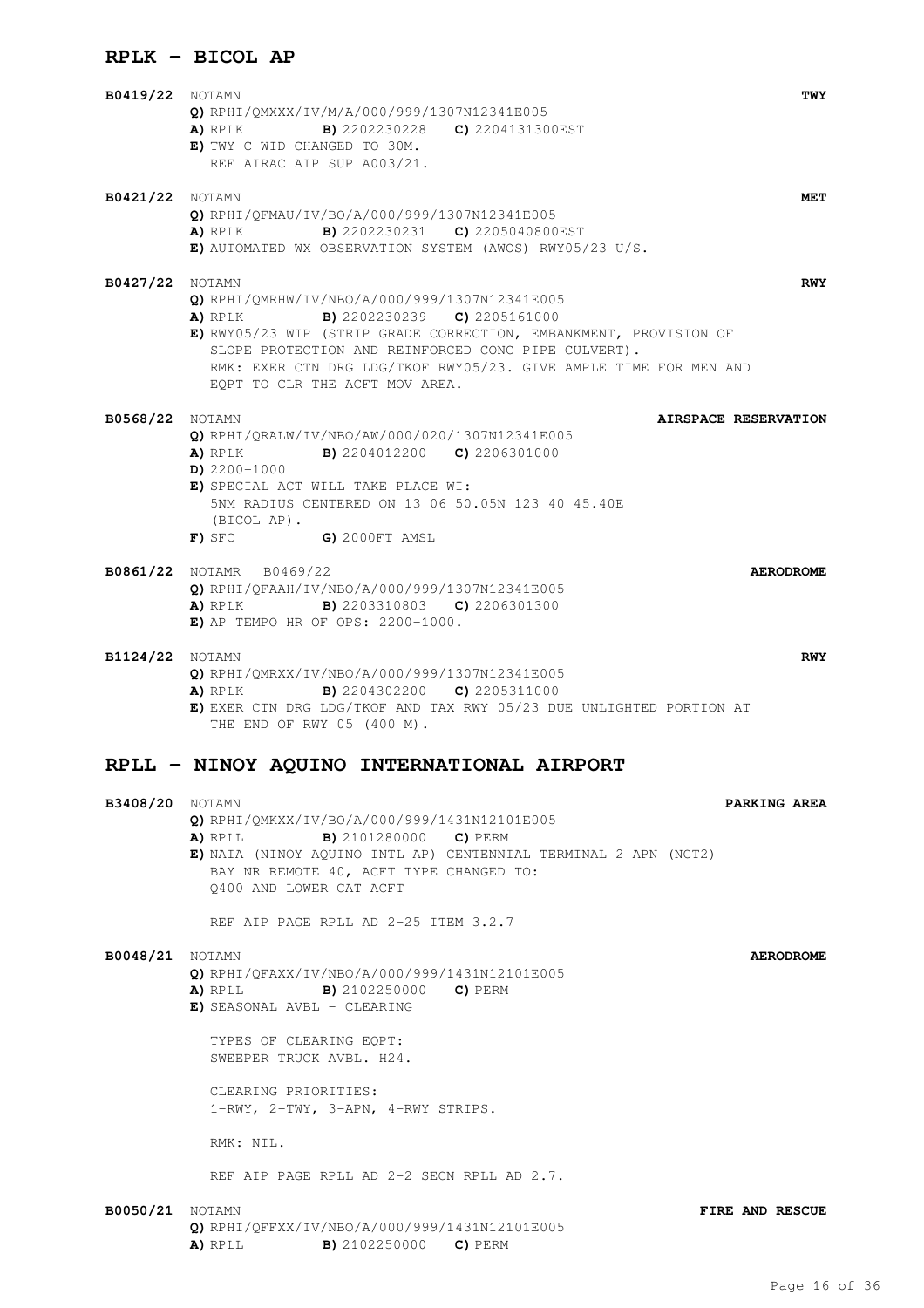#### **E)** RFFS

AD CAT FOR FIRE FIGHTING: CAT IX RESCUE EQPT: TEN (10) FIRE TRUCKS (TWO (2) ROSENBAUER 6X6 12,500 LITERS, TWO (2) ROSENBAUER 6X6 12,000 LITERS, ONE (1) E-ONE 8X8 WITH PIERCING NOZZLE 12,000 LITERS, TWO (2) E-ONE 6X6 12,000 LITERS, ONE (1) RIV-1 SPARTAN 5,678 LITERS, TWO (2) RIV-IVECO MAGIRUS 4X4 6,000 LITERS), FOUR (4) AMBULANCES (TOYOTA HI-ACE). CAPABILITY FOR REMOVAL OF DISABLED ACFT: CAPABLE AND EQUIPPED OF CONDUCTING ACFT REMOVAL OPS OF DISABLED ACFT WITH SIZES UP TO AN A380 AND B747. RMK: DISABLED ACFT RECOVERY PLAN (DARP) COORDINATOR: MANAGER, EMERG SER DEPARTMENT TEL NR: +63288771109 LOCAL 3897 MOBILE NR: +639985903900 45 RESCUE AND FIRE FIGHTING PERSONNEL (MNM) PER SHIFT. 20 MEDICAL PERSONNEL (MNM) PER SHIFT. REF AIP PAGE RPLL AD 2-2 SECN RPLL AD 2.6. **B0642/21** NOTAMN **TWY Q)** RPHI/QMXLT/IV/M/A/000/999/1431N12101E005 **A)** RPLL **B)** 2106170000 **C)** PERM **E)** TWY R-2, R-3 AND R-4 LTD TO CODE C AND BLW CAT ACFT. TWY R-1, R-5 AND R-6 FOR CODE E AND BLW CAT ACFT. REF AIP PAGE RPLL AD 2-29 ITEM 4.7 **B1008/21** NOTAMN **PARKING AREA Q)** RPHI/QMKXX/IV/BO/A/000/999/1431N12101E005 **A)** RPLL **B)** 2104170800 **C)** PERM **E)** NAIA CENTENNIAL TERMINAL 2 APN (NCT2) PRKG BAY NR 32 CHANGED WITH THE FLW PARTICULARS: BAY NR COORD ACFT TYPE RESTRICTIONS/RMK 32 143034.7300N A321 AND LOWER NIL 1210039.6000E CAT ACFT REF AIP PAGE RPLL AD 2-25 ITEM 3.2.7. **B1212/21** NOTAMN **PARKING AREA Q)** RPHI/QMKXX/IV/BO/A/000/999/1431N12101E005 **A)** RPLL **B)** 2105070000 **C)** PERM **E)** MANILA DOM TERMINAL APN PRKG BAY RENUMBERING OLD BAY NR NEW BAY NR ACFT TYPE RESTRICTIONS 1 AND 1A 71 A321 AND LOWER CAT ACFT NIL 2 72 A321 AND LOWER CAT ACFT NIL 3 73 A321 AND LOWER CAT ACFT NIL 4 74 A320 AND LOWER CAT ACFT NIL 5 75 A321 AND LOWER CAT ACFT NIL 15 A321 AND LOWER CAT ACFT NIL<br>
5 76 A321 AND LOWER CAT ACFT NIL<br>
7 77 A321 AND LOWER CAT ACFT NIL 17 77 A321 AND LOWER CAT ACFT NIL 17<br>7 77 A321 AND LOWER CAT ACFT NIL 8 8 78 A321 AND LOWER CAT ACFT NIL 9 AND 10 79 A321 AND LOWER CAT ACFT NIL 11 AND 12 80 A321 AND LOWER CAT ACFT NIL 14 81 A320 AND LOWER CAT ACFT NIL 15 82 A320 AND LOWER CAT ACFT NIL REF AIP PAGE RPLL AD 2-22 ITEM 3.2.5 **B1213/21** NOTAMN **PARKING AREA Q)** RPHI/QMKXX/IV/BO/A/000/999/1431N12101E005 **A)** RPLL **B)** 2105070000 **C)** PERM **E)** DOM PAX TERMINAL (DPT) APN ACFT SAFETY PRKG ENVELOPE HAVE BEEN ESTABLISHED AT PRKG BAYS NR 71 TO 80 AND CAN BE IDENTIFIED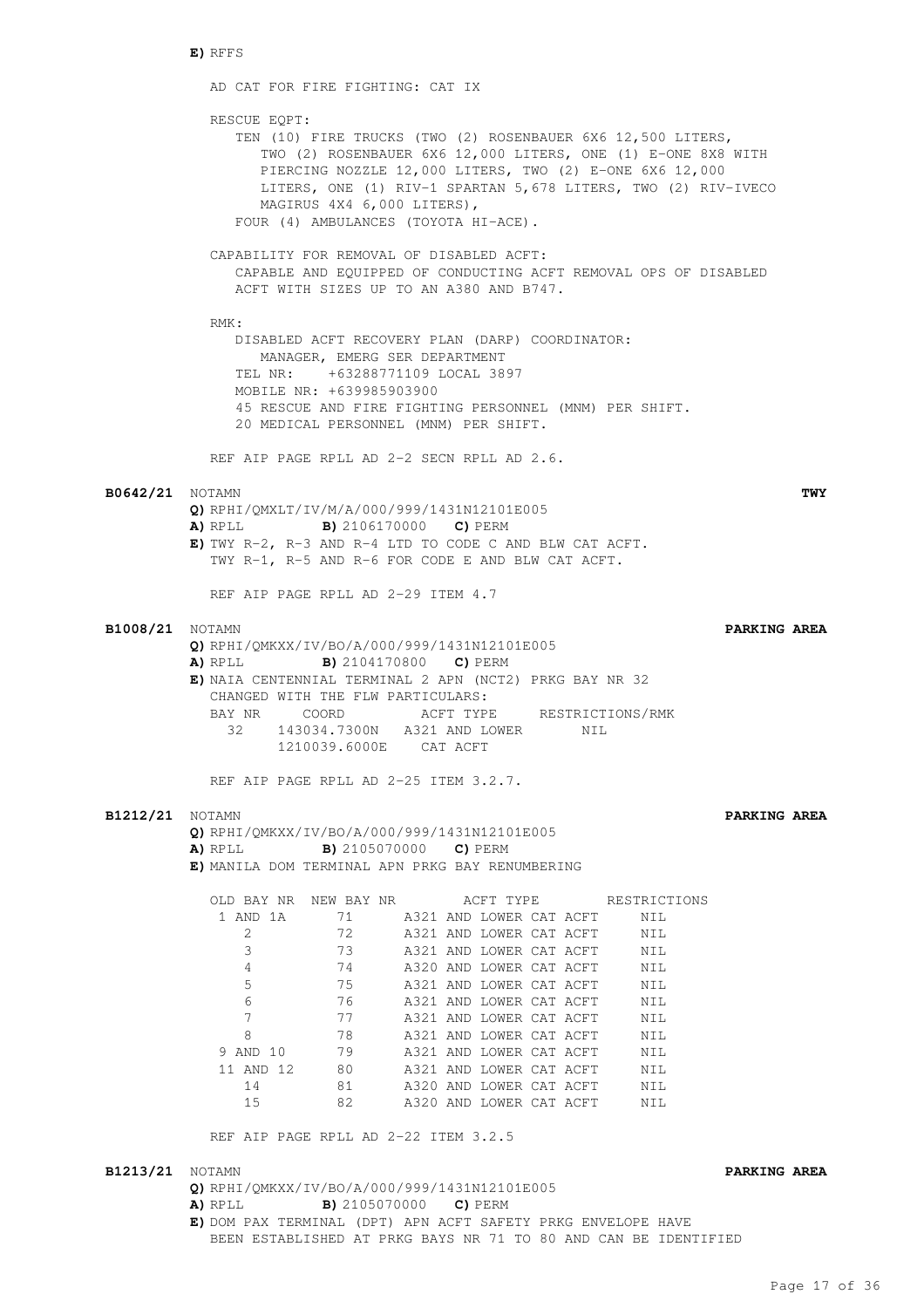REF AIP PAGE RPLL AD 2-22 ITEM 3.2.5 NOTE NR 2. **B1214/21** NOTAMN **PARKING AREA Q)** RPHI/QMKXX/IV/BO/A/000/999/1431N12101E005 **A)** RPLL **B)** 2105070000 **C)** PERM **E)** ALL ARRIVING SKED CARRIERS OPR AT MANILA DOM PAX TERMINAL (DPT) INCLUDING REMOTE PRKG BAYS 81 AND 82 SHALL CTC DOM RAMP CTL FOR TFC FLOW, TOW-IN, AND BAY ASSIGNMENT, FM DESIGNATED RELEASE POINTS OF GND CTL OR AS AUTH BY ATC. REF AIP PAGE RPLL AD 2-19 ITEM 2.4.1. **B1282/21** NOTAMN **TWY Q)** RPHI/QMXLT/IV/M/A/000/999/1431N12101E005 **A)** RPLL **B)** 2105121000 **C)** PERM **E)** LCA AD REGULATIONS ITEM 4.1 CHANGED TO CODE D AND HIGHER CAT ACFT NOT ALLOWED TO TAX OUT FM NINOY AQUINO INTL AP (NAIA) CENTENNIAL TERMINAL 2 APN VIA TWY L/G5 DUE TO JET BLAST HAZARD. CODE C AND BLW CAT ACFT SHOULD APPLY MNM TAX PWR RQMNTS. REF AIP PAGE RPLL AD 2-29. **B1352/21** NOTAMN **RWY Q)** RPHI/QMRXX/IV/NBO/A/000/999/1431N12101E005 **A)** RPLL **B)** 2107150000 **C)** PERM **E)** RWY13/31 STRENGTH AND SFC CHANGED TO PCN 104 R/A/W/T ASPH + CONC. REF AIP PAGE RPLL AD 2-6 SECN RPLL AD 2.12. **B3148/21** NOTAMR B3092/21 **AERODROME Q)** RPHI/QFAXX/IV/NBO/A/000/999/1431N12101E005 **A)** RPLL **B)** 2110180106 **C)** PERM **E)** ALL GA ACFT (INCLUDING ROTARY WING) OPR IN THE GA AREA SHALL CTC DOM RAMP CTL (123.25MHZ) FOR CLR/TFC ADV/INFO SER PRIOR COMMENCING ACFT MOV AND OPS SUCH AS TOWING/GND TAX/AIR TAX AND START UP/RUN UP TO AND FM RESPECTIVE HANGAR/HELIPAD/PRKG AREA. CTC GND CTL (121.8MHZ) FOR START UP CLR. REF AIP PAGE RPLL AD 2-19, ITEM 2.4.3. **B3601/21** NOTAMR B2217/21 **PARKING AREA Q)** RPHI/QMKXX/IV/BO/A/000/999/1431N12101E005 **A)** RPLL **B)** 2112090842 **C)** PERM **E)** NAIA CENTENNIAL TERMINAL II APN (NCT2) NOTES NR 1, NR 12 AND NR 13 CHANGED TO: NOTE 1. AVBL ACFT STOP BAR MARKINGS ACCORDING TO CAT: B747, A340, A330, MD11, A300, MD82, A320, B737, DC9 AND Q400. NOTE 12. STOP BAR MARKINGS AVBL FOR PRKG BAYS NR 32, 33, 34, 35, 36 38, 42, 43, 45, 47 AND 49. NOTE 13. STOP BAR MARKINGS FOR Q400 ACFT AVBL FOR PRKG BAYS NR 32, 33, 34, 35, 36, 42, 43, 45, 47 AND 49. REF AIP PAGE RPLL AD 2-25 ITEM 3.2.7. **B0122/22** NOTAMN **AERODROME Q)** RPHI/QFAXX/IV/NBO/A/000/999/1431N12101E005 **A)** RPLL **B)** 2201141601 **C)** 2203311600EST **E)** COVID-19: INFO HOURLY ARR ACCEPTANCE RATE REDUCED TO 18 COMMERCIAL FLT AND 2 GA FLT.

BY RED AND WHITE LINES RAMP PAVEMENT MARKERS.

**B0146/22** NOTAMN **FSS Q)** RPHI/QSSAH/V/B/A/000/999/1431N12101E005 **A)** RPLL **B)** 2201182100 **C)** 2204181300EST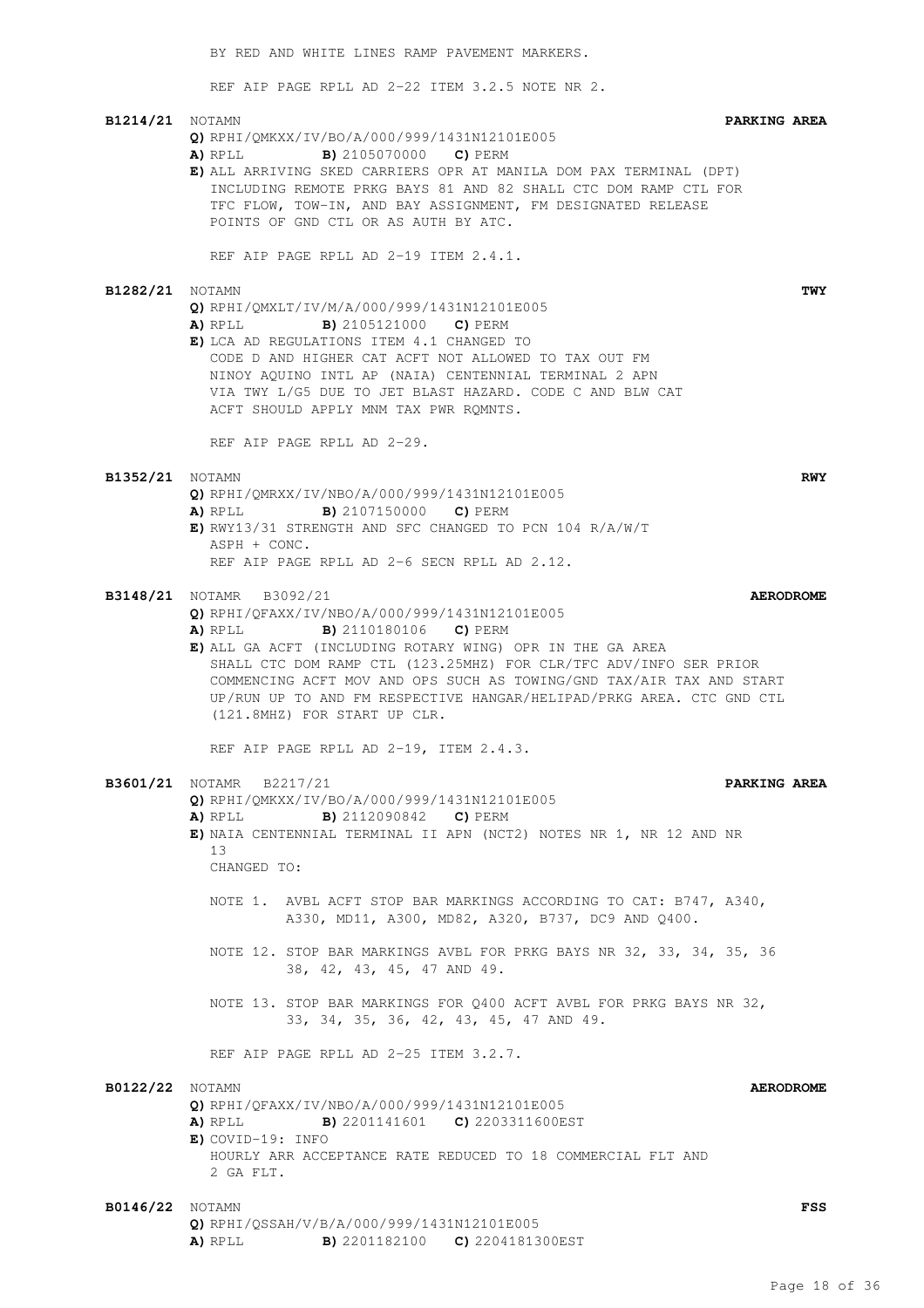**E)** COVID 19: INFO FSS TEMPO HR OF OPS: 2200-0800. **B0203/22** NOTAMR B3147/21 **AERODROME Q)** RPHI/QFAXX/IV/BO/A/000/999/1431N12101E005 **A)** RPLL **B)** 2201240820 **C)** PERM **E)** ALL GA HEL SHALL REQ START-UP CLR FM MANILA GND CTL ON 121.8MHZ. REF AIP PAGE RPLL AD 2-38 ITEM 3.1. **B0373/22** NOTAMR B3458/21 **A/G FACILITY Q)** RPHI/QCAAS/IV/B/AE/000/999/1431N12101E005 **A)** RPLL **B)** 2202180715 **C)** 2205180800EST **E)** MANILA RDO A/G FREQ 124.0MHZ U/S. **B0504/22** NOTAMR B3389/21 **APP Q)** RPHI/QSPXX/IV/BO/AE/015/160/1431N12101E060 **A)** RPLL **B)** 2203030833 **C)** 2206030800EST **E)** COVID-19: INFO MANILA RADAR APP MANILA TMA BDRY FM 15 29 31.768N 120 49 03.450E THENCE ALONG AN ARC 60NM RADIUS CENTERED ON THE MIA DVOR/DME CLOCKWISE 15 00 30.211N 121 54 59.505E - 14 45 54.5366N 122 30 05.1339E - 14 39 54.5597N 122 30 05.1316E - 14 29 48.814N 122 03 09.062E THENCE ALONG AN ARC 60NM RADIUS CENTERED ON THE MIA DVOR/DME CLOCKWISE 13 45 24.8283N 120 20 21.0016E - 13 45 24.8223N 120 03 05.1157E - 13 50 36.8034N 119 59 53.1176E - 14 34 40.299N 120 23 52.814E - 14 47 40.196N 120 23 52.814E - 14 56 57.759N 120 43 20.442E - 15 07 04.313N 120 49 03.449E - 15 29 31.768N 120 49 03.450E VER LIMITS: 1500FT UP TO BUT EXCLUDING FL160 CLASS OF AIRSPACE: D UNIT PROVIDING SER: MANILA RADAR APP CALL SIGN: MANILA APP LANGUAGE: ENGLISH HR OF OPS: 2300-0259 0701-2259 FREQ/PURPOSE: 124.4MHZ PRI FREQ 119.9MHZ SRY FREQ. **B0505/22** NOTAMR B3390/21 **APP Q)** RPHI/QSPXX/IV/BO/AE/015/070/1431N12101E060 **A)** RPLL **B)** 2203030834 **C)** 2206030800EST **E)** COVID-19: INFO MANILA RADAR APP SECTORIZATION TWO (2) SCOPE OPS 1. NAME: FMI (FUNCTIONAL VOLUME OF MANILA INNER) SECT LATERAL LIMITS: 14 54 20.93N 121 27 23.59E - 14 40 11.98N 121 35 39.32E - 14 06 00.83N 120 34 24.81E - 14 20 24.73N 120 25 55.94E - 14 54 20.93N 121 27 23.59E VERTICAL LIMITS: 1500FT UP TO 7000FT CLASS OF AIRSPACE: D UNIT PROVIDING SER: MANILA RADAR APP CALL SIGN: MANILA DEP/MANILA FINAL LANGUAGE: ENGLISH HR OF OPS: 0300-0700 FREQ/PURPOSE: 124.4MHZ PRI FREQ 119.9MHZ SRY FREQ. **B0506/22** NOTAMR B3391/21 **APP Q)** RPHI/QSPXX/IV/BO/AE/080/160/1431N12101E060 **A)** RPLL **B)** 2203030834 **C)** 2206030800EST **E)** COVID-19: INFO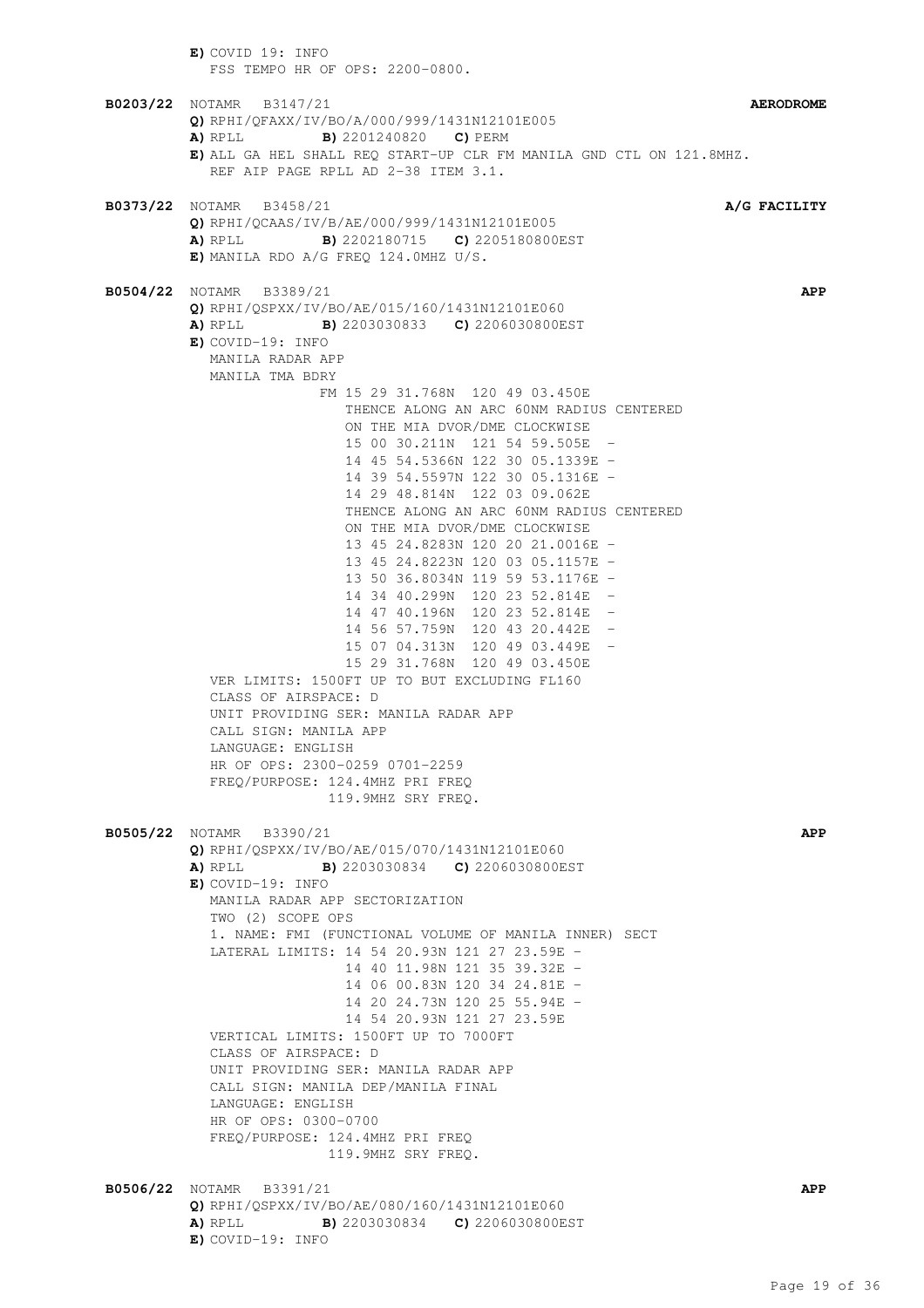MANILA RADAR APP SECTORIZATION TWO (2) SCOPE OPS 2. NAME: FMO (FUNCTIONAL VOLUME OF MANILA OUTER) SECT (MERGING OF FMS AND FMN) FMS (FUNCTIONAL VOLUME OF MANILA SOUTH) SECT LATERAL LIMITS: 13 45 24.42N 120 20 21.43E - 14 13 14.86N 120 30 07.85E - 14 06 00.83N 120 34 24.81E - 14 40 11.98N 121 35 39.32E - 14 47 23.26N 121 31 27.66E - 15 00 30.79N 121 54 59.60E - CLOCKWISE 60NM RADIUS INCLUDING JOM DVOR/DME - 13 45 24.42N 120 20 21.43E FMN (FUNCTIONAL VOLUME OF MANILA NORTH) SECT LATERAL LIMITS: 15 00 30.79N 121 54 59.60E - 14 47 23.26N 121 31 27.66E - 14 54 20.93N 121 27 23.59E - 14 20 24.73N 120 25 55.94E - 14 13 14.86N 120 30 07.85E - 13 45 24.42N 120 20 21.43E - CLOCKWISE 60NM RADIUS EXCLUDING CLARK AND SUBIC TMA - 15 00 30.79N 121 54 59.60E VERTICAL LIMITS: 8000FT UP TO BUT EXCLUDING FL160 CLASS OF AIRSPACE: D UNIT PROVIDING SER: MANILA RADAR APP CALL SIGN: MANILA APP/MANILA ARR LANGUAGE: ENGLISH HR OF OPS: 0300-0700 FREQ/PURPOSE: 124.8MHZ PRI FREQ 127.7MHZ SRY FREQ. **B0507/22** NOTAMR B0075/22 **IFR APCH PROC Q)** RPHI/QPIAU/I/NBO/A/000/999/1431N12101E005 **A)** RPLL **B)** 2203030920 **C)** 2206032359EST **E)** IAP VOR RWY13 SUSPENDED. REF AIP PAGE RPLL AD 2-135. **B0542/22** NOTAMN **AERODROME Q)** RPHI/QFAXX/IV/NBO/A/000/999/1431N12101E005 **A)** RPLL **B)** 2203080811 **C)** 2206072359EST **E)** ALL DEPARTING ACFT AT NINOY AQUINO INTL AP (NAIA) SHALL CTC MANILA APP FREQ 124.4MHZ WHEN PSG 2000FT OR AT 5NM OUT. **B0648/22** NOTAMN **RWY Q)** RPHI/QMRXX/IV/NBO/A/000/999/1431N12101E005 **A)** RPLL **B)** 2203161205 **C)** 2206152300 **E)** EXER CTN DRG LDG/TKOF RWY06/24 DUE RANDOM LASER LGT EMITTING FM UNIDENTIFIED SOURCES. **B0649/22** NOTAMN **MOVEMENT AREA Q)** RPHI/QMALT/IV/NBO/A/000/999/1431N12101E005 **A)** RPLL **B)** 2203190000 **C)** 2206172300 **E)** CODE C ACFT (ATR AND BAE 146) TAX AT SOUTH GA AREA BTN H3 AND ABM PADC HANGAR LTD TO TOWING PROC. **B0732/22** NOTAMN **MOVEMENT AREA Q)** RPHI/QMAXX/IV/NBO/A/000/999/1431N12101E005 **A)** RPLL **B)** 2203220946 **C)** 2206222300 **E)** EXER CTN WHEN PSG RWY13/31 AND TWY D DRG NIGHT TIME/LOW VIS DUE PRESENCE OF UNLIT SIGNS. **B0791/22** NOTAMN **RWY Q)** RPHI/QMRLT/IV/NBO/A/000/999/1431N12101E005 **A)** RPLL **B)** 2203270000 **C)** PERM **E)** RWY13/31 OPS ITEM 1.3.5 CHANGED: TKOF/LDG ON RWY13/31 LTD TO CODE C AND LOWER CAT ACFT ALLOWED BASED ON THE FLW LIMITATIONS. RMK: ALL ENUMERATED LIMITATIONS UNDER ITEM 1.3.5 SHALL REMAIN IN EFFECT. REF AIP RPLL AD 2-16.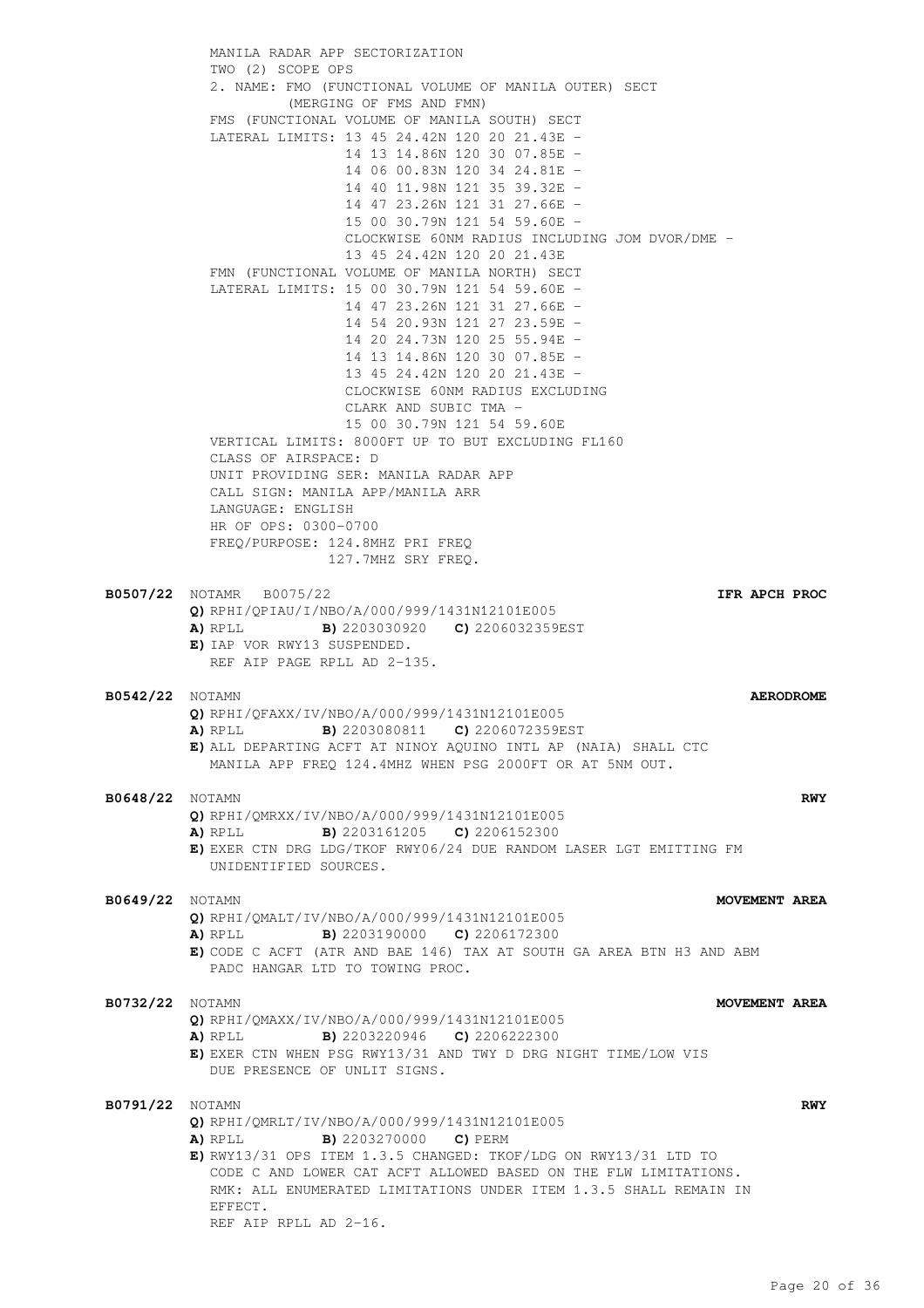**B0798/22** NOTAMR B3829/21 **ILS CATEGORY 1 Q)** RPHI/QISAS/I/NBO/A/000/999/1431N12101E005 **A)** RPLL **B)** 2203250350 **C)** 2206250800EST **E)** ILS CAT I RWY06 U/S. **B0799/22** NOTAMR B3848/21 **IFR APCH PROC Q)** RPHI/QPIAU/I/NBO/A/000/999/1431N12101E005 **A)** RPLL **B)** 2203250352 **C)** 2206250800EST **E)** IAP ILS OR LOC RWY06 SUSPENDED DUE ILS CAT I RWY06 U/S. REF AIP PAGE RPLL AD 2-131. **B0848/22** NOTAMN **DOCKING SYSTEM Q)** RPHI/QFDXX/I/M/A/000/999/1431N12101E005 **A)** RPLL **B)** 2204020000 **C)** 2206022300 **E)** NINOY AQUINO INTL AP (NAIA) CENTENNIAL TERMINAL 2 APN (NCT2) ADVANCE VISUAL DCKG GUIDANCE SYSTEM (AVDGS) FOR PRKG BAY NR 34 AND 47 ON TEST. MANUAL MARSHALLING IMPLEMENTED. **B0898/22** NOTAMN **AIS Q)** RPHI/QOAXX/IV/BO/A/000/999/1431N12101E005 **A)** RPLL **B)** 2204050600 **C)** 2205310700 **D)** TUE THU SAT 0600-0700 **E)** COVID-19: INFO AIS OPS TEMPO NOT AVBL DUE COVID-19 DISINFECTION PROC. FILE FPL AND NOTAM AHEAD OF SKED DISINFECTION TO AVOID DLA IN THE PROCESSING OF FPL AND NOTAM. **B0922/22** NOTAMN **APRON Q)** RPHI/QMNXX/IV/BO/A/000/999/1431N12101E005 **A)** RPLL **B)** 2204071000 **C)** PERM **E)** NAIA CENTENNIAL TERMINAL 2 APN (NCT2) NOTE NR 8 OF ITEM 3.2.7 DELETED. REF AIP RPLL AD 2-26. **B0981/22** NOTAMR B0865/22 **STOPBAR Q)** RPHI/QMOXX/IV/BO/A/000/999/1431N12101E005 **A)** RPLL **B)** 2204111150 **C)** 2205102300 **E)** STOP BARS ON TEST AT FLW AREAS: TWY H1, H2, E1, E5, F5, G3 AND PORTIONS OF TWY C (ABM TWY N, ABM G6, AND ABM RWY31). RMK: EXER CTN AND FLW ATC INSTRUCTION. **B0984/22** NOTAMR B0945/22 **AERODROME Q)** RPHI/QFAHG/IV/M/A/000/999/1431N12101E005 **A)** RPLL **B)** 2204112325 **C)** PERM **E)** AIRFIELD GRASS CUTTING MAINT ACT IS CONDUCTED EV 0000-0900 AND 1730-1930 DLY. PILOTS ARE ADZ TO EXER CTN WHEN PSG RWY06/24, RWY13/31, TWY C, TWY D, AND GA AREAS DRG THE ACT DUE PRESENCE OF MEN AND EQPT. REF AIP RPLL AD 2-47, SECN AD 2.23 ADDN INFO. **B1023/22** NOTAMR B2462/21 **AERODROME Q)** RPHI/QFALT/IV/NBO/A/000/999/1431N12101E005 **A)** RPLL **B)** 2204200105 **C)** 2207192359EST **E)** COVID-19: FLT RESTRICTIONS INTL AND DOM FLT WITH PAX ARE ALLOWED AT NINOY AQUINO INTL AP (NAIA) WITH THE FLW RESTRICTIONS: INTL AND DOM SKED COMMERCIAL FLT WITH PRIOR APPROVAL FM CIV AERONAUTICS BOARD AND CAA OF THE PHILIPPINES (CAAP) FOR THEIR SUMMER AND WINTER SKED. INTL CHARTERED OR SPECIAL FLT WITH PRIOR CLR FM DEPARTMENT OF FOREIGN AFFAIRS AND CAA OF THE PHILIPPINES. NR OF PAX MAY BE REGULATED TO COMPLY WITH HEALTH AND SAFETY PROTOCOLS. FOR DOM FLT, PRIOR COOR WITH LCA GOV UNIT OF DEST AP REQUIRED. THE FLW FLT NOT COVERED BY THIS NOTAM: 1. ENR FLT EXPERIENCING EMERG 2. AIR AMBULANCE AND MEDICAL SUPPLIES 3. GOV/MIL FLT CAAP OPS CENTER (OPCEN) CTC NR: (+632)7-944-2030 TO 31. **B1030/22** NOTAMN **MOVEMENT AREA**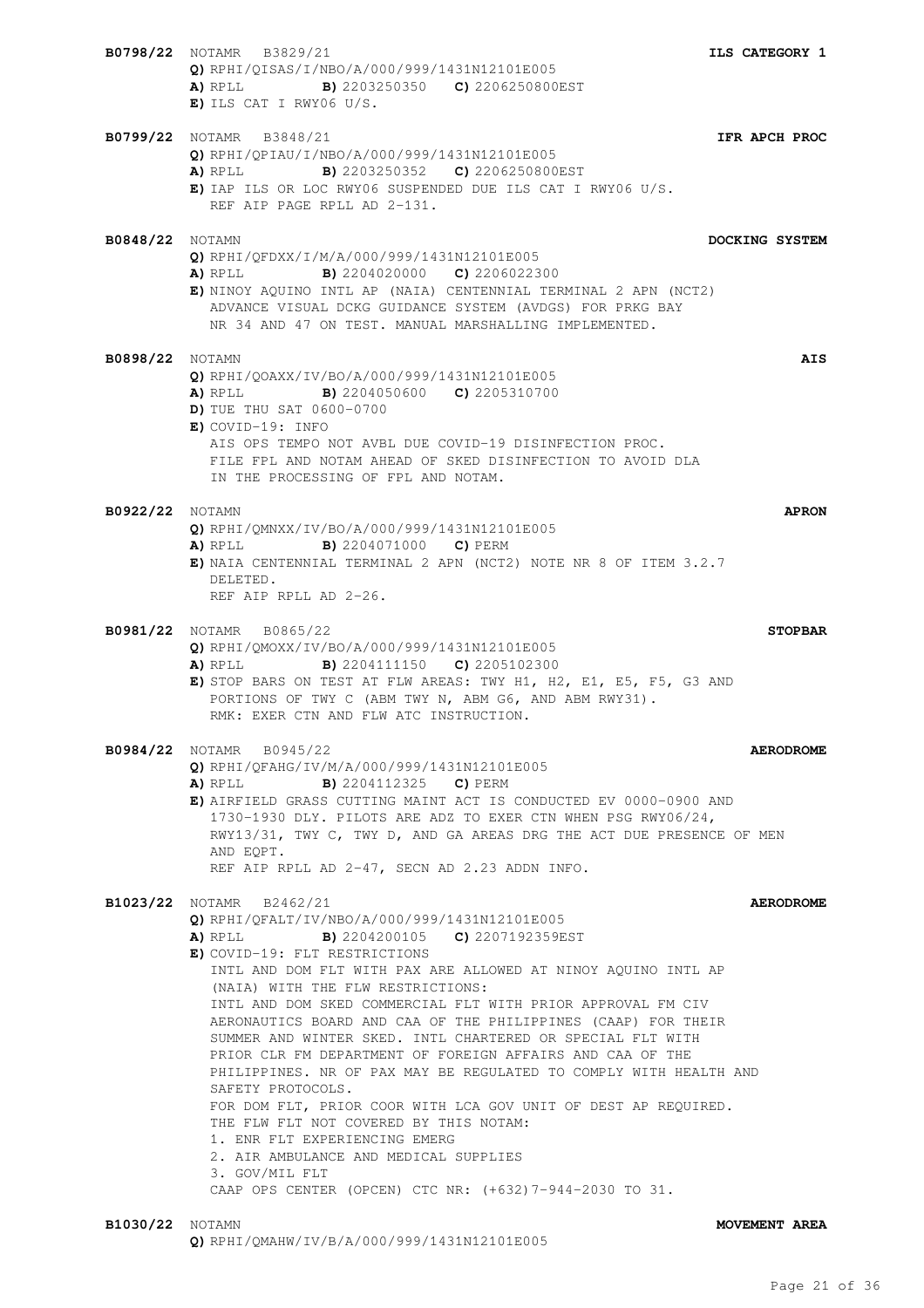|                        | A) RPLL B) 2204221730 C) 2205221930<br>D) $1730 - 1930$                                                                                                                                                                                                                                                                                                                                                                                 |                                                                                                                                                                                                                                             |
|------------------------|-----------------------------------------------------------------------------------------------------------------------------------------------------------------------------------------------------------------------------------------------------------------------------------------------------------------------------------------------------------------------------------------------------------------------------------------|---------------------------------------------------------------------------------------------------------------------------------------------------------------------------------------------------------------------------------------------|
|                        | (THERMOPLASTIC REPAINTING OF PAVEMENT MARKINGS).<br>RMK: EXER CTN WHEN PSG THE AREA.                                                                                                                                                                                                                                                                                                                                                    | E) INTL PAX TERMINAL APN (IPT) STARTING POINT S4, S5, S6 AND S7 WIP                                                                                                                                                                         |
| <b>B1033/22</b> NOTAMN |                                                                                                                                                                                                                                                                                                                                                                                                                                         | MOVEMENT AREA                                                                                                                                                                                                                               |
|                        | Q) RPHI/QMALT/IV/NBO/A/000/999/1431N12101E005<br>A) RPLL B) 2204230000 C) 2207222300<br>TAX LTD TO TOWING PROC FOR A321 AND A320 ACFT.                                                                                                                                                                                                                                                                                                  | E) STARTING PT S-26/NORTH TWY TO MANILA DOM TERMINAL APN PRKG BAY 77                                                                                                                                                                        |
|                        | <b>B1040/22</b> NOTAMR B0136/22<br>Q) RPHI/QPUCH/I/BO/A/000/999/1431N12101E005<br><b>A)</b> RPLL <b>B)</b> 2204210748 <b>C)</b> 2207200400EST<br>E) ATC MISSED APCH PROC FOR RPLL VOR Z RWY06:<br>CLIMB DCT MIA DVOR, TRACK-OUT R062 TO 5 DME, TURN<br>RIGHT HDG 125 DEG TO INTERCEPT AND TRACK-OUT R095 UNTIL<br>REACHING 4000FT, TURN RIGHT DCT TO MIA DVOR AND HOLD<br>OR AS INSTRUCTED BY ATC.<br>AND HOLD OR AS INSTRUCTED BY ATC. | MISSED APCH PROC<br>NOTE: AS SOON AS 4000FT IS REACHED, TURN RIGHT DCT MIA DVOR                                                                                                                                                             |
|                        | <b>B1041/22</b> NOTAMR B0137/22                                                                                                                                                                                                                                                                                                                                                                                                         | <b>MISSED APCH PROC</b>                                                                                                                                                                                                                     |
|                        | Q) RPHI/OPUCH/I/BO/A/000/999/1431N12101E005<br>A) RPLL B) 2204210753 C) 2207200400EST<br>E) ATC MISSED APCH PROC FOR RPLL VOR Y RWY06:<br>CLIMB DCT MIA DVOR, TRACK-OUT R062 TO 5 DME, TURN RIGHT<br>HOLD OR AS INSTRUCTED BY ATC.                                                                                                                                                                                                      | HDG 125 DEG TO INTERCEPT AND TRACK-OUT R095 UNTIL REACHING<br>4000FT, TURN RIGHT DCT MIA DVOR AND HOLD OR AS INSTRUCTED BY ATC.<br>NOTE: AS SOON AS 4000FT IS REACHED, TURN RIGHT DCT MIA DVOR AND                                          |
|                        | <b>B1042/22</b> NOTAMR B0138/22<br>Q) RPHI/QPUCH/I/BO/A/000/999/1431N12101E005<br>A) RPLL B) 2204210756 C) 2207200400EST<br>E) ATC MISSED APCH PROC FOR RPLL ILS OR LOC RWY06:<br>CLIMB ON RWY HDG TO 5 DME MIA, TURN RIGHT HDG 125 DEG<br>RIGHT DCT MIA DVOR AND HOLD OR AS INSTRUCTED BY ATC.<br>AND HOLD OR AS INSTRUCTED BY ATC.                                                                                                    | MISSED APCH PROC<br>TO INTERCEPT AND TRACK-OUT R095 UNTIL REACHING 4000FT, TURN<br>NOTE: AS SOON AS 4000FT IS REACHED, TURN RIGHT DCT MIA DVOR                                                                                              |
|                        | B1043/22 NOTAMR B0139/22                                                                                                                                                                                                                                                                                                                                                                                                                | FPL PROC. FILING                                                                                                                                                                                                                            |
|                        | Q) RPHI/QPLXX/IV/M/AE/000/999/1431N12101E060<br>A) RPLL<br>E) ALL JOINER FLT ARRIVING NINOY AQUINO INTL AP ARE REQUIRED<br>DLA TO FLT.<br>VFR TO IFR INBD RPLL:<br>FORMER RTE NEW RTE TO BE FILLED IN ITEM NR 15<br>OF THE STD ICAO FPL<br>BUCAL<br><b>BALAY</b><br>30.0 DME ALBAT<br>LIPA IBAGO/LAIYA                                                                                                                                  | <b>B)</b> 2204210809 <b>C)</b> 2207200400EST<br>TO JOIN VIA TMA BDRY. THE FLW SHALL STRICTLY OBS AND FILLED<br>IN ITEM NR 15 OF THE STD ICAO FPL FORMAT TO PREVENT REJECTION<br>BY THE ATM SYSTEM. NON ADHERENCE WILL RESULT IN UNNECESSARY |
|                        | <b>B1044/22</b> NOTAMR B0140/22<br>Q) RPHI/QPLCA/IV/M/AE/000/999/1431N12101E999<br>A) RPLL B) 2204210811 C) 2207200400EST<br>ITEM 15 OF THE STD ICAO FPL FORMAT TO PREVENT REJECTION                                                                                                                                                                                                                                                    | FPL PROC. FILING<br>E) ALL ACFT ARR, THE FLW FPR SHALL BE STRICTLY OBS AND FILLED IN<br>BY THE ATM SYSTEM. NON ADHERENCE WILL RESULT IN UNNECESSARY DELAYS                                                                                  |
|                        | TO FLT. DO NOT INCLUDE STAR.<br>1. $A461 - A461$ CAB<br>2. B462 - B462 CAB<br>3. N884 - N884 W1 CAB<br>4. W16 - W16 TADEL<br>5. W16A - W16A NABAL<br>$6. W4 - W4 NABAL$                                                                                                                                                                                                                                                                 | 11. W11 - W11 CONDE<br>12. B473 - B473 LAIYA<br>13. B472 - B472 IBAGO<br>14. M646 - M646 BUCAL (NON-JET<br>ACFT)<br>15. N884 - N884 LUBAN                                                                                                   |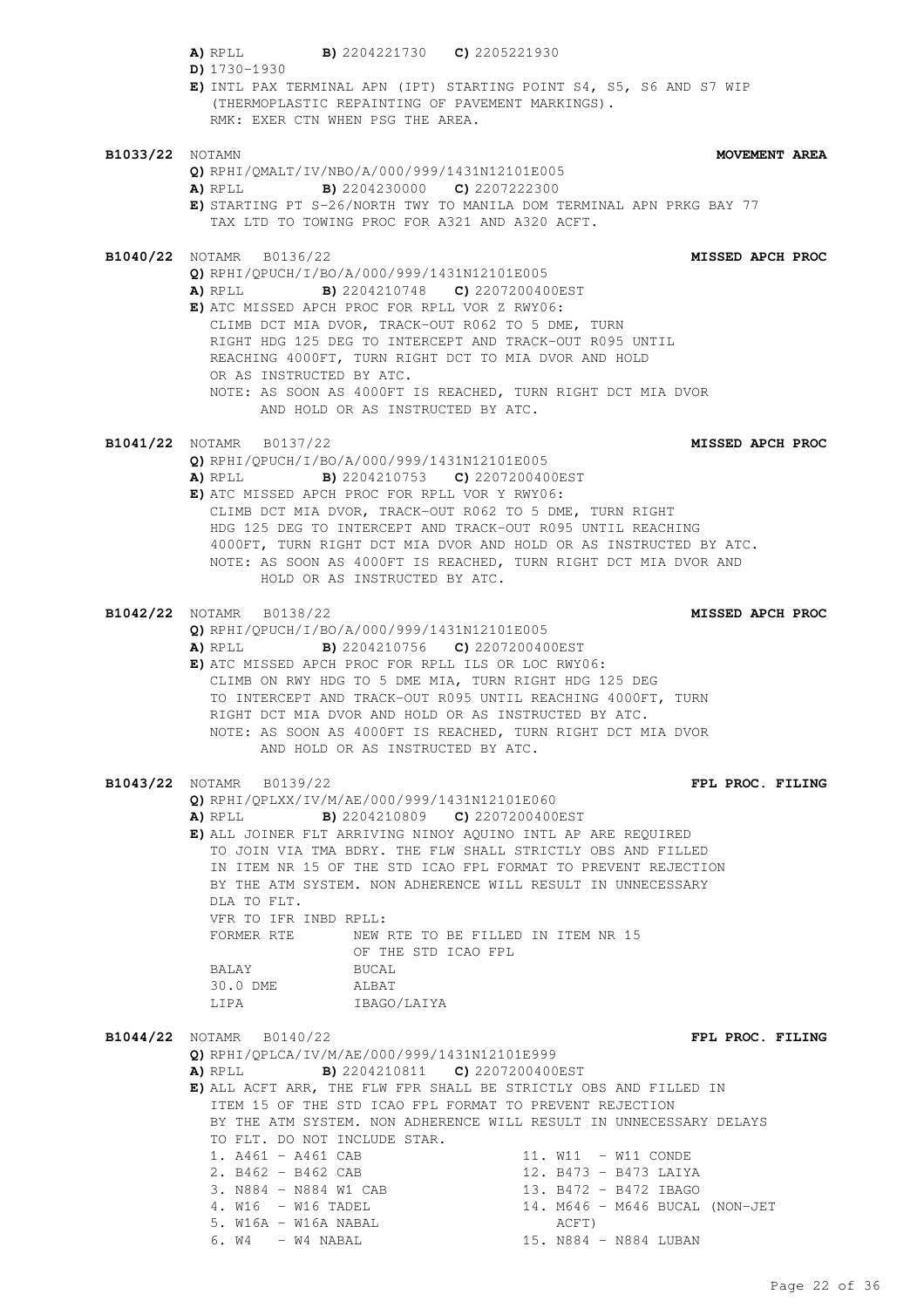|                        | 7. A582 - A582 KANDU POLIO 16. M646 - M646 TOKON LUBAN<br>8. A590 - A590 MUPOB KANDU POLIO 17. L628 - L628 GUKUM LUBAN<br>$9. W9 - W9 ALBAT$<br>10. W8 - W8 ALBAT<br>NOTE: 1. FOR ACFT DEP CLARK (RPLC) BOUND FOR MANILA - OLIVA<br>2. FOR ACFT DEP SUBIC (RPLB) BOUND FOR MANILA - OLONG.                                                                                                                                                                                                                     | 18. M765 - M765 REKEL LUBAN<br>19. W3 - TELEN OLRAX LUBAN                            |                                       |
|------------------------|----------------------------------------------------------------------------------------------------------------------------------------------------------------------------------------------------------------------------------------------------------------------------------------------------------------------------------------------------------------------------------------------------------------------------------------------------------------------------------------------------------------|--------------------------------------------------------------------------------------|---------------------------------------|
|                        | <b>B1045/22</b> NOTAMR B0141/22<br>Q) RPHI/QPIXX/I/NBO/AE/000/999/1431N12101E005<br><b>B)</b> 2204210816 <b>C)</b> 2207200400EST<br>A) RPLL<br>E) TO OPTIMIZE THE EFFICIENT USE OF AIRSPACE ALL ACFT ARRIVING<br>NINOY AQUINO INTL AP (NAIA) ARE ENJOINED TO UTILIZE RNP STAR<br>AND THE ACCOMPANYING RNP APCH PROC. APPROVAL OF<br>DIFFERENT TYPES OF APPROACHES SHALL BE SUBJ THE SOUND<br>DISCRETION OF THE AIR TFC CONTROLLER.                                                                             |                                                                                      | IFR APCH PROC                         |
| <b>B1095/22</b> NOTAMN | Q) RPHI/QMXHW/IV/M/A/000/999/1431N12101E005<br><b>A)</b> RPLL <b>B)</b> 2204282300 <b>C)</b> 2205130900<br>E) PORTION OF TWY GA5 WIP<br>(CONST OF HANGAR AT COORD 14 31 39.5N 121 00 13.1E)<br>RMK: EXER CTN WHEN PSG. PRESENCE OF MEN AND EQPT (CRANE WITH BOOM<br>HGT APRX 18 M).                                                                                                                                                                                                                            |                                                                                      | TWY                                   |
| <b>B1113/22</b> NOTAMN | Q) RPHI/QMXLC/IV/M/A/000/999/1431N12101E005<br>A) RPLL B) 2205021730 C) 2205041930<br>$D)$ 1730-1930<br>E) PORTION OF TWY C (FM E1 TO TWY D) CLSD DUE WIP (REPAINTING<br>OF PAVEMENT MARKINGS).                                                                                                                                                                                                                                                                                                                |                                                                                      | TWY                                   |
| <b>B1114/22</b> NOTAMN | Q) RPHI/QMRXX/IV/M/A/000/999/1431N12101E005<br><b>B</b> ) 2204280944 <b>C</b> ) 2205062300<br>A) RPLL<br>E) EXER CTN WHEN PSG PORTION OF RWY 06/24 (COORD 14 30 16N 121 00<br>43E)<br>DUE PRESENCE OF SOFT SPOT.                                                                                                                                                                                                                                                                                               |                                                                                      | RWY                                   |
| <b>B1129/22</b> NOTAMN | Q) RPHI/QMXLC/IV/M/A/000/999/1431N12101E005<br><b>A)</b> RPLL <b>B)</b> 2205021400 <b>C)</b> 2205022000<br>E) TWY F1B CLSD DUE WIP (REPAINTING OF PAVEMENT MARKINGS).                                                                                                                                                                                                                                                                                                                                          |                                                                                      | TWY                                   |
|                        | <b>B1134/22</b> NOTAMR B0763/22<br>Q) RPHI/QMRXX/IV/NBO/A/000/999/1431N12101E005<br>A) RPLL<br><b>B)</b> 2204291421 <b>C)</b> 2205312300<br>E) TEMPO RWY PHYSICAL CHARACTERISTICS:<br>RWY DIMENSIONS<br>RWY<br>THR COORD<br>(M)<br>13<br>2249 X 45<br>14 31 24.96N<br>121 00 14.76E<br>31<br>14 30 33.40N<br>2249 X 45<br>121 01 08.09E                                                                                                                                                                        | CWY<br>SWY<br>(M)<br>(M)<br>300 X 150<br>NIL<br>322 X 150<br>NIL                     | <b>RWY</b>                            |
|                        | <b>B1135/22</b> NOTAMR B0764/22<br>Q) RPHI/QMDCH/IV/NBO/A/000/999/1431N12101E005<br><b>B)</b> 2204291424 <b>C)</b> 2205312300<br>A) RPLL<br>E) TEMPO DECLARED DIST:<br>RWY<br>TORA<br>TODA<br>ASDA<br>(M)<br>(M)<br>(M)<br>13<br>2249<br>2549<br>2249<br>2122<br>31<br>1800 - 1800 - 1800 - 1810 - 1810 - 1810 - 1820 - 1820 - 1820 - 1820 - 1820 - 1820 - 1820 - 1820 - 1820 - 1820 - 1820 - 1820 - 1820 - 1820 - 1820 - 1820 - 1820 - 1820 - 1820 - 1820 - 1820 - 1820 - 1820 - 1820 - 1820 - 1820 -<br>1800 | LDA<br>RMK<br>(M)<br>2105<br>BY 144 M<br>LTD FOR TKOF TO<br>NIL<br>COMMENCE AT F5/G3 | DECLARED DIST<br>RWY 13 THR DISPLACED |
|                        | B1136/22 NOTAMR B0778/22<br>Q) RPHI/QMRLT/IV/NBO/A/000/999/1431N12101E005<br><b>B)</b> 2204291428 <b>C)</b> 2205312300<br>A) RPLL<br>E) RWY 13/31 OPN FOR CODE C AND LOWER CAT ACFT OPS WITH THE FLW<br>LIMITATIONS:<br>1. RWY 31 - LTD TO TKOF (TKOF VIA TWY F5/TWY G3)                                                                                                                                                                                                                                       |                                                                                      | <b>RWY</b>                            |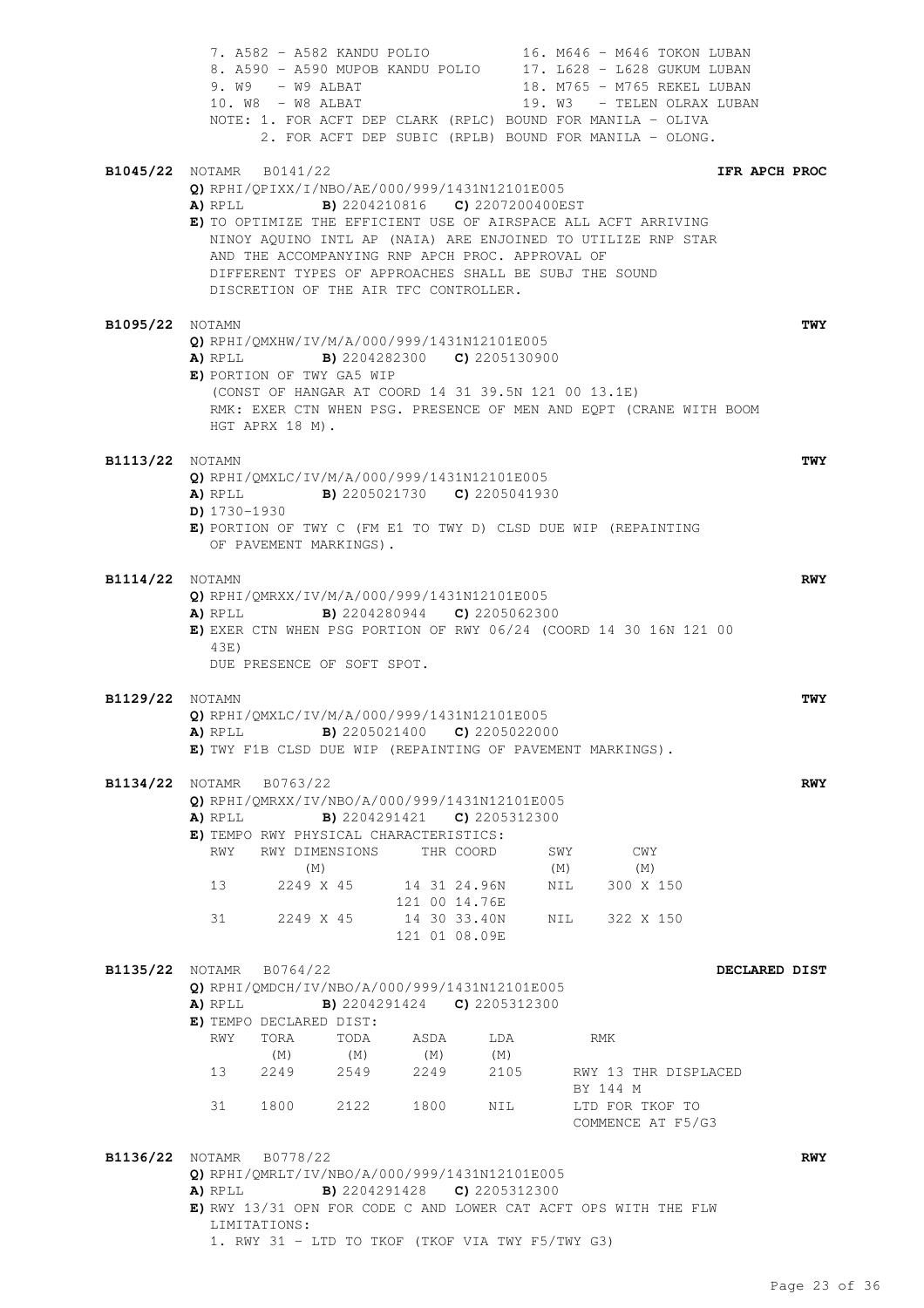AND TAX OPS H24. 2. RWY 13 - LTD TO LDG BTN 2200-1000 DLY. LTD TO TKOF AND TAX OPS H24. RMK: LDG OF CODE C ACFT BTN 2200-1000 ALLOWED ONLY WHEN RWY 06/24 IS CLSD.

**B1138/22** NOTAMN **RWY Q)** RPHI/QMRXX/IV/NBO/A/000/999/1431N12101E005 **A)** RPLL **B)** 2204300041 **C)** 2205062359 **E)** EXER CTN WHEN PSG PORTION OF RWY 31 (ABM TWY C) DUE PRESENCE OF SOFT SPOT.

## **RPLP - LEGAZPI PRINCIPAL AIRPORT (CLASS 1)**

- **B0532/22** NOTAMR B3582/21 **CTR Q)** RPHI/QACCH/IV/NBO/AE/000/015/1309N12344E010 **A)** RPLP **B)** 2203070142 **C)** 2206072359EST **E)** CTR DOWNGRADED TO CLASS G AIRSPACE.
- **B0797/22** NOTAMR B3826/21 **VOR Q)** RPHI/QNVAS/IV/BO/AE/000/999/1309N12344E025 **A)** RPLP **B)** 2203250239 **C)** 2206250800EST **E)** DVOR/DME LP 112.2MHZ/CH59X, DVOR PART U/S.

# **RPLS - SANGLEY PRINCIPAL AIRPORT (CLASS 2)**

**B0564/22** NOTAMN **AIRSPACE RESERVATION Q)** RPHI/QRALW/IV/NBO/AW/000/015/1429N12054E002 **A)** RPLS **B)** 2204192200 **C)** 2206301000 **D)** 2200-1000 **E)** SPECIAL ACT WILL TAKE PLACE WI: SANGLEY ATZ. **F)** SFC **G)** 1500FT AMSL **B0869/22** NOTAMN **AIRSPACE RESERVATION**

**Q)** RPHI/QRALW/IV/NBO/AW/000/020/1429N12054E002 **A)** RPLS **B)** 2207012200 **C)** 2207181000 **D)** 2200-1000 **E)** AIRSPACE RESERVATION WILL TAKE PLACE WI: SANGLEY ATZ. **F)** SFC **G)** 2000FT AMSL

### **RPMC - COTABATO PRINCIPAL AIRPORT (CLASS 1)**

**B0300/22** NOTAMR B3336/21 **VOR Q)** RPHI/QNVCT/IV/BO/AE/000/999/0710N12413E025 **A)** RPMC **B)** 2202041022 **C)** 2205040800EST **E)** VOR/DME COT 113.7MHZ/CH84X, VOR PART ON TEST, DO NOT USE (AWAITING FLTCK VERIFICATION). **B0563/22** NOTAMN **AIRSPACE RESERVATION Q)** RPHI/QRALW/IV/NBO/AW/000/020/0710N12413E002 **A)** RPMC **B)** 2204012300 **C)** 2206300800 **D)** 2300-0800 **E)** SPECIAL ACT WILL TAKE PLACE WI: 2NM RADIUS CENTERED ON 07 09 45.24N 124 12 50.40E (COTABATO AP). **F)** SFC **G)** 2000FT AMSL **B0576/22** NOTAMN **AIRSPACE RESERVATION Q)** RPHI/QRALW/IV/NBO/AW/000/070/0652N12314E072 **A)** RPMC **B)** 2204010000 **C)** 2206302359 **E)** SPECIAL ACT WILL TAKE PLACE WI: 06 49 10.73N 122 04 38.82E - 06 43 02.52N 122 04 19.04E - 07 07 15.24N 124 21 54.03E - 06 59 54.90N 124 24 04.42E - 06 49 10.73N 122 04 38.82E (ZAMBOANGA TO COTABATO CORRIDOR)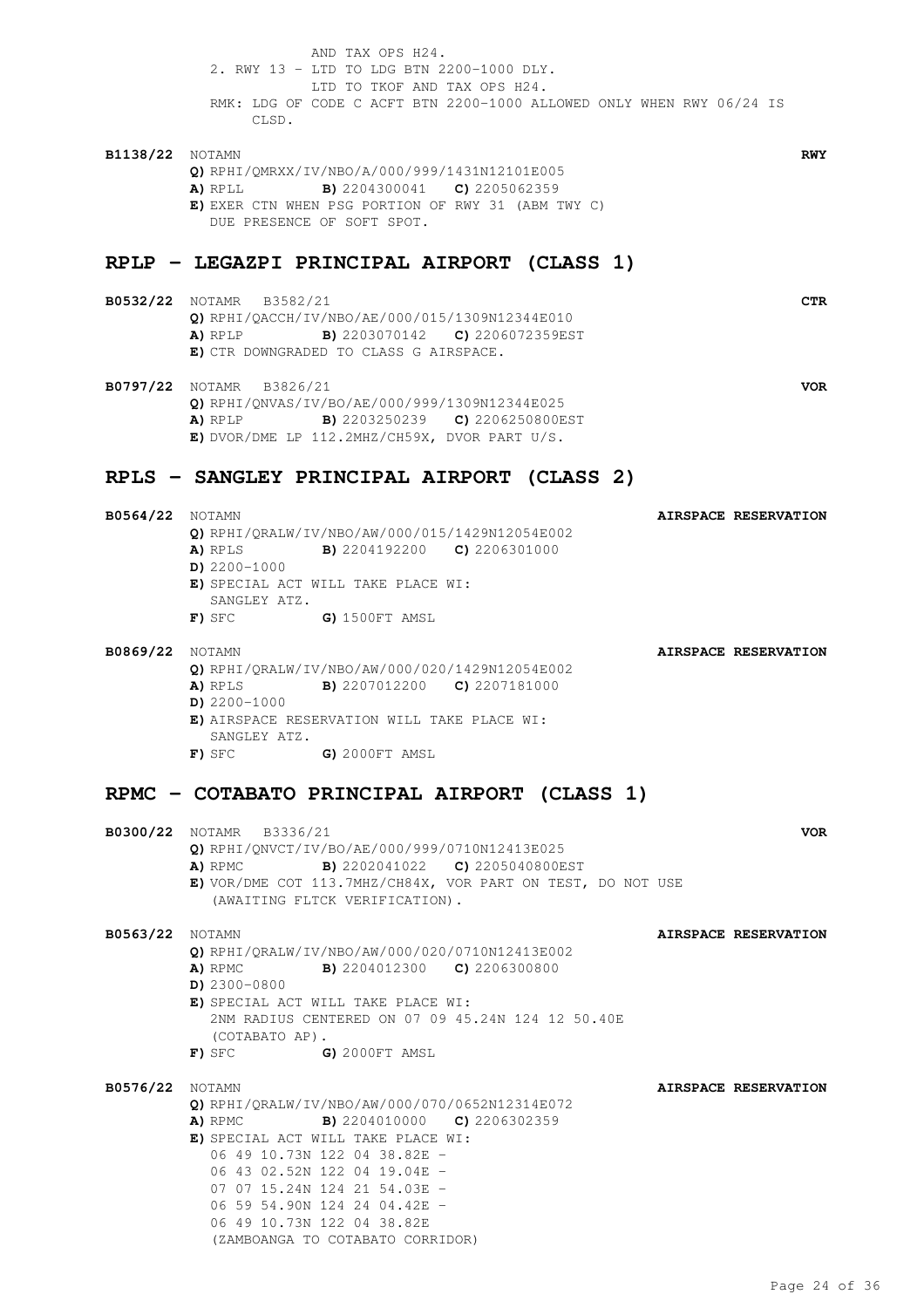**F)** SFC **G)** 7000FT AMSL

# **RPMD - FRANCISCO BANGOY INTERNATIONAL AIRPORT**

| <b>B0166/22</b> NOTAMN | Q) RPHI/QSSAH/V/B/A/000/999/0708N12539E005<br>A) RPMD B) 2201202100 C) 2204201300EST                                                                                                                                                                                                                                                     | FSS                  |
|------------------------|------------------------------------------------------------------------------------------------------------------------------------------------------------------------------------------------------------------------------------------------------------------------------------------------------------------------------------------|----------------------|
|                        | $E)$ COVID-19: INFO<br>FSS TEMPO HR OF OPS: 2100-1300.                                                                                                                                                                                                                                                                                   |                      |
| <b>B0241/22</b> NOTAMN | Q) RPHI/QCACS/IV/B/A/000/999/0708N12539E005<br><b>A)</b> RPMD <b>B)</b> 2204210000 <b>C)</b> PERM<br>E) CLR DELIVERY ESTABLISHED WITH THE FLW PARTICULARS:<br>SER DESIGNATION: CLR DELIVERY<br>CALL SIGN: CLR DELIVERY<br>FREO : 120.7MHZ (PRI FREO)<br>HR OF OPS: H24<br>OPERATOR : CAA OF THE PHILIPPINES<br>REF AIP PAGE RPMD AD 2-5. | A/G FACILITY         |
|                        | B0325/22 NOTAMR B3402/21<br>O) RPHI/OFAXX/IV/NBO/A/000/999/0708N12539E005<br><b>A)</b> RPMD <b>B)</b> 2202100512 <b>C)</b> 2205100800EST<br>E) SRY PWR SUPPLY TO PAPI RWY05/23 AND APCH LGT RWY05/23<br>SWITCH-OVER TIME 25 SEC.                                                                                                         | <b>AERODROME</b>     |
|                        | <b>B0332/22</b> NOTAMR B2618/21<br>Q) RPHI/QMXLC/IV/M/A/000/999/0708N12539E005<br><b>A)</b> RPMD <b>B)</b> 2202110742 <b>C)</b> 2205110900EST<br>E) TWY B CLSD DUE WIP (ON-GOING REHABILITATION).<br>RMK: EXER CTN DRG LDG/TKOF RWY05/23. GIVE AMPLE TIME<br>FOR MEN AND EQPT TO CLR TWY B.                                              | TWY                  |
|                        | B0510/22 NOTAMR B0104/22<br>$Q$ ) RPHI/QPIAU/I/NBO/A/000/999/0708N12539E005<br>A) RPMD B) 2203030929 C) 2206032359EST<br>E) IAP VOR RWY05 AND LOC RWY05 SUSPENDED.<br>REF AIP PAGE RPMD AD 2-40 AND 2-42.                                                                                                                                | IFR APCH PROC        |
| <b>B0550/22</b> NOTAMN | $Q$ ) RPHI/QPIAU/I/NBO/A/000/999/0708N12539E005<br>B) 2203090548 C) 2206032359EST<br>A) RPMD<br>E) IAP VOR Z RWY23 SUSPENDED.<br>REF AIP PAGE RPMD AD 2-44.                                                                                                                                                                              | IFR APCH PROC        |
| <b>B0557/22</b> NOTAMN | Q) RPHI/QRALW/IV/NBO/AW/000/020/0708N12539E005<br><b>A)</b> RPMD <b>B)</b> 2204192200 <b>C)</b> 2206301600<br>$D)$ 2200-1600<br>E) SPECIAL ACT WILL TAKE PLACE WI:<br>5NM RADIUS CENTERED ON 07 07 49.20N 125 39 09.60E<br>(FRANCISCO BANGOY INTL AP)<br>G) 2000FT AMSL<br>F) SFC                                                        | AIRSPACE RESERVATION |
| <b>B0879/22</b> NOTAMN | O) RPHI/ORALW/IV/NBO/AW/000/020/0708N12539E005<br><b>B)</b> 2207010000 <b>C)</b> 2207182359<br>A) RPMD<br>E) AIRSPACE RESERVATION WILL TAKE PLACE WI:<br>5NM RADIUS CENTERED ON 07 07 49.20N 125 39 09.60E<br>(FRANCISCO BANGOY INTL AP).<br>G) 2000FT AMSL<br>F) SFC                                                                    | AIRSPACE RESERVATION |
|                        | <b>B0946/22</b> NOTAMR B0035/22<br>Q) RPHI/QMAHW/IV/B/A/000/999/0708N12539E005<br>A) RPMD<br><b>B)</b> 2204080648 <b>C)</b> 2207080900<br>E) RWY05/23 AND TWY A4 WIP (CONST OF RWY05 TURN AROUND PAD<br>EXTENSION AND PARL TWY FM TWY A4 TO THR23, 160M TO 200M NORTH<br>OF RWY CL).<br>RMK: EXER CTN WHEN OPR NEAR THE AREA.            | <b>MOVEMENT AREA</b> |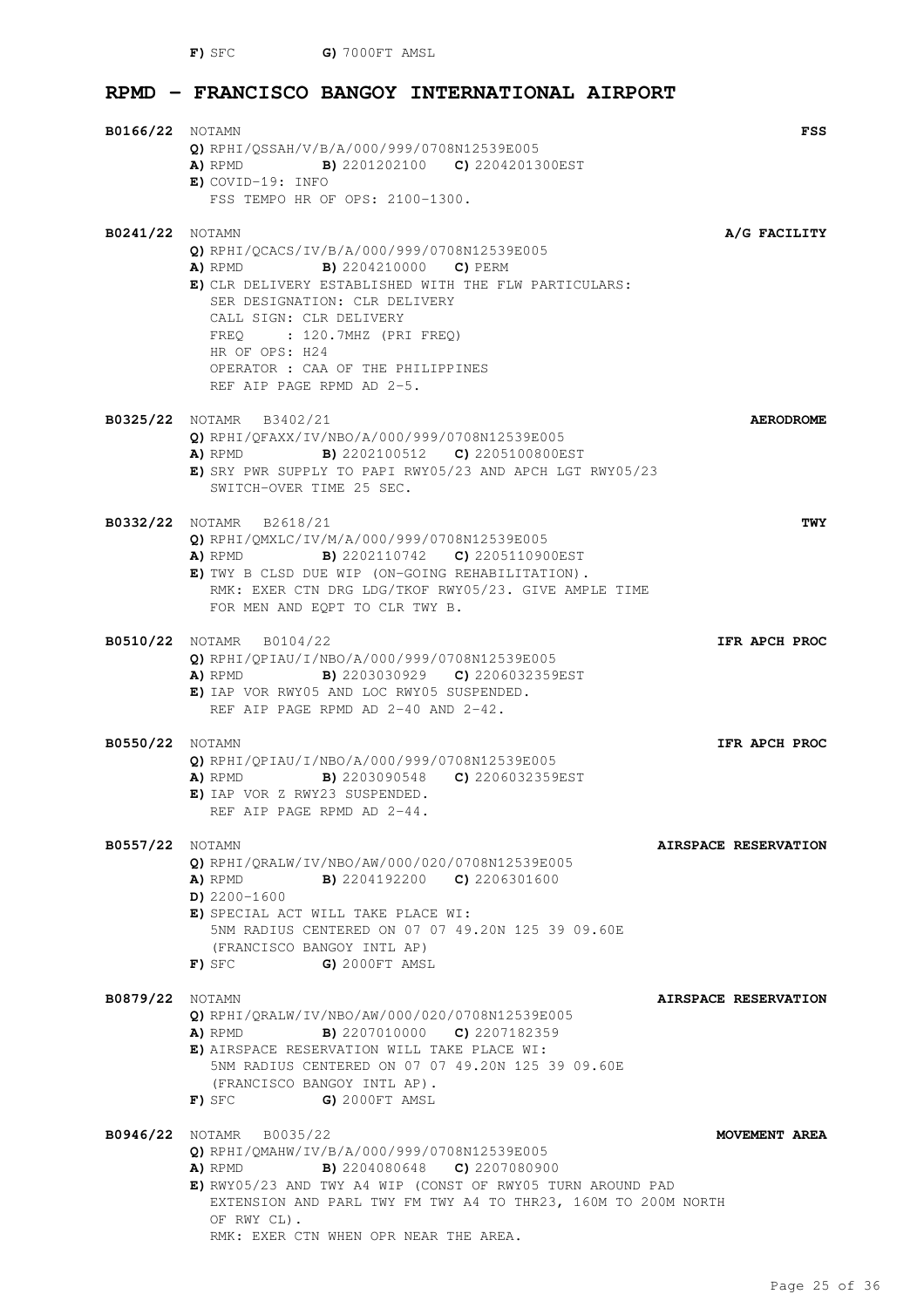**B0951/22** NOTAMN **FIRE AND RESCUE Q)** RPHI/QFFCH/IV/NBO/A/000/999/0708N12539E005 **A)** RPMD **B)** 2204110000 **C)** 2205182359 **E)** RFFS: RESCUE EQPT: FOUR (4) FIRETRUCKS (TWO (2) OSHKOSH STRIKER (12000 LITERS EACH), ONE (1) OSHKOSH (6000 LITERS), AND ONE (1) SIDES (9000 LITERS)). **B0954/22** NOTAMN **FIRE AND RESCUE Q)** RPHI/QFFCH/IV/NBO/A/000/999/0708N12539E005 **A)** RPMD **B)** 2205190000 **C)** PERM **E)** RFFS: RESCUE EQPT: FOUR (4) FIRETRUCKS (TWO (2) OSHKOSH STRIKER (12000 LITERS EACH), ONE (1) OSHKOSH (6000 LITERS), AND ONE (1) SIDES (9000 LITERS)). REF AIP RPMD AD 2-2 SECN RPMD AD 2.6. **B1052/22** NOTAMN **AERODROME Q)** RPHI/QFATT/IV/BO/A/000/999/0708N12539E005 **A)** RPMD **B)** 2206160000 **C)** 2206292359 **E)** TRIGGER NOTAM - AIRAC AIP SUP A002/22 WEF 16 JUN 2022. REVISION TO FLT PROC AND ESTABLISHMENTS OF VFR ARC AND HEL RTE CHART FOR FRANCISCO BANGOY INTL AP. **RPMJ - JOLO PRINCIPAL AIRPORT (CLASS 2) B0556/22** NOTAMN **AIRSPACE RESERVATION Q)** RPHI/QRALW/IV/NBO/AW/000/020/0603N12101E005 **A)** RPMJ **B)** 2204012200 **C)** 2206300600 **D)** 2200-0600 **E)** SPECIAL ACT WILL TAKE PLACE WI: 5NM RADIUS CENTERED ON 06 03 10.38N 121 00 21.45E (JOLO AP). **F)** SFC **G)** 2000FT AMSL **B0577/22** NOTAMN **AIRSPACE RESERVATION Q)** RPHI/QRALW/IV/NBO/AW/000/070/0559N12109E031 **A)** RPMJ **B)** 2204010000 **C)** 2206302359 **E)** SPECIAL ACT WILL TAKE PLACE WI: 06 17 09.40N 120 44 37.47E - 05 41 37.90N 120 44 37.48E - 05 41 37.90N 121 32 46.25E -06 16 50.18N 121 33 05.45E - 06 17 09.40N 120 44 37.47E (JOLO) **F)** SFC **G)** 7000FT AMSL **RPML - CAGAYAN DE ORO MILITARY AIRPORT B0871/20** NOTAMN **VOR Q)** RPHI/QNVAW/IV/BO/AE/000/999/0825N12437E025 **A)** RPML **B)** 2007160000 **C)** PERM **E)** VOR/DME CGO 113.3MHZ/CH80X DECOMMISSIONED. REF AIP PAGE ENR 4.1-1 AND RPML AD 2-3. **B0565/22** NOTAMN **AIRSPACE RESERVATION Q)** RPHI/QRALW/IV/NBO/AW/000/020/0825N12437E005 **A)** RPML **B)** 2204192200 **C)** 2206301600 **D)** 2200-1600 **E)** SPECIAL ACT WILL TAKE PLACE WI: 5NM RADIUS CENTERED ON 08 24 46.20N 124 36 37.80E (CAGAYAN DE ORO MIL AP). **F)** SFC **G)** 2000FT AMSL **B0877/22** NOTAMN **AIRSPACE RESERVATION Q)** RPHI/QRALW/IV/NBO/AW/000/020/0825N12437E005 **A)** RPML **B)** 2207010000 **C)** 2207182359 **E)** AIRSPACE RESERVATION WILL TAKE PLACE WI: 5NM RADIUS CENTERED ON 08 24 46.20N 124 36 37.80E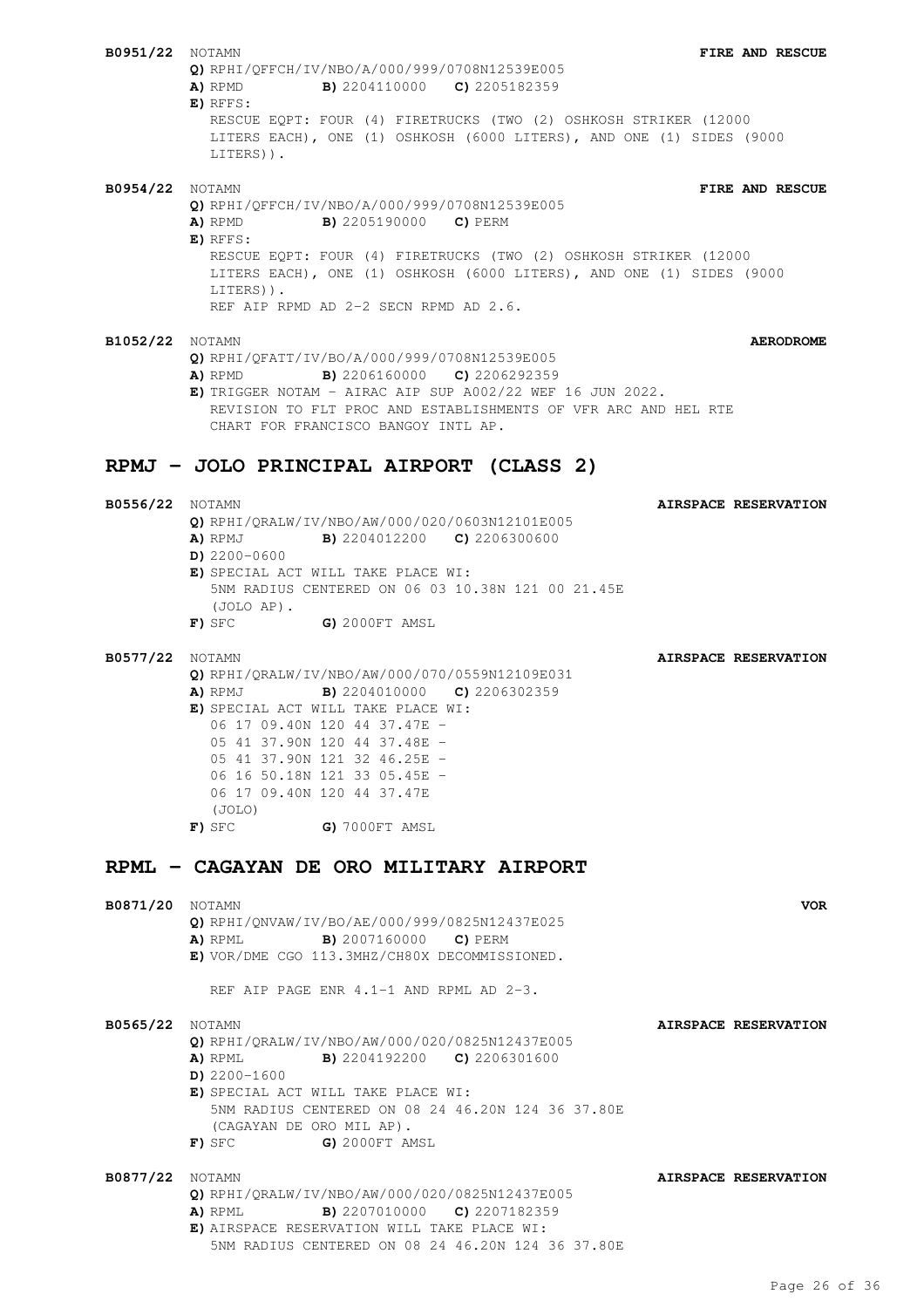(CAGAYAN DE ORO MIL AP, CAGAYAN DE ORO CITY). **F)** SFC **G)** 2000FT AMSL

### **RPMN - SANGA-SANGA PRINCIPAL AIRPORT (CLASS 1)**

| B0580/22 Notamn | Q) RPHI/QRALW/IV/NBO/AW/000/070/0520N12014E063<br>A) RPMN<br>E) SPECIAL ACT WILL TAKE PLACE WI:<br>(TAWI-TAWI)<br>$F)$ SFC                                       | <b>B)</b> 2204010000 <b>C)</b> 2206302359<br>05 14 16.20N 119 13 01.20E<br>05 58 30.60N 119 52 50.40E<br>05 41 54.00N 120 44 08.40E<br>05 41 47.40N 121 12 03.00E<br>04 30 13.80N 120 30 04.80E<br>04 30 27.00N 119 38 26.40E<br>04 58 10.80N 119 18 48.60E<br>05 14 16.20N 119 13 01.02E<br>G) 7000FT AMSL |  | AIRSPACE RESERVATION |
|-----------------|------------------------------------------------------------------------------------------------------------------------------------------------------------------|-------------------------------------------------------------------------------------------------------------------------------------------------------------------------------------------------------------------------------------------------------------------------------------------------------------|--|----------------------|
|                 | RPMP - PAGADIAN PRINCIPAL AIRPORT (CLASS 1)                                                                                                                      |                                                                                                                                                                                                                                                                                                             |  |                      |
|                 | Q) RPHI/QRALW/IV/NBO/AW/000/020/0750N12328E005<br>A) RPMP<br>$D)$ 2300-0700<br>E) SPECIAL ACT WILL TAKE PLACE WI:<br>(PAGADIAN AP).<br>$F)$ SFC $G)$ 2000FT AMSL | <b>B)</b> 2204012300 <b>C)</b> 2206300700<br>5NM RADIUS CENTERED ON 07 49 49.07N 123 27 44.79E                                                                                                                                                                                                              |  | AIRSPACE RESERVATION |
|                 | Q) RPHI/QRALW/IV/NBO/AW/000/070/0746N12354E047<br>A) RPMP<br>E) SPECIAL ACT WILL TAKE PLACE WI:<br>(LAKE LANAO)<br>$\mathbf{F}$ ) sfc $\blacksquare$             | <b>B)</b> 2204010000 <b>C)</b> 2206302359<br>08 14 54.24N 123 18 37.44E -<br>08 15 00.06N 124 29 48.12E -<br>07 17 20.58N 124 29 53.22E -<br>07 17 19.50N 123 18 19.32E -<br>08 14 54.24N 123 18 37.44E<br>G) 7000FT AMSL                                                                                   |  | AIRSPACE RESERVATION |
|                 | RPMR - TAMBLER PRINCIPAL AIRPORT                                                                                                                                 |                                                                                                                                                                                                                                                                                                             |  |                      |

**B2447/21** NOTAMN **VOR/DME Q)** RPHI/QNMXX/IV/BO/AE/000/999/0605N12506E025 **A)** RPMR **B)** 2110070000 **C)** PERM **E)** TAMBLER DVOR/DME RMK CHANGED TO: DME: 1KW DVOR: 100W DVOR U/S ON R245 TO R306 AND R353 TO R360 BEYOND 15NM DUE **OBSTRUCTION** 

REF AIP PAGE ENR 4.1-4 AND RPMR AD 2-7.

### **RPMY - LAGUINDINGAN**

**B0803/22** NOTAMR B0293/22 **AIRSPACE RESERVATION Q)** RPHI/QRALW/IV/NBO/AW/000/270/0837N12427E027 **A)** RPMY **B)** 2203250653 **C)** 2206151300 **D)** 2330-0100 1130-1300 **E)** SPECIAL OPS (MET BALLOON FOR UPPER-AIR OBS) WILL TAKE PLACE WI: 27NM RADIUS CENTERED ON 08 36 19.16N 124 27 24.56E (PHILIPPINE ATMOSPHERIC, GEOPHYSICAL AND ASTRONOMICAL SERVICES ADMINISTRATION (PAGASA) SYNOPTIC STN IN LAGUINDINGAN AP) RMK:

MAX HGT OF BALLOON : 27000FT

RATE OF ASCENT : 1000FT PER MIN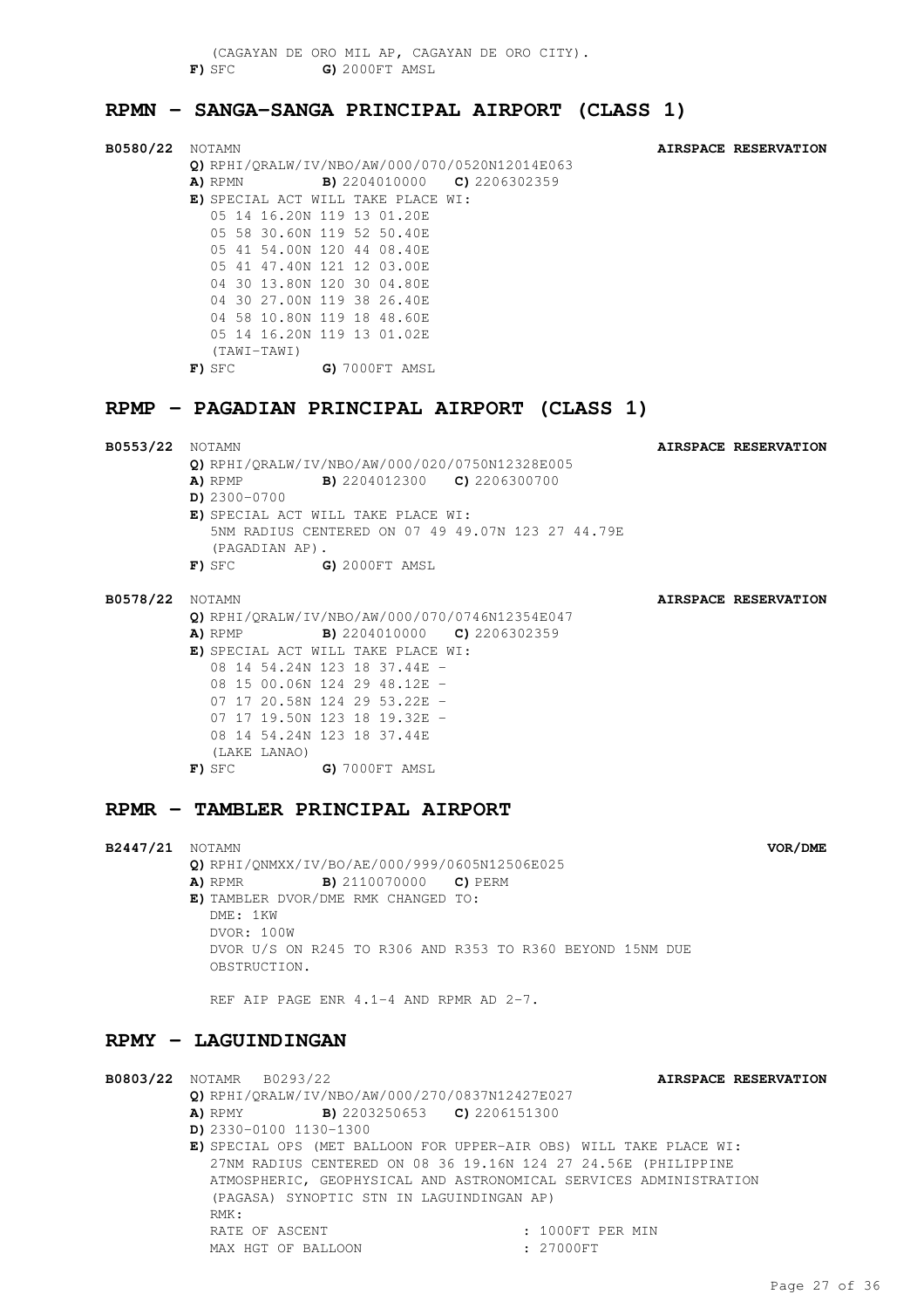COLOR OF BALLOON : WHITE DIAMETER : 1.5M WT OF ATTACHED RDO ELECTRONIC DEVICE : 235 GRAMS PAYLOAD **:** 585 GRAMS BURST TIME AFT RELEASE : 1 HR AND 30 MIN. **F)** SFC **G)** 27000FT AMSL **B0825/22** NOTAMR B0775/22 **APP Q)** RPHI/QSPAH/IV/BO/AE/015/200/0830N12429E044 **A)** RPMY **B)** 2203280940 **C)** 2205151300EST **E)** CAGAYAN APP TEMPO HR OF OPS: H24. **B0855/22** NOTAMN **AIRSPACE RESERVATION Q)** RPHI/QRALW/IV/NBO/AW/000/020/0837N12427E005 **A)** RPMY **B)** 2204011030 **C)** 2206301530 **D)** 1030-1530 **E)** AIRSPACE RESERVATION WILL TAKE PLACE WI: 5NM RADIUS CENTERED ON 08 36 43.93N 124 27 23.38E (LAGUINDINGAN AP). **F)** SFC **G)** 2000FT AMSL **RPMZ - ZAMBOANGA INTERNATIONAL AIRPORT B0555/22** NOTAMN **AIRSPACE RESERVATION Q)** RPHI/QRALW/IV/NBO/AW/000/020/0655N12203E005 **A)** RPMZ **B)** 2204192200 **C)** 2206301600 **D)** 2200-1600 **E)** SPECIAL ACT WILL TAKE PLACE WI: 5NM RADIUS CENTERED ON 06 55 00N 122 03 00E (ZAMBOANGA PRINCIPAL AP) **F)** SFC **G)** 2000FT AMSL **B0575/22** NOTAMN **AIRSPACE RESERVATION Q)** RPHI/QRALW/IV/NBO/AW/000/070/0644N12204E033 **A)** RPMZ **B)** 2204010000 **C)** 2206302359 **E)** SPECIAL ACT WILL TAKE PLACE WI: 07 06 45.79N 121 42 50.87E - 06 20 31.01N 121 43 00.47E - 06 20 21.42N 122 26 02.14E - 07 06 45.78N 122 25 52.53E - 07 06 45.79N 121 42 50.87E (ZAMBOANGA/BASILAN). **F)** SFC **G)** 7000FT AMSL **B0790/22** NOTAMN **APP Q)** RPHI/QSPAH/IV/BO/AE/000/999/0655N12203E025 **A)** RPMZ **B)** 2203312100 **C)** 2205182359EST **E)** APP TEMPO HR OF OPS: 2100-1100. **B0878/22** NOTAMN **AIRSPACE RESERVATION Q)** RPHI/QRALW/IV/NBO/AW/000/020/0655N12203E005 **A)** RPMZ **B)** 2207012200 **C)** 2207181000 **D)** 2200-1000 **E)** AIRSPACE RESERVATION WILL TAKE PLACE WI: 5NM RADIUS CENTERED ON 06 55 00N 122 03 00E (ZAMBOANGA PRINCIPAL AP). **F)** SFC **G)** 2000FT AMSL **RPSN - UBAY COMMUNITY AIRPORT B0874/22** NOTAMN **AIRSPACE RESERVATION Q)** RPHI/QRALW/IV/NBO/AW/000/020/1004N12426E003 **A)** RPSN **B)** 2204190000 **C)** 2207182359 **E)** AIRSPACE RESERVATION WILL TAKE PLACE WI: 3NM RADIUS CENTERED ON 10 03 31.80N 124 25 31.80E

# **RPSP - BOHOL-PANGLAO AIRPORT**

(UBAY AIRSTRIP, UBAY, BOHOL). **F)** SFC **G)** 2000FT AMSL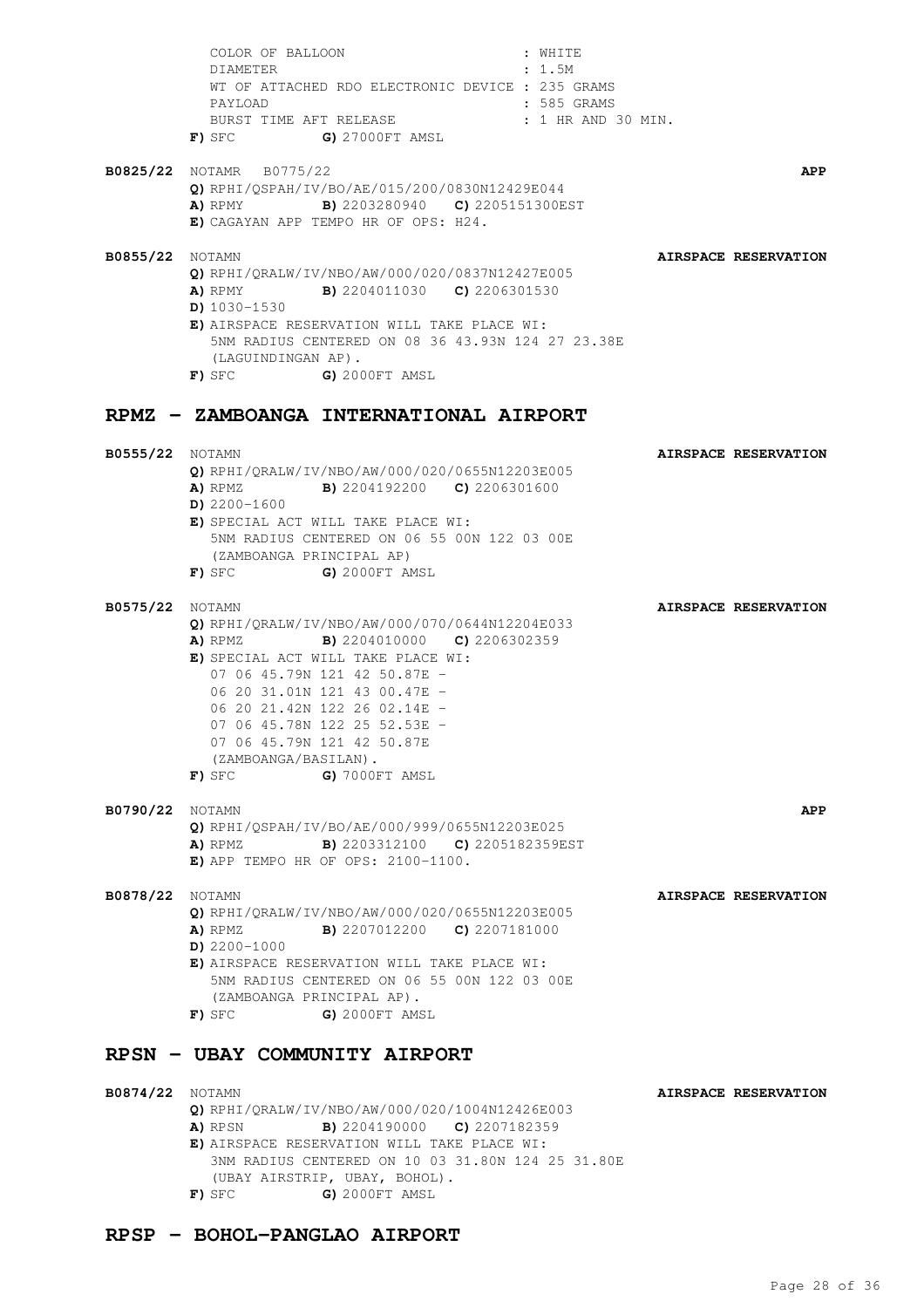**B0875/22** NOTAMN **AIRSPACE RESERVATION Q)** RPHI/QRALW/IV/NBO/AW/000/020/0934N12346E005 **A)** RPSP **B)** 2204182200 **C)** 2207181000 **D)** 2200-1000 **E)** AIRSPACE RESERVATION WILL TAKE PLACE WI: 5NM RADIUS CENTERED ON 09 34 15.52N 123 46 15.73E (BOHOL-PANGLAO AP, BOHOL). **F)** SFC **G)** 2000FT AMSL **B1088/22** NOTAMN **TWR Q)** RPHI/QSTAH/IV/BO/A/000/999/0934N12346E005 **A)** RPSP **B)** 2204302200 **C)** 2206101400 **E)** TWR TEMPO HR OF OPS: 2200-1400. **RPUB - BAGUIO PRINCIPAL AIRPORT CLASS 2 B1047/22** NOTAMN **PJE/PARAGL./HANGGL. Q)** RPHI/QWPLW/IV/M/AW/000/090/1622N12037E001 **A)** RPUB **B)** 2205052330 **C)** 2205070900 **D)** 2330-0900 **E)** PJE WILL TAKE PLACE WI: 1NM RADIUS CENTERED ON 16 21 33N 120 37 14E (PHILIPPINE MIL ACADEMY, BAGUIO CITY). **F)** SFC **G)** 9000FT AMSL **B1126/22** NOTAMN **PJE/PARAGL./HANGGL. Q)** RPHI/QWPLW/IV/M/AW/000/090/1622N12037E001 **A)** RPUB **B)** 2205120000 **C)** 2205120800 **E)** PJE WILL TAKE PLACE WI: 1 NM RADIUS CENTERED ON 16 21 33N 120 37 14E (PHILIPPINE MIL ACADEMY, BAGUIO CITY). **F)** SFC **G)** 9000FT AMSL **RPUI - IBA COMMUNITY AIRPORT B0515/22** NOTAMN **AIRSPACE RESERVATION Q)** RPHI/QRALW/IV/NBO/AW/000/150/1505N11943E029 **A)** RPUI **B)** 2203231800 **C)** 2206221400 **D)** 1800-1400 **E)** SPECIAL OPS (MIL ACT - UNMANNED AERIAL SYSTEM (UAS) FLT) WILL TAKE PLACE WI: 14 52 15.01N 119 17 34.50E - 15 18 10.13N 119 17 34.50E - 15 17 57.91N 120 09 18.98E - 14 56 01.21N 120 09 18.98E - 14 52 10.01N 120 04 17.16E - 14 52 15.01N 119 17 34.50E (ZAMBALES AREA). **F)** SFC **G)** FL150

# **RPUN - NAGA PRINCIPAL AIRPORT (CLASS 1)**

**E)** DME BS CH107X U/S.

| B1073/22               | <b>NOTAMN</b>                                           | VOR/DME |
|------------------------|---------------------------------------------------------|---------|
|                        | O) RPHI/ONMAS/IV/BO/AE/000/999/1335N12316E025           |         |
|                        | <b>B)</b> 2204250819 <b>C)</b> 2205090100<br>A) RPUN    |         |
|                        | $E)$ DVOR/DME NGA 114.7 MHZ/CH94X U/S.                  |         |
|                        | RPUO - BASCO PRINCIPAL AIRPORT (CLASS 2)                |         |
| B0632/22               | B3664/21<br>NOTAMR                                      | NDB.    |
|                        | O) RPHI/ONBAS/IV/BO/AE/000/999/2027N12158E025           |         |
|                        | <b>B)</b> 2203150434 <b>C)</b> 2206150800EST<br>A) RPUO |         |
|                        | $E)$ NDB BS 276KHZ U/S.                                 |         |
| <b>B0633/22</b> NOTAMR | B3686/21                                                | DME     |
|                        | O) RPHI/ONDAS/IV/BO/AE/000/999/2027N12158E025           |         |
|                        | <b>B)</b> 2203150436 <b>C)</b> 2206150800<br>A) RPUO    |         |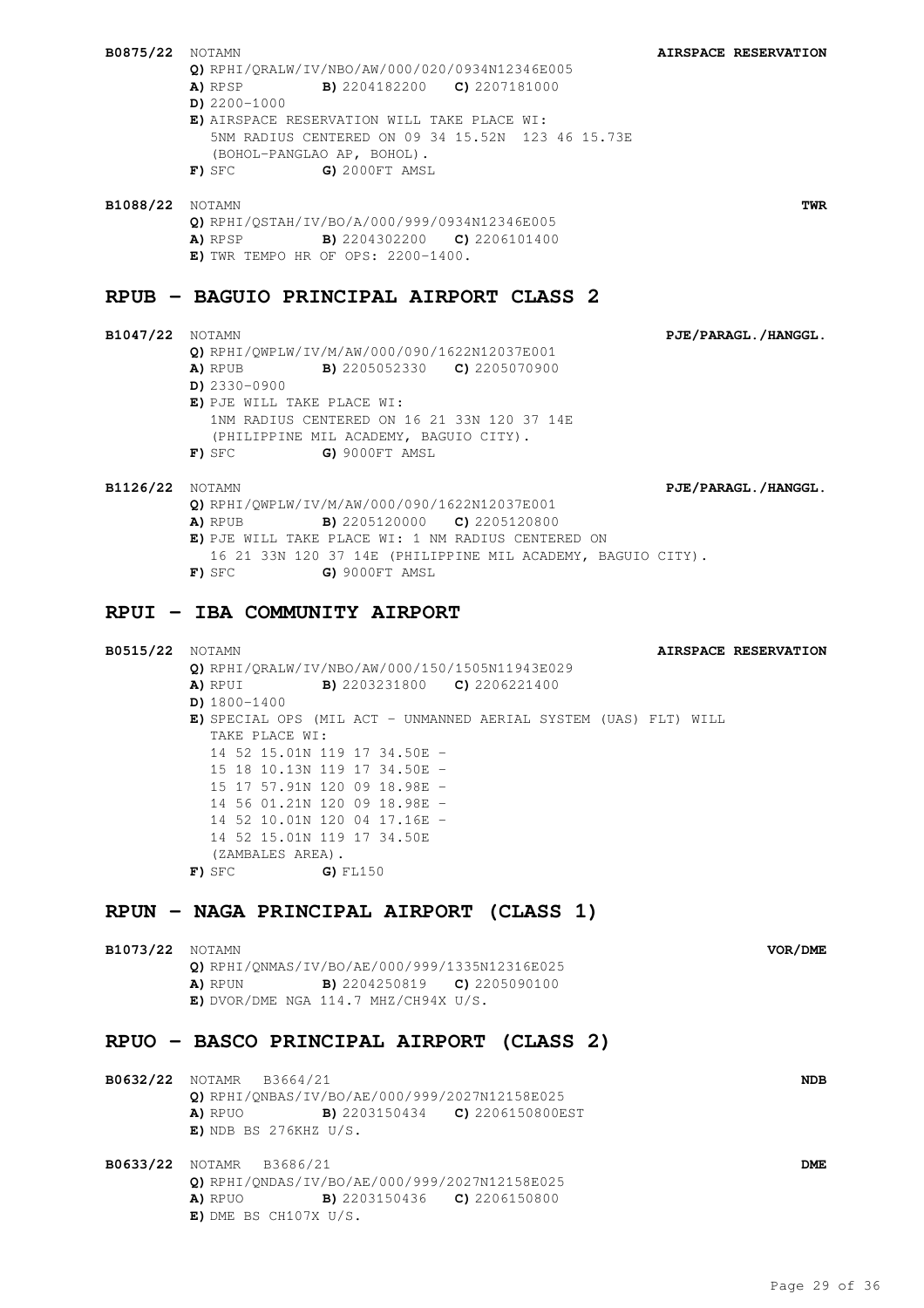### **RPUS - SAN FERNANDO COMMUNITY AIRPORT**

**B4771/19** NOTAMN **VOR Q)** RPHI/QNVAW/IV/BO/AE/000/999/1644N12021E025 **A)** RPUS **B)** 1912050000 **C)** PERM **E)** VOR SAN 114.5MHZ DECOMMISSIONED.

REF AIP PAGE RPUS AD 2-4.

### **RPUT - TUGUEGARAO PRINCIPAL AIRPORT (CLASS 1)**

**B0554/22** NOTAMN **AIRSPACE RESERVATION Q)** RPHI/QRALW/IV/NBO/AW/000/025/1739N12144E005 **A)** RPUT **B)** 2204012200 **C)** 2206300800 **D)** 2200-0800 **E)** SPECIAL ACT WILL TAKE PLACE WI: 5NM RADIUS CENTERED ON 17 38 34.18N 121 43 59.42E (TUGUEGARAO AP). **F)** SFC **G)** 2500FT AMSL

### **RPUY - CAUAYAN PRINCIPAL AIRPORT (CLASS 1)**

**B0588/22** NOTAMN **AIRSPACE RESERVATION Q)** RPHI/QRALW/IV/NBO/AW/000/020/1656N12145E002 **A)** RPUY **B)** 2204010000 **C)** 2206300800 **D)** 0000-0800 **E)** SPECIAL ACT WILL TAKE PLACE WI: 2NM RADIUS CENTERED ON 16 55 49.44N 121 45 10.38E (CAUAYAN AP) **F)** SFC **G)** 2000FT AMSL

### **RPVA - DANIEL Z. ROMUALDEZ PRINCIPAL AIRPORT (CLASS 1)**

**B0314/22** NOTAMR B3461/21 **APP Q)** RPHI/QSPAH/IV/BO/AE/000/999/1140N12506E067 **A)** RPVA **B)** 2202080416 **C)** 2205081230EST **E)** COVID-19: INFO APP TEMPO HR OF OPS: 2200-1000.

**B1091/22** NOTAMR B0446/22 **VOR/DME Q)** RPHI/QNMCT/IV/BO/AE/000/999/1114N12502E025 **A)** RPVA **B)** 2204260948 **C)** 2205260800EST **E)** DVOR/DME TAC 115.5MHZ/CH102X ON TEST, DO NOT USE (AWAITING FLTCK VERIFICATION).

### **RPVI - ILOILO PRINCIPAL AIRPORT (CLASS 1)**

| <b>B0693/20</b> NOTAMN |                                                        | FIRE AND RESCUE  |
|------------------------|--------------------------------------------------------|------------------|
|                        | Q) RPHI/QFFCG/IV/NBO/A/000/999/1050N12230E005          |                  |
|                        | <b>A)</b> RPVI <b>B)</b> 2005210000 <b>C)</b> PERM     |                  |
|                        | E) AD CAT FOR FIRE FIGHTING SER DOWNGRADED TO CAT VII. |                  |
|                        | REF AIP PAGE RPVI AD 2-2 SECN RPVI AD 2.6.             |                  |
| <b>B1183/20</b> NOTAMN |                                                        | <b>AERODROME</b> |
|                        | Q) RPHI/QFAXX/IV/NBO/A/000/999/1050N12230E005          |                  |
|                        | <b>A)</b> RPVI <b>B)</b> 2007160000 <b>C)</b> PERM     |                  |
|                        | $E)$ ATS ADMIN OPS: MON-FRI (0000-0900)                |                  |
|                        | REF AIP PAGE RPVI AD 2-1.                              |                  |
| B0726/21               | NOTAMN                                                 | TWY              |
|                        | Q) RPHI/QMXXX/IV/M/A/000/999/1050N12230E005            |                  |
|                        | <b>A)</b> RPVI <b>B)</b> 2105200000 <b>C)</b> PERM     |                  |
|                        | E) TWY WID, SFC AND STRENGTH INFO CHANGED TO:          |                  |
|                        | TWY F.1                                                |                  |
|                        | : 23M<br>WID                                           |                  |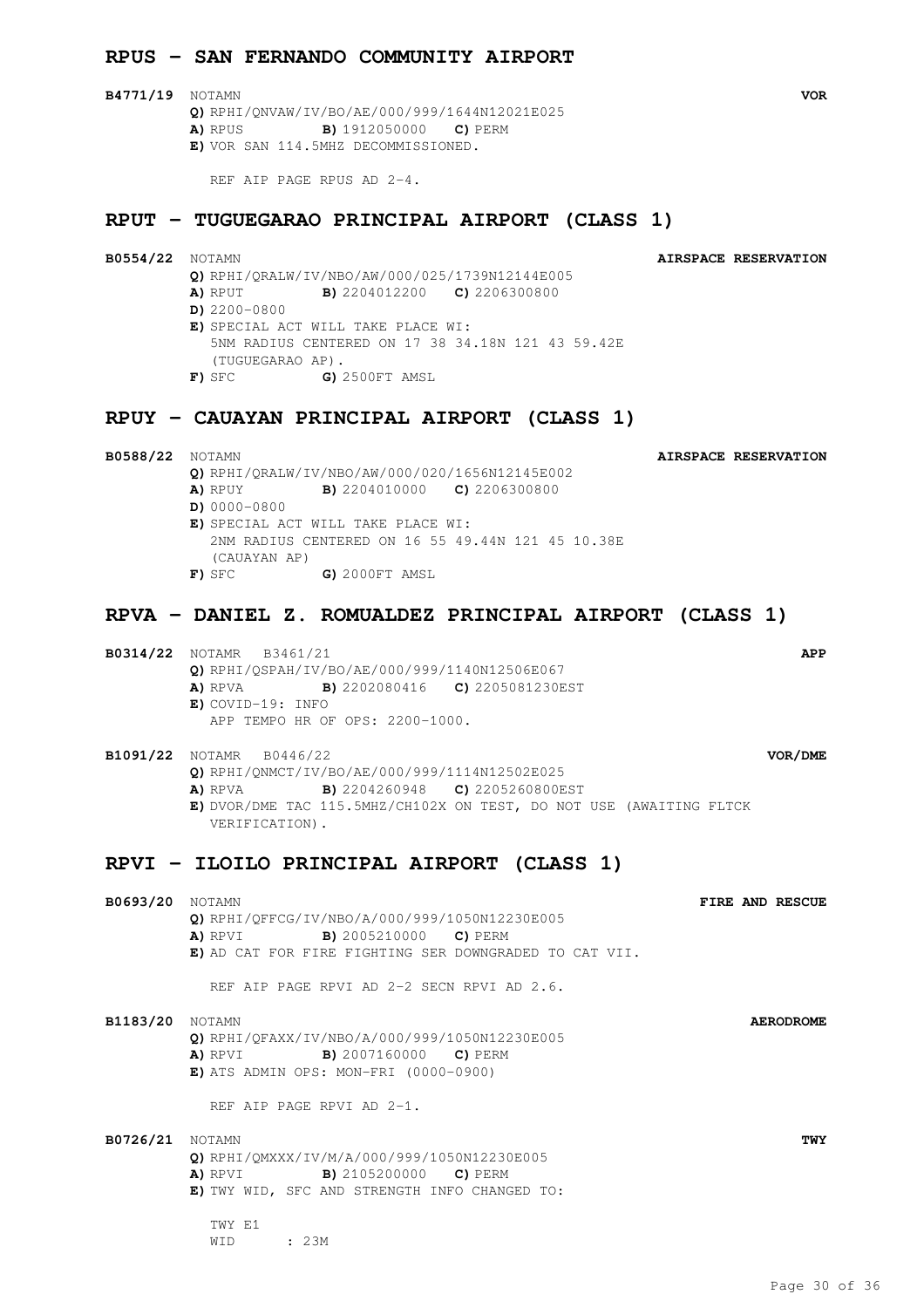SFC : ASPH STRENGTH : PCN 87 F/B/W/T TWY E2 WID : 23M SFC : ASPH STRENGTH : PCN 87 F/B/W/T REF AIP PAGE RPVI AD 2-2 SECN RPVI AD 2.8. **B2378/21** NOTAMN **AERODROME Q)** RPHI/QFAXX/IV/NBO/A/000/999/1050N12230E005 **A)** RPVI **B)** 2110070000 **C)** PERM **E)** NEW INFO FOR REFERENCE TEMPERATURE: 29.91 DEG CELSIUS. REF AIP PAGE RPVI AD 2-1 SECN RPVI AD 2.2. **B0406/22** NOTAMR B0036/22 **AERODROME Q)** RPHI/QFALT/IV/NBO/A/000/999/1050N12230E005 **A)** RPVI **B)** 2202220926 **C)** 2205211300EST **E)** COVID-19: FLT RESTRICTIONS FLT OPS LTD TO THE FLW: 1. ENR FLT EXPERIENCING EMERG 2. CARGO FLT 3. AIR AMBULANCE AND MEDICAL SUPPLIES 4. GOV/MIL FLT 5. WX MITIGATION FLT 6. MAINT AND UTILITY FLT 7. SKED DOM COMMERCIAL FLT OPS WITH PRIOR COOR FM LCA GOV UNIT (LGU). **B0551/22** NOTAMN **AIRSPACE RESERVATION Q)** RPHI/QRALW/IV/NBO/AW/000/020/1050N12230E005 **A)** RPVI **B)** 2204012200 **C)** 2206301400 **D)** 2200-1400 **E)** SPECIAL ACT WILL TAKE PLACE WI: 5NM RADIUS CENTERED ON 10 49 47.94N 122 29 45.18E (ILOILO INTL AP). **F)** SFC **G)** 2000FT AMSL **B0796/22** NOTAMN **AERODROME Q)** RPHI/QFAAH/IV/NBO/A/000/999/1050N12230E005 **A)** RPVI **B)** 2203262100 **C)** 2206262359 **E)** COVID-19: INFO AP TEMPO HR OF OPS: 2100-1300. **RPVK - KALIBO INTERNATIONAL AIRPORT B4690/17** NOTAMN **A/G FACILITY Q)** RPHI/QCACF/IV/B/AE/000/999/1141N12223E999 **A)** RPVK **B)** 1712070000 **C)** PERM **E)** APP PRI FREQ 123.1MHZ CHANGED TO 120.4MHZ. REF AIP PAGE RPVK AD 2-4 SECTION RPVK 2.18 **B0859/22** NOTAMN **PAPI Q)** RPHI/QLPXX/IV/BO/A/000/999/1141N12223E005 **A)** RPVK **B)** 2204030000 **C)** 2205182359 **E)** PAPI RWY05 EFFECTIVE GPA CHANGED TO 3.1 DEG. **B0860/22** NOTAMN **PAPI Q)** RPHI/QLPXX/IV/BO/A/000/999/1141N12223E005 **A)** RPVK **B)** 2205190000 **C)** PERM **E)** PAPI RWY05 EFFECTIVE GPA CHANGE TO 3.1 DEG. REF AIP RPVK AD 2-4. **B0862/22** NOTAMN **TWY Q)** RPHI/QMXXX/IV/M/A/000/999/1141N12223E005 **A)** RPVK **B)** 2204022200 **C)** 2206301000 **E)** EXER CTN WHEN TAX DUE OPN CANAL LEFT SIDE OF TWY B AND OPN CANAL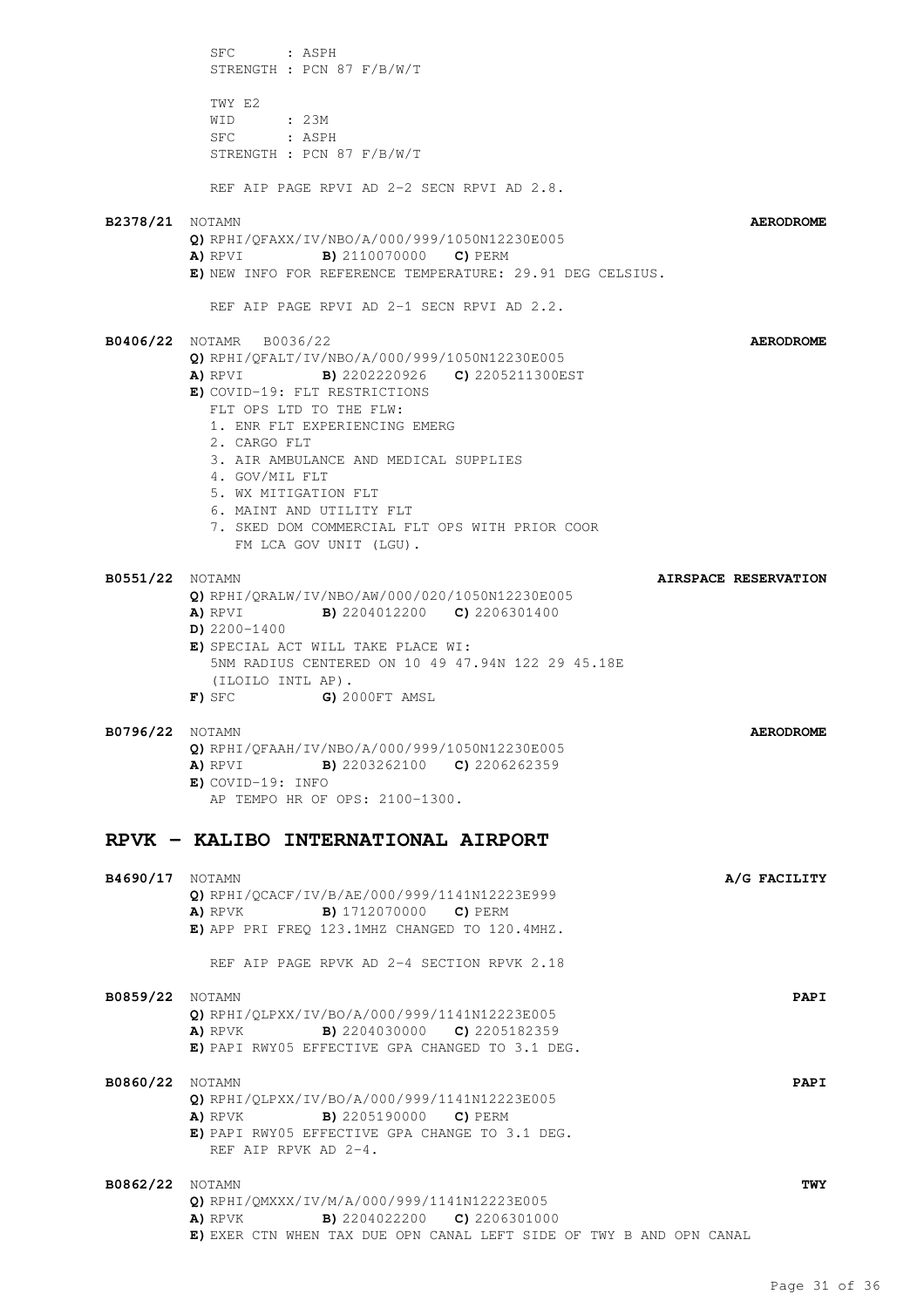BTN TWY B AND TWY C.

| B0864/22 | NOTAMN<br>O) RPHI/OMRXX/IV/NBO/A/000/999/1141N12223E005<br><b>B)</b> 2204022200 <b>C)</b> 2206301000<br>A) RPVK<br>E) EXER CTN DRG LDG/TKOF RWY05/23 DUE OPN CANAL 141M BEYOND THR05,<br>33.9M SOUTH OF CL. | <b>RWY</b>       |
|----------|-------------------------------------------------------------------------------------------------------------------------------------------------------------------------------------------------------------|------------------|
| B1075/22 | <b>NOTAMN</b><br><b>Q)</b> RPHI/OSPAH/IV/BO/AE/000/999/1154N12225E053<br><b>A)</b> RPVK <b>B)</b> 2204252100 <b>C)</b> 2207242359EST<br>$E)$ APP TEMPO HR OF OPS: 2200-1400.                                | APP              |
| B1084/22 | NOTAMR B0844/22<br>O) RPHI/OFAAH/IV/NBO/A/000/999/1141N12223E005<br>B) 2204260804 C) 2207242359EST<br>A) RPVK<br>$E$ ) AP TEMPO HR OF OPS: 2200-1400.                                                       | <b>AERODROME</b> |
|          | <b>B1085/22</b> NOTAMR B0204/22                                                                                                                                                                             | TWR              |

**B4668/19** NOTAMN **AERODROME**

**E)** ALL GA ACFT EITHER DOM OR INTL FLT OPR AT GA AREA MUST INFORM THE MCIAA (MACTAN-CEBU INTL AP AUTHORITY) GA OFFICE THRU FLT ADVS AT LEAST 24HR BFR ARR FOR THEIR PRKG ASSIGNMENT AND BILLING.

**Q)** RPHI/QSTAH/IV/BO/A/000/999/1141N12223E005 **A)** RPVK **B)** 2204260806 **C)** 2207242359EST

**RPVM - MACTAN-CEBU INTERNATIONAL AIRPORT**

**A)** RPVM **B)** 1910261000 **C)** PERM

**Q)** RPHI/QFAXX/IV/NBO/A/000/999/1018N12359E005

**E)** TWR TEMPO HR OF OPS: 2200-1400.

| B0340/22 Notamn | PARKING AREA                                                                                                                                                                                                                                                                                                                                                                                                                                                                                                                                                                             |
|-----------------|------------------------------------------------------------------------------------------------------------------------------------------------------------------------------------------------------------------------------------------------------------------------------------------------------------------------------------------------------------------------------------------------------------------------------------------------------------------------------------------------------------------------------------------------------------------------------------------|
|                 | Q) RPHI/QMKLT/IV/M/A/000/999/1018N12359E005<br>A) RPVM B) 2202150000 C) 2204302359EST<br>E) PRKG BAY 1 CLSD FOR ACFT PRKG (UTILIZED AS VEHICULAR LANE TO/FM<br>TERMINAL 1 AND 2 DUE WIP (REPAIR OF SER ROAD PAVEMENT ADJ TO<br>PRKG BAY 1) ).                                                                                                                                                                                                                                                                                                                                            |
|                 | B0395/22 NOTAMR B3492/21<br><b>AERODROME</b><br>Q) RPHI/OFALT/IV/NBO/A/000/999/1018N12359E005<br><b>A)</b> RPVM <b>B)</b> 2202210417 <b>C)</b> 2205201559<br>E) COVID-19: FLT RESTRICTIONS<br>ALL INTL AND DOM FLT WITH PAX BOUND FOR MACTAN-CEBU INTL AP SHALL<br>SECURE PRIOR APPROVAL FM CIVIL AERONAUTICS BOARD, CAA OF THE<br>PHILIPPINES (CAAP) AND LCA GOV UNIT (LGU).<br>THE FLW FLT NOT COVERED BY THIS NOTAM:<br>1. ENR FLT EXPERIENCING EMERG<br>2. CARGO FLT<br>3. AIR AMBULANCE AND MEDICAL SUPPLIES<br>4. GOV/MIL FLT<br>5. WX MITIGATION FLT<br>6. MAINT AND UTILITY FLT. |
|                 | B0502/22 NOTAMR B3563/21<br>ILS CATEGORY 1<br>Q) RPHI/QISAS/I/NBO/A/000/999/1018N12359E005<br><b>A)</b> RPVM <b>B)</b> 2203030408 <b>C)</b> 2206030800EST<br>$E)$ ILS RWY04/22 U/S.                                                                                                                                                                                                                                                                                                                                                                                                      |
| B0534/22 Notamn | <b>TWY</b><br>Q) RPHI/OMXXX/IV/M/A/000/999/1018N12359E005<br><b>A)</b> RPVM <b>B)</b> 2203092300 <b>C)</b> 2206090900<br>E) EXER CTN WHEN TAX TWY J DUE WIP (CONST OF PROPOSED DUCT BANK<br>(ELECTRICAL WORKS) BTN TWY J AND TWY K).<br>RML: PRESENCE OF MEN AND EQPT.                                                                                                                                                                                                                                                                                                                   |
| B0552/22 Notamn | AIRSPACE RESERVATION<br>O) RPHI/ORALW/IV/NBO/AW/000/020/1018N12358E005<br><b>B)</b> 2204012200 <b>C)</b> 2206301600<br>A) RPVM<br>$D)$ 2200-1600                                                                                                                                                                                                                                                                                                                                                                                                                                         |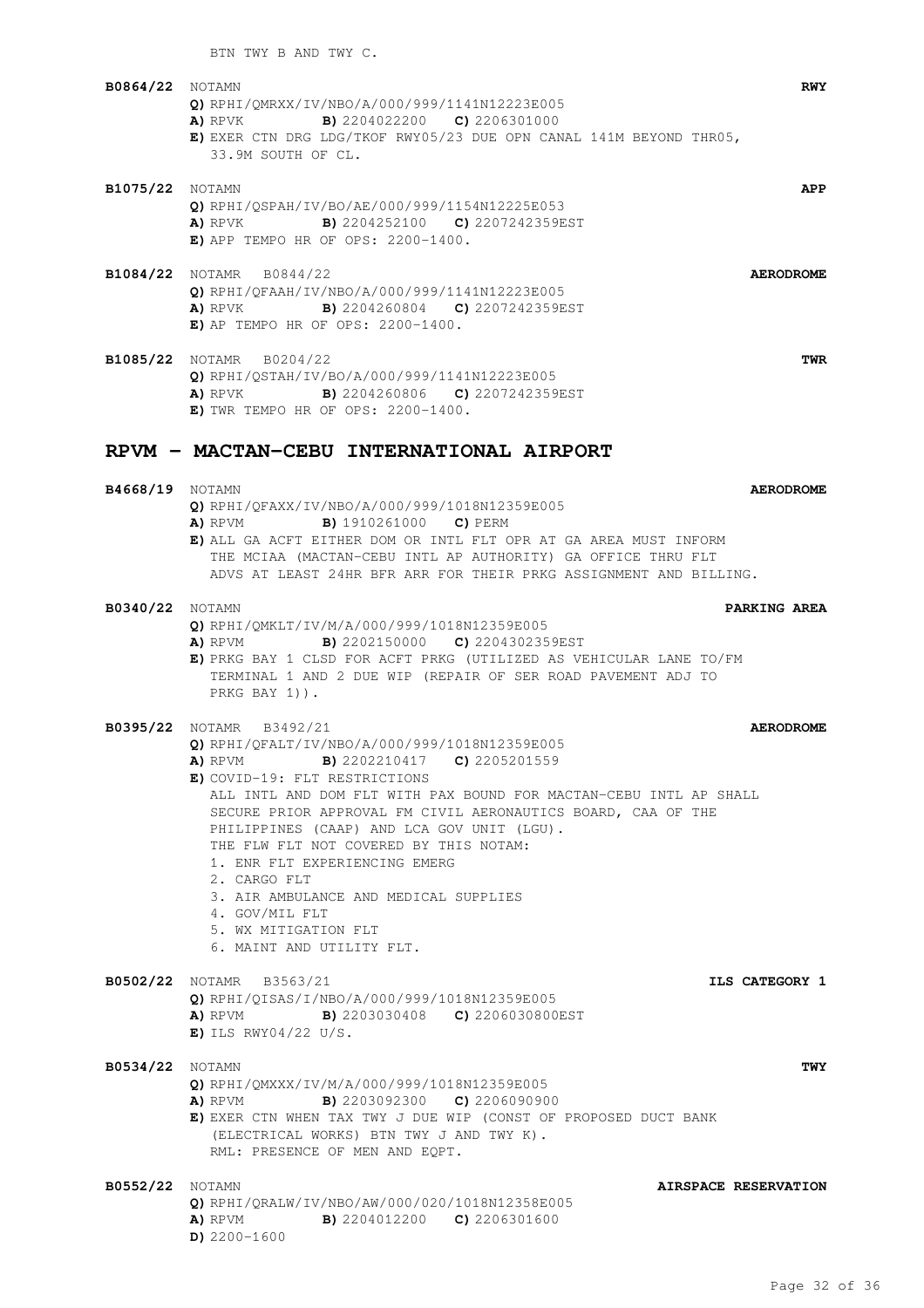|                        | E) SPECIAL ACT WILL TAKE PLACE WI:<br>5NM RADIUS CENTERED ON 10 18 28.56N 123 58 26.34E<br>(MACTAN-CEBU INTL AP).<br>$F)$ SFC $G)$ 2000FT AMSL                                                                                                                                                                                                                                                                                |
|------------------------|-------------------------------------------------------------------------------------------------------------------------------------------------------------------------------------------------------------------------------------------------------------------------------------------------------------------------------------------------------------------------------------------------------------------------------|
| <b>B0621/22</b> NOTAMN | A/G FACILITY<br>$Q$ ) RPHI/QCACF/IV/B/AE/000/999/1018N12359E005<br>A) RPVM B) 2203140900 C) 2206140800EST<br>E) GND FREQ TEMPO UTILIZING 118.1MHZ.                                                                                                                                                                                                                                                                            |
| <b>B0622/22</b> NOTAMN | A/G FACILITY<br>Q) RPHI/QCACF/IV/B/AE/000/999/1018N12359E005<br>A) RPVM B) 2203140901 C) 2206140800EST<br>E) TWR FREQ TEMPO UTILIZING 121.8MHZ.                                                                                                                                                                                                                                                                               |
| <b>B0782/22</b> NOTAMN | <b>RWY</b><br>Q) RPHI/QMRLC/IV/NBO/A/000/999/1018N12359E005<br><b>B)</b> 2203261600 <b>C)</b> 2206252100<br>A) RPVM<br>D) MON WED THU SAT 1600-2100, SUN TUE FRI 1835-2100<br>E) RWY04/22 CLSD DUE WIP (RWY REMOVAL OF RUBBER DEPOSIT, ELECTRICAL<br>AND CIV WORKS, CONNECTION OF WIRING FM TWY D AND TWY E AND<br>CONCRETING OF JUNCTION FM RWY TO TWY D AND TWY E, AND PRESENCE OF<br>MEN AND EOPT).                        |
|                        | <b>B0804/22</b> NOTAMR B3857/21<br>MOVEMENT AREA<br>O) RPHI/OMAXX/IV/NBO/A/000/999/1018N12359E005<br>A) RPVM B) 2203251019 C) 2206252359<br>E) ENG RUN-UP AREA ON TWY C TEMPO UNAVAILABLE.                                                                                                                                                                                                                                    |
|                        | <b>B0805/22</b> NOTAMR B3858/21<br><b>OBST</b><br>Q) RPHI/QOBCE/IV/M/A/000/999/1017N12358E005<br><b>A)</b> RPVM <b>B)</b> 2203251034 <b>C)</b> 2206252359<br>E) OBST (MOBILE CRANE) ERECTED WITH THE FLW DATA:<br>OBST<br>COORD<br>ELEV (M AMSL)<br>TS-015-20/MC-1 10 17 28.7N 123 57 49.9E<br>30<br>RMK: LCA CEBU LGT INDUSTRIAL PARK, BASAK, LAPU-LAPU CITY.<br>EXER EXTREME CTN DRG LDG/TKOF RWY04/22.                     |
|                        | <b>B0813/22</b> NOTAMR B3859/21<br><b>OBST</b><br>Q) RPHI/QOBCE/IV/M/A/000/999/1018N12359E005<br><b>A)</b> RPVM <b>B)</b> 2203261519 <b>C)</b> 2206252359<br>E) OBST (TWR CRANE) ERECTED WITH THE FLW DATA:<br>OBST<br>COORD<br>ELEV (M AMSL)<br>TS-039-21/TC-1<br>10 17 57.0N<br>48<br>123 57 50.6E<br>RMK: TWR CRANE IS APRX 530M PERPENDICULAR DIST FM CL<br>APPROACHING RWY04.<br>EXER EXTREME CTN DRG LDG/TKOF RWY04/22. |
|                        | <b>B0814/22</b> NOTAMR B3856/21<br>TWY<br>Q) RPHI/QMXLC/IV/M/A/000/999/1018N12359E005<br><b>A)</b> RPVM <b>B)</b> 2203261520 <b>C)</b> 2206252359<br>E) TWY HOTEL CLSD DUE WIP (CONST OF SRY RWY/PARL TWY).<br>RMK: EXER CTN DUE PRESENCE OF MEN AND EQPT.                                                                                                                                                                    |
| <b>B0870/22</b> NOTAMN | AIRSPACE RESERVATION<br>Q) RPHI/QRALW/IV/NBO/AW/000/020/1018N12358E005<br><b>A)</b> RPVM <b>B)</b> 2207012200 <b>C)</b> 2207181600<br>$D)$ 2200-1600<br>E) AIRSPACE RESERVATION WILL TAKE PLACE WI:<br>5NM RADIUS CENTERED ON 10 18 28.56N 123 58 26.34E<br>(MACTAN-CEBU INTL AP).<br>G) 2000FT AMSL<br>F) SFC                                                                                                                |
| <b>B0873/22</b> NOTAMN | AIRSPACE RESERVATION<br>Q) RPHI/QRALW/IV/NBO/AW/000/015/1022N12356E002<br><b>B)</b> 2204182200 <b>C)</b> 2207180900<br>A) RPVM<br>$D)$ 2200-0900<br>E) AIRSPACE RESERVATION WILL TAKE PLACE WI:<br>1.5NM RADIUS CENTERED ON 10 22 00N 123 56 00E<br>(TALAMBAN, CEBU).                                                                                                                                                         |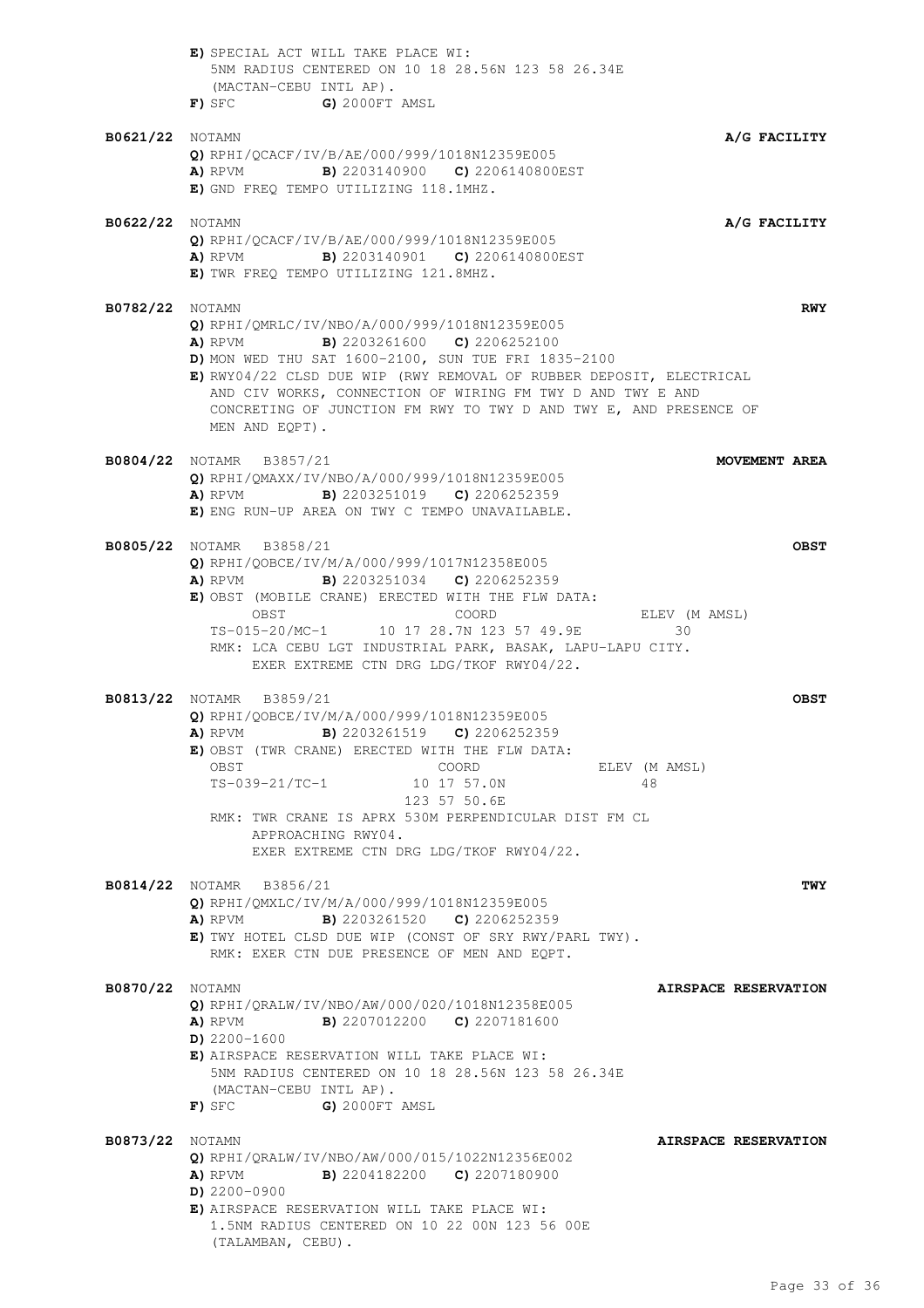| B1053/22 Notamn |                                                                                                                               | <b>STAR</b> |
|-----------------|-------------------------------------------------------------------------------------------------------------------------------|-------------|
|                 | Q) RPHI/OPATT/I/BO/A/000/999/1018N12359E005<br><b>A)</b> RPVM <b>B)</b> 2206160000 <b>C)</b> 2206292359                       |             |
|                 | E) TRIGGER NOTAM - PERM AIRAC AIP AMDT NR 081/22 WEF 16 JUN 2022.                                                             |             |
|                 | CHANGES TO THE FLW PAGES:                                                                                                     |             |
|                 | 1. REVISION TO STAR CHART - ICAO (RWY 04/22) (REF RPVM AD 2-47).                                                              |             |
|                 | B1097/22 NOTAMR B0206/22                                                                                                      | <b>OBST</b> |
|                 | Q) RPHI/QOBCE/IV/M/A/000/999/1018N12359E005                                                                                   |             |
|                 | <b>A)</b> RPVM <b>B)</b> 2204262119 <b>C)</b> 2207262359                                                                      |             |
|                 | E) OBST (TOWER CRANE) ERECTED WITH THE FLW DATA:                                                                              |             |
|                 | OBST<br>COOR<br>ELEV (M AMSL)                                                                                                 |             |
|                 | TS-052-21/MC-1<br>10 17 30.7N<br>33<br>123 57 41.0E                                                                           |             |
|                 | RMK: EXER EXTREME CTN DRG LDG/TKOF RWY04/22.                                                                                  |             |
|                 |                                                                                                                               |             |
|                 | B1116/22 Notamr b0393/22                                                                                                      | <b>TWY</b>  |
|                 | Q) RPHI/QMXLC/IV/M/A/000/999/1018N12359E005<br><b>B)</b> 2204281141 <b>C)</b> 2206301559<br>A) RPVM                           |             |
|                 | E) TWY G CLSD DUE WIP (CONST OF PARL TWY/SDBY RWY).                                                                           |             |
|                 |                                                                                                                               |             |
|                 | B1117/22 NOTAMR B0394/22                                                                                                      | <b>TWY</b>  |
|                 | Q) RPHI/QMXXX/IV/M/A/000/999/1018N12359E005                                                                                   |             |
|                 | <b>A)</b> RPVM <b>B)</b> 2204281142 <b>C)</b> 2207281559<br>E) EXER CTN WHEN TAX TWY C AND TWY B (BTN TWY C AND TWY H) DUE    |             |
|                 | PRESENCE OF MEN AND EQPT.                                                                                                     |             |
|                 |                                                                                                                               |             |
|                 | B1118/22 NOTAMR B0396/22                                                                                                      | <b>RWY</b>  |
|                 | Q) RPHI/QMRXX/IV/NBO/A/000/999/1018N12359E005<br><b>B)</b> 2204281144 <b>C)</b> 2207280900                                    |             |
|                 | A) RPVM<br>$D)$ 2300-0900                                                                                                     |             |
|                 | E) EXER CTN DRG LDG/TKOF RWY 04/22 DUE WIP (CONST OF ELECTRICAL                                                               |             |
|                 | MANHOLES, EXCAVATION AND PIPE LAYING WORKS FOR UNDERGROUND CABLE                                                              |             |
|                 | DUCT AND CONST OF FOUNDATION FOR WDI LGT WITH 30M RADIUS DIAMETER                                                             |             |
|                 | PAVEMENT (PORTION BTN TWY EXIT D TO TWY EXIT J)) AND PRESENCE OF MEN<br>AND EQPT.                                             |             |
|                 |                                                                                                                               |             |
|                 | B1119/22 NOTAMR B0397/22                                                                                                      | <b>TWY</b>  |
|                 | Q) RPHI/OMXLC/IV/M/A/000/999/1018N12359E005                                                                                   |             |
|                 | <b>B)</b> 2204281146 <b>C)</b> 2205301559<br>A) RPVM<br><b>E)</b> PORTION OF TWY D (BTN RWY 04/22 AND INT OF TWY B AND TWY D) |             |
|                 | AND TWY E CLSD DUE WIP (CONST OF SRY RWY FOR SEGMENT 2 AND                                                                    |             |
|                 | PART OF SEGMENT 3, EXCAVATION WORKS) AND PRESENCE OF MEN AND EQPT.                                                            |             |
|                 |                                                                                                                               |             |
|                 | RPVP - PUERTO PRINCESA INTERNATIONAL AIRPORT                                                                                  |             |
|                 |                                                                                                                               |             |
| B0737/21 Notamn | DECLARED DIST                                                                                                                 |             |
|                 | Q) RPHI/QMDCH/IV/NBO/A/000/999/0945N11846E005<br>A) RPVP<br><b>B)</b> 2105200000 <b>C)</b> PERM                               |             |
|                 | E) DECLARED DIST CHANGED TO:                                                                                                  |             |
|                 |                                                                                                                               |             |
|                 | RWY<br>TODA ASDA<br>TORA<br>LDA                                                                                               |             |
|                 | 2601M 2751M 2601M 2383M<br>09<br>2601M 2751M 2601M 2601M<br>27                                                                |             |
|                 |                                                                                                                               |             |
|                 | SWY<br>RWY<br>CWY                                                                                                             |             |
|                 | 09<br>150M X 300M<br>NIL                                                                                                      |             |
|                 | 27<br>NIL 150M X 300M                                                                                                         |             |
|                 | RMK: RWY09 THR DISPLACED BY 218M.                                                                                             |             |
|                 | REF AIP PAGE RPVP AD 2-3.                                                                                                     |             |
|                 |                                                                                                                               |             |
| B0739/21 Notamn | Q) RPHI/QMRXX/IV/NBO/A/000/999/0945N11846E005                                                                                 | <b>RWY</b>  |
|                 | <b>B)</b> 2105200000 <b>C)</b> PERM<br>A) RPVP                                                                                |             |
|                 | E) ESTABLISHMENT OF RESA:                                                                                                     |             |
|                 |                                                                                                                               |             |

**F)** SFC **G)** 1500FT AMSL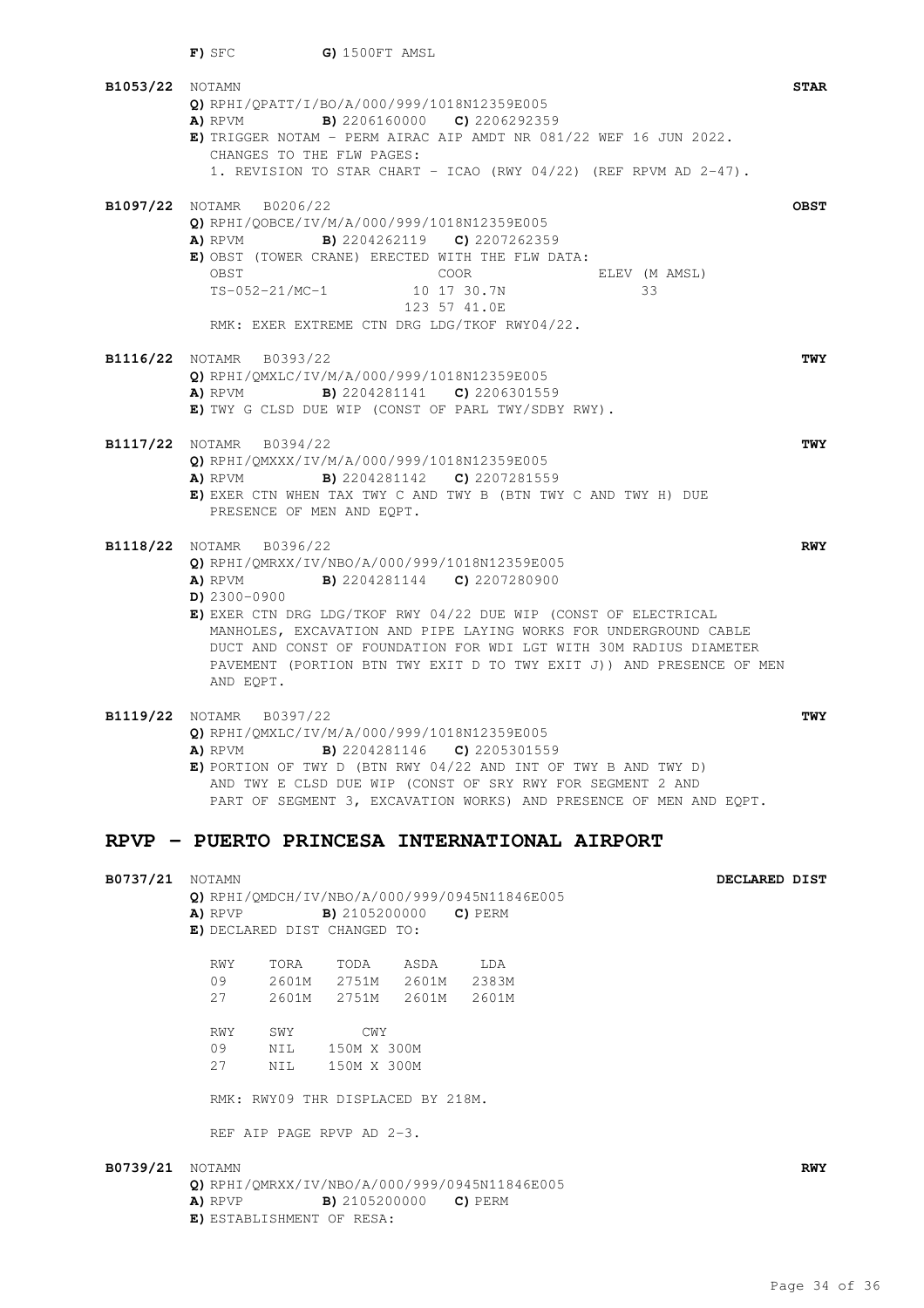RWY RESA 09 90M X 90M 27 90M X 90M REF AIP PAGE RPVP AD 2-3. **B0442/22** NOTAMR B4930/17 **APRON Q)** RPHI/QMNCS/IV/B/A/000/999/0945N11846E005 **A)** RPVP **B)** 2202230618 **C)** 2205231300EST **E)** TEMPO APN ESTABLISHED WITH THE FLW PARTICULARS: NAME: SAN MIGUEL RAMP LOCATION: 09 44 43.401N 118 44 56.018E 09 44 39.129N 118 44 55.827E 09 44 38.676N 118 45 06.135E 09 44 42.948N 118 45 06.326E SFC: CONC STRENGTH: PCN 75 R/C/W/T. **B0483/22** NOTAMR B0447/22 **TWY EDGE LGTS Q)** RPHI/QLYAS/IV/M/A/000/999/0945N11846E005 **A)** RPVP **B)** 2203020402 **C)** 2206010500 **E)** TWY EDGE LGT ALONG EAST AND WEST TWY U/S. **B0618/22** NOTAMR B0345/22 **THR LGTS Q)** RPHI/QLTAS/IV/BO/A/000/999/0945N11846E005 **A)** RPVP **B)** 2203140404 **C)** 2206010800EST **E)** THR LGT RWY09/27 U/S. **B0619/22** NOTAMR B0346/22 **RWY END ID LGTS Q)** RPHI/QLIAS/IV/BO/A/000/999/0945N11846E005 **A)** RPVP **B)** 2203140405 **C)** 2206010800EST **E)** END LGT RWY27 U/S. **B0876/22** NOTAMN **AIRSPACE RESERVATION Q)** RPHI/QRALW/IV/NBO/AW/000/020/0944N11844E005 **A)** RPVP **B)** 2204182100 **C)** 2207181300 **D)** 2100-0900 1000-1300 **E)** AIRSPACE RESERVATION WILL TAKE PLACE WI: 5NM RADIUS CENTERED ON 09 44 26.5056N 118 43 48.2592E (PUERTO PRINCESA INTL AP, PALAWAN). **F)** SFC **G)** 2000FT AMSL **B1025/22** NOTAMR B0172/22 **THR LGTS Q)** RPHI/QLTAS/IV/BO/A/000/999/0945N11846E005 **A)** RPVP **B)** 2204200639 **C)** 2207200800EST **E)** RWY THR IDENT LGT (RTIL) RWY09 U/S. **B1026/22** NOTAMR B0173/22 **SEQ FLASH LGTS Q)** RPHI/QLFAS/I/BO/A/000/999/0945N11846E005 **A)** RPVP **B)** 2204200640 **C)** 2207200800EST **E)** SEQUENCE FLG LGT RWY27 U/S. **RPVZ - SIQUIJOR COMMUNITY AIRPORT B1036/22** NOTAMN **PJE/PARAGL./HANGGL. Q)** RPHI/QWPLW/IV/M/AW/000/070/0913N12328E001 **A)** RPVZ **B)** 2204302200 **C)** 2205311000 **D)** 2200-1000 **E)** PJE WILL TAKE PLACE WI: 1NM RADIUS CENTERED ON SIQUIJOR PRINCIPAL AP ARP.

**F)** SFC **G)** 7000FT AMSL